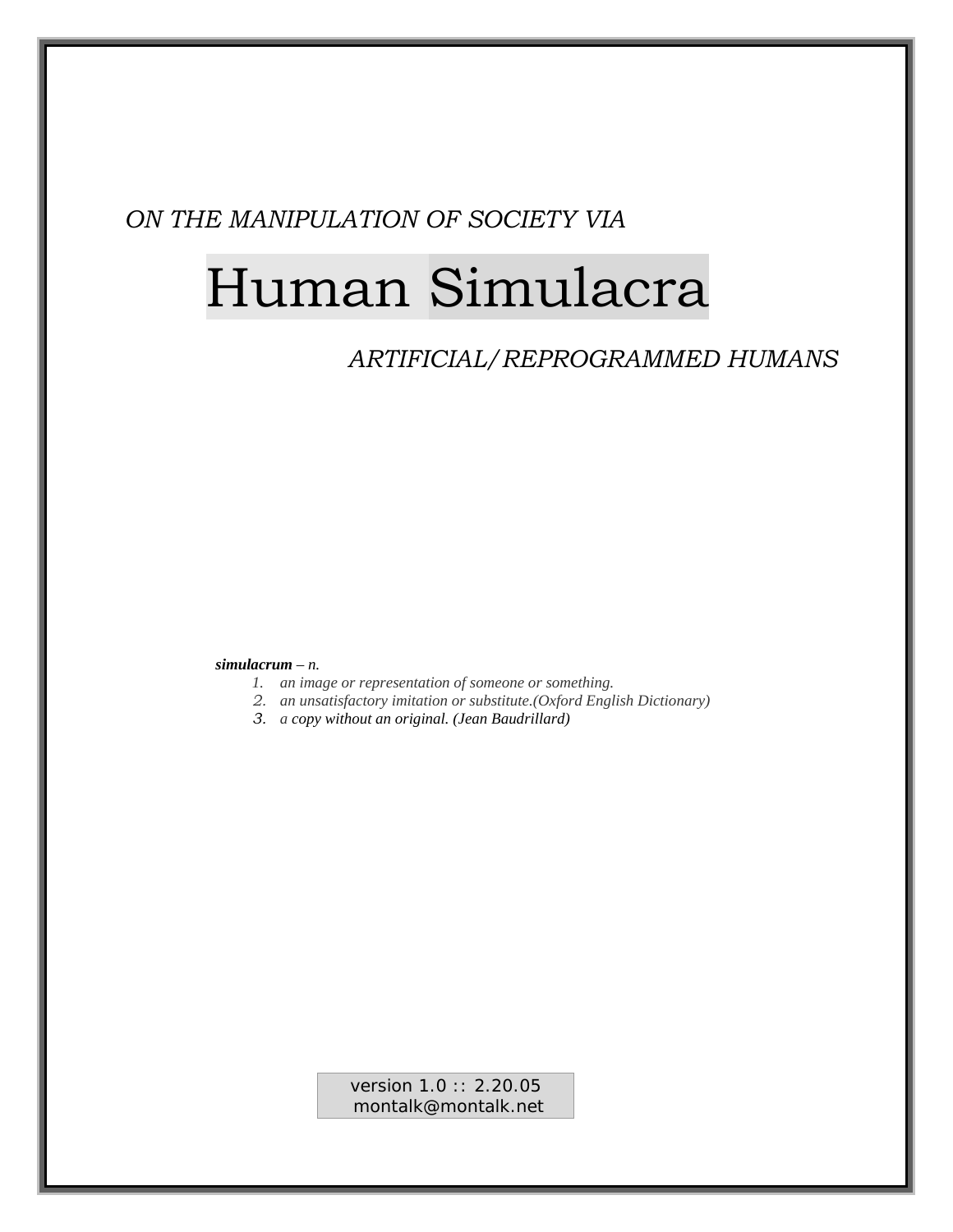# *Contents*

|                | Introduction                    |
|----------------|---------------------------------|
| 1              | Dr Peter Beter                  |
| $\overline{2}$ | <b>Cosmic Awareness</b>         |
| 3              | The Ra Material                 |
| 4              | The Allies of Humanity          |
| 5              | Dr Karla Turner                 |
| 6              | The Cassiopaean Transcripts     |
|                | <b>Anecdotes and Conclusion</b> |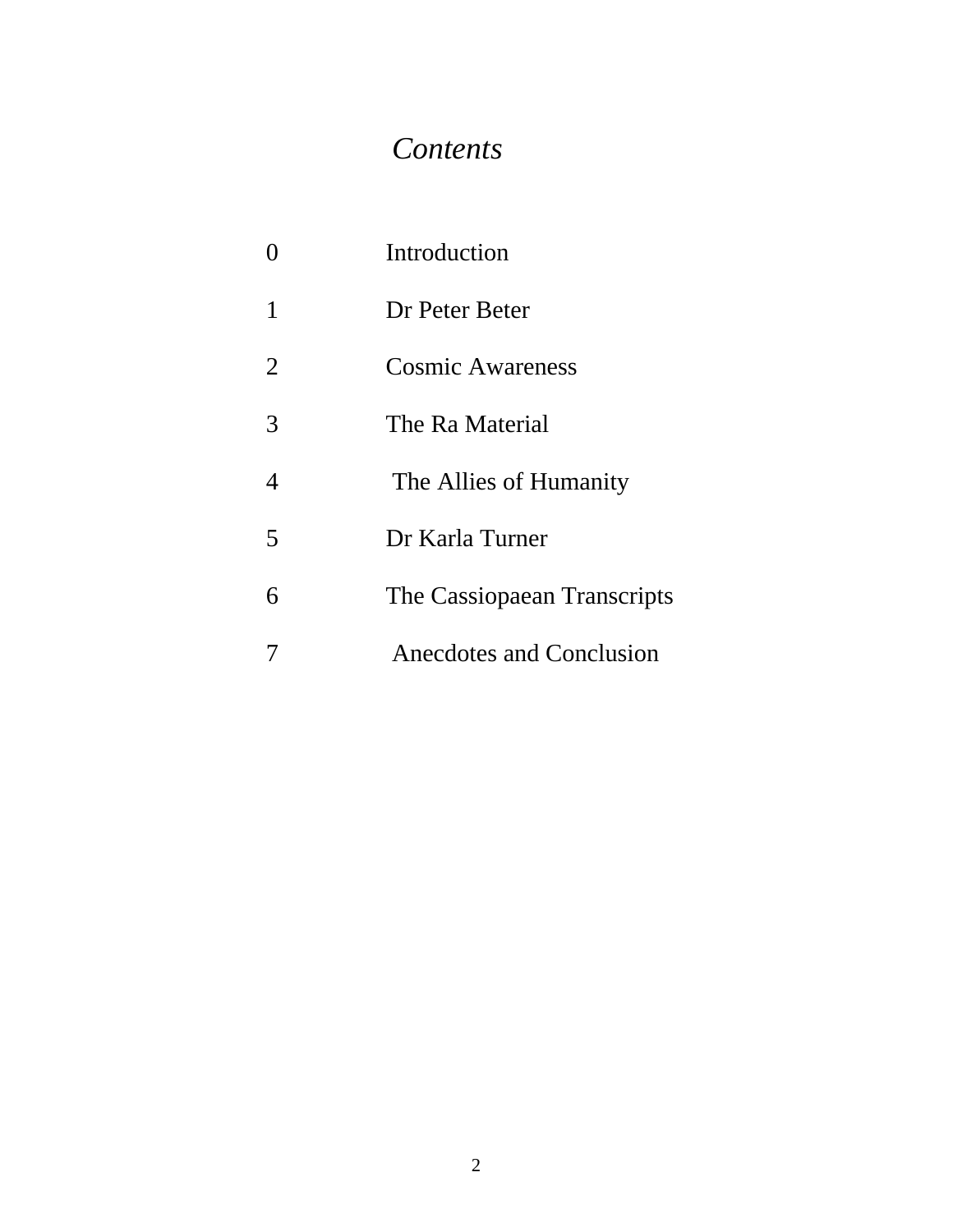# 0 *Introduction*

*What if you were to discover that certain individuals in government, corporations, military, academia, media, and the alternative research community are either reprogrammed versions of their former selves or artificial beings entirely? What if you learned these were under the complete control of covert forces possessing a vested interest in manipulating society? Then you would see a hidden order beneath the chaos in current affairs that leaves others with more limited understanding shaking their heads in puzzlement.* 

This document is a compilation of sources discussing various aspects of the human simulacrum phenomenon: the strategic and covert replacement, reprogramming, or artificial creation of individuals to function as total societal control devices. Multiple descriptive terms exist for these creatures: *organic robotoids, reanimated humans, synthetics, clones, duplicates, doubles, look-alikes, replicants, robots,* and *cybergenetic humanoids*. Although these terms differ in their precise definition, they concern themselves with the same general phenomenon of impostors.

The information presented here approaches the subject from angles that vary in their accuracy, so it is the reader's responsibility to discern which viewpoints are viable, relevant, and functional. What is provided should be sufficient to give direction for further research and allow the reader to correlate these concepts with personal experience and observation. My intent is to provide clarification and elaboration where necessary and give guidance as to the proper use of this potential knowledge.

There are two dangers regarding the reception of this knowledge: *ignorance* and *misuse*. The danger of *ignorance* is misconception, stemming from force-fitting into a limited viewpoint those facts originating beyond; gullibility, arising from failing to perceive such facts at all; and frustration, which comes with holding others to a standard not in accordance with who they really are. The danger of *misuse* includes obsession with the subject, fascination solely out of being entertained by the bizarre, having one's vision colored rather than expanded, seeing danger where there is none, and worrying about that which one cannot change.

Proper use of this knowledge requires bringing it into consideration when other explanations fail, seeing patterns that one would otherwise miss, and most of all, avoiding the frustration and gullibility experienced by those who disagree or fall for that which they do not properly understand.

Sources will be presented in rough chronological order with an introduction preceding each series of excerpts, concluding with my own information and thoughts on the subject.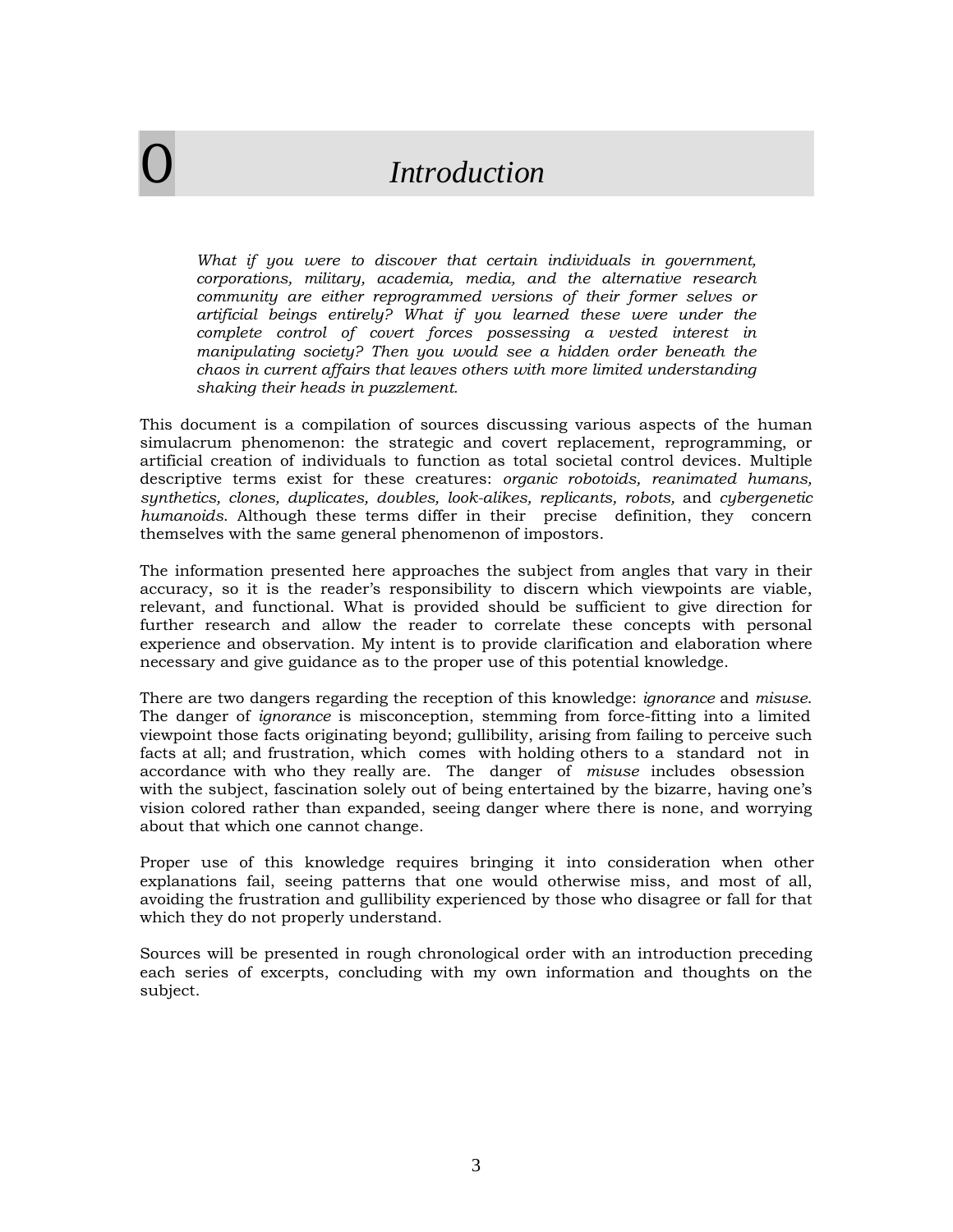Dr Peter David Beter (1921-1987) is most remembered for his Audio Letters, cassette tapes on conspiracy topics sent out monthly to subscribers from 1975 through 1982. He was a successful and well-connected business man who disseminated dangerous information most refused to believe and many attempted to suppress.

From a website dedicated to Dr Beter:

Dr. Beter was General Counsel for the Export-Import Bank of Washington; a candidate for the governorship of West Virginia; cofounded SODESMIR, a mineral exploration company in Zaire; represented American gas utilities building a pipeline the length of Argentina; represented mining interests in underwater manganese nodule exploration in the Pacific; was featured at financial seminars in New York City, Los Angeles, San Francisco, Toronto, Montreal, Geneva, and other international financial centers. As a political and economic commentator, Dr. Beter worked with Wall Street luminaries including Franz Pick, Edward Durell, Colonel Curtis Dall, Norman Dodd, Emmanuel Josephson, and many others. He wrote prolifically, including Conspiracy Against the Dollar (Braziller New York). [http://peterbeter.host.sk](http://peterbeter.host.sk/)

From the editor of the *Revelations of Awareness* newsletter, 1979:

For the benefit of new CAC members, a brief explanation of why this particular reading was given. Dr. Peter Beter (his first and last name rhyme) is a well-known and respected Washington lawyer with many contacts high in government positions who 'leak' information to him. During the past four years, he has been revealing this information to the public in the form of 'Audio Letters' -- 40 minute tape-recorded cassettes which he mails to subscribers each month. His information mainly is concerned with behind-the-scenes activities and intrigues, power struggles etc. between agents of the United States, Russia etc. The information Dr. Beter reveals seldom appears in the 'controlled' press or television networks. In the past he has uncovered such strange plots as the removal by Rockefeller of the gold from Ft. Knox, the placing of neutron bombs in the freshwater lakes and rivers of the U.S. by the Russians. Although his information is 'far out' to many, quite controversial and sensational, most of his accusations have never been adequately refuted by his many detractor (mainly publishers who have been 'scooped' by his stories). [….] Dr. Beter revealed the 'Bolshevik plot' taking place behind the scenes in Washington. These were entities expelled from Russia, brought to the U.S. by Kissinger, Rockefeller and Nixon and placed in high positions of authority—their ultimate aim being to take over the government of the United States and collectivize the entire country, thus creating a totalitarian police state. In the meantime, the 'new guard' in power in Russia, (Christians, who had been waiting 60 years to oust the Bolsheviks) had perfected the art of creating 'doubles'—trained look-alikes by use of plastic surgery, actors etc. who would quickly replace an official who had been secretly executed, and assume that pretense to the public. In this manner, a revolution took place behind the scenes in Russia, unknown to the public, and the familiar faces in the Kremlin began to gradually change their stance. According to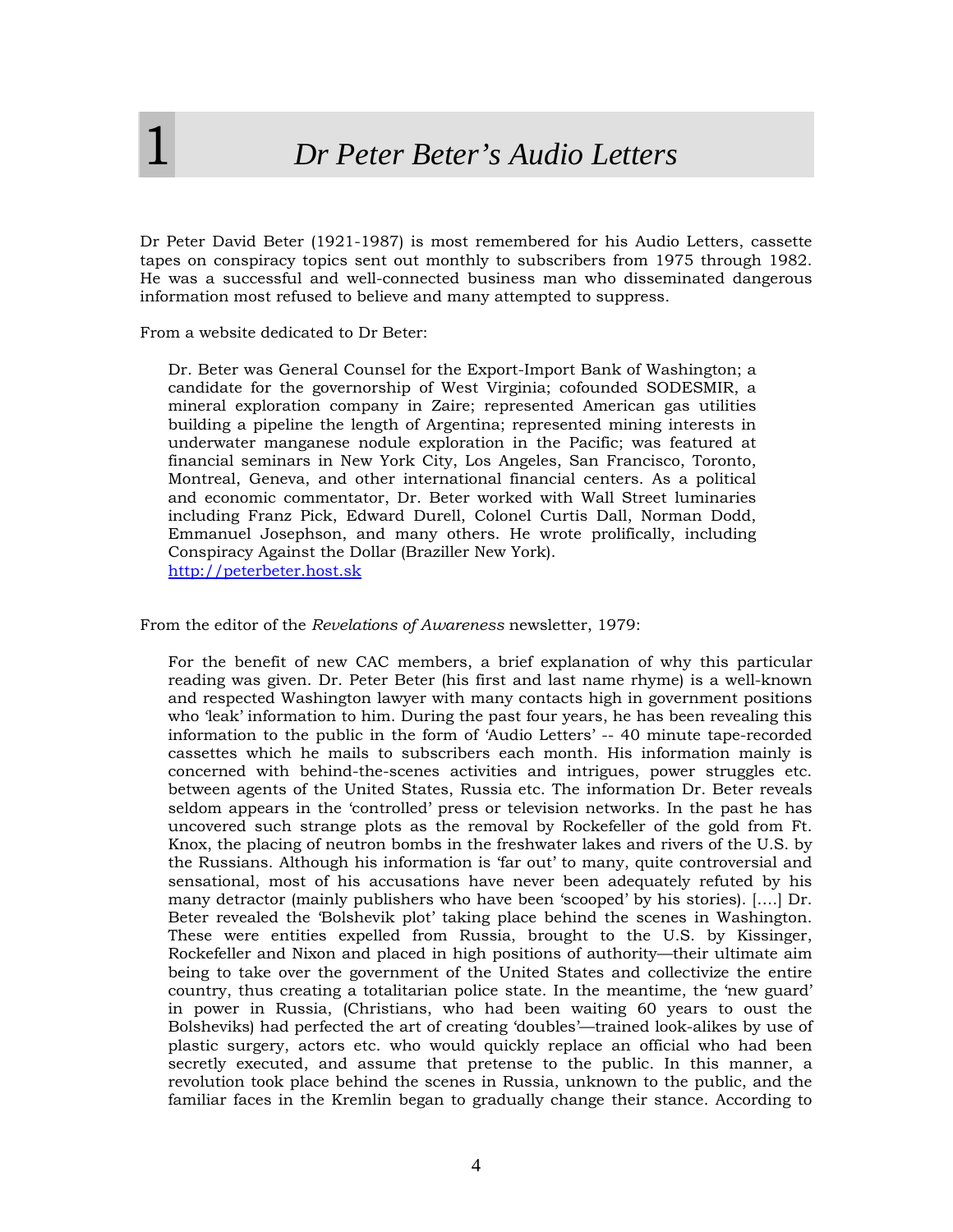Dr. Beter, the Russians no longer desire a 'cold war' or any war for that manner, for they have developed technology (with the aid of UFOs) that is years ahead of that of the United States. They have developed 'particle beam' laser-type weapons, UFO type aircraft, ('Cosmospheres'), which hover above our nation and which are capable of incinerating an entire city within moments if necessary. In short, according to Dr. Beter, the Russians have not only won the cold war, but are totally in command and fully capable of winning any kind of 'hot' war the US or any other country might try to pull off. The four RockefelIer brothers (who were behind the plot to take over the US) were all executed, according to Dr. Beter and replaced with doubles (all but Nelson's, whose murder was detected and subsequently covered up). When the Bolsheviks in power in the U.S. learned about the doubles being used here and abroad, they became desperate. In order to maintain their positions, they decided to try a 'first-strike' limited nuclear war which would wipe out the missile bases in Russia and destroy that country as a world power. Thus 'Operation Global Shield '79 ' was staged. The plan was to send all SAC bombers and NATO bombers around the world, loaded with nuclear warheads to the Russian boarders (without prior notice), then turn around and come back. This so-called 'exercise' was so planned that the bombers would not turn back at the Soviet borders, but would continue on into Russia and wipe out their missile bases. Fortunately, this did not occur as the Russians had informed Washington that if they proceeded with the plan, they would launch a full response of nuclear warheads against the United States, and a cosmosphere hovering over Washington DC was ready momentarily to wipe out that city. None of this, of course, appeared in the controlled press. […]

 One big reason this nuclear disaster was avoided was because the Russian agents in Washington, working behind the scenes to prevent the Bolshevik takeover here in the U.S., began a campaign of executions. Systematically they executed those in positions of power who had been pushing for war and replaced those entities with 'doubles' or look-alikes. According to Dr. Beter, some of those executed included Jimmy Carter, his entire family, Vice President Mondale, all of Carter's Cabinet, many in the military, the heads of NATO. In Dr. Beter's latest Audio Letter (No. 47) he reveals that the U.S. Supreme Court has been replaced, that the assassins are now moving through Congress and the mass media, eliminating and replacing those who have been 'Hawkish' on containing Russia and promoting legislation and propaganda favorable toward war in the Middle East and elsewhere etc.

 Heady stuff, this, and if true the citizens of the United States are due for quite a surprise when the plot is finally revealed to them, which it eventually must. (You can't kill off every right-winger and hawk in the U.S. and replace them with doubles without eventually being caught in the act). When Cosmic Awareness, which in the past had indicated that Dr. Beter was 90% accurate in his revelations, confirmed that these executions were indeed going on behind the scenes, many members of C.A.C. decided that was too much, they could not handle that type of information-so they resigned. Many of Dr. Beter's subscribers cancelled also. If they thought that was too far out to swallow or handle, they should have waited until Audio Letters No. 46 and 47 were released. For Dr. Beter revealed on these two latest tapes that the reason the Russians have successfully executed and replaced so many bigwigs with doubles is that they have been able to create artificial humans (organic robotoids)- grow these creatures from a single cell of the executed person within hours and program them through computers to do and say what they want them to. Having the same DNA as the original, the robotoids retain the same memory, personality and traits as the original entity. Their lifespan, however, is very short (a matter of weeks)so new Robotoids must constantly be grown. Weird, huh! Far-out! Straight out of science fiction, perhaps? Well .... who can say?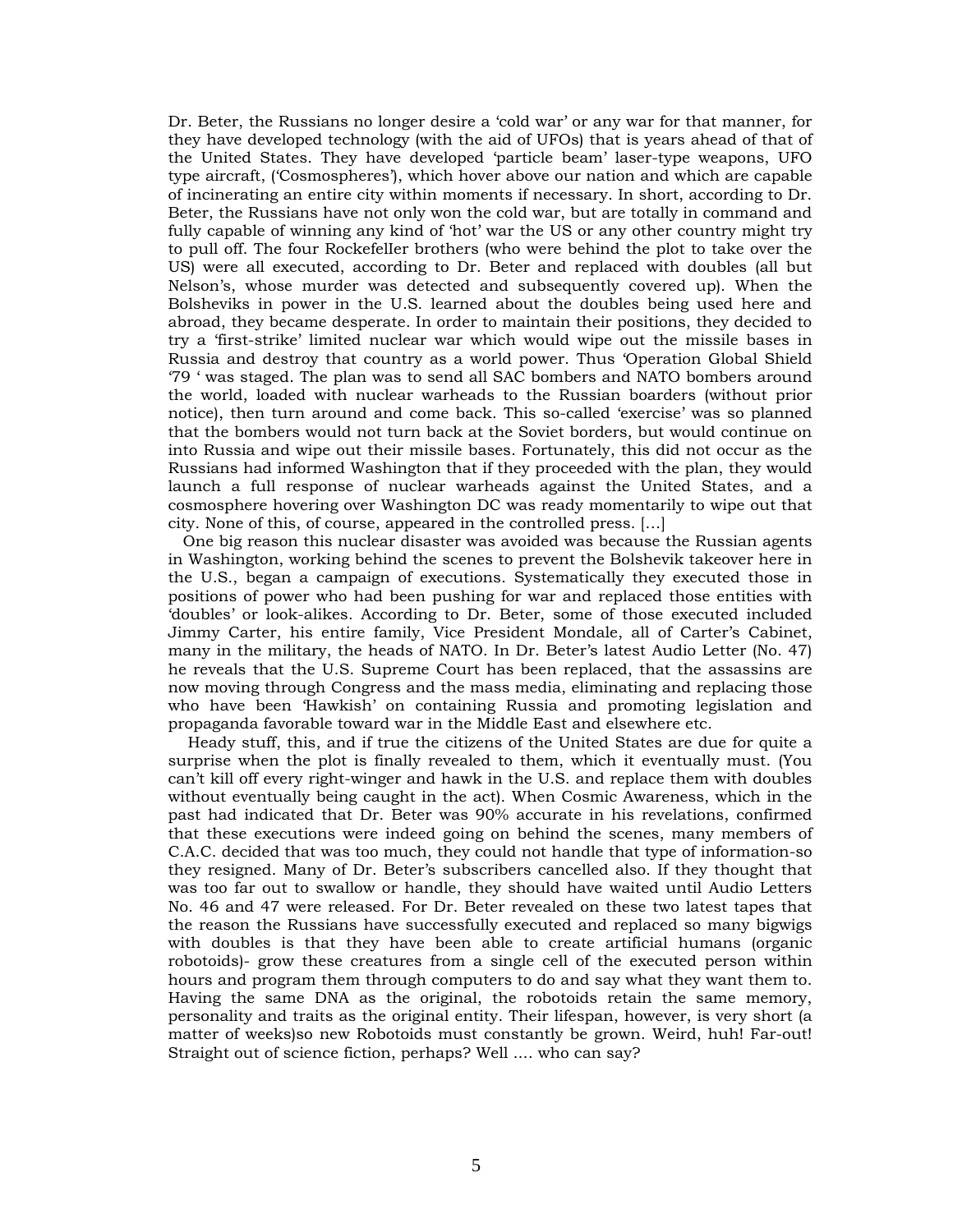What follows are key excerpts from the mentioned Audio Letters #46 and #47:

*Audio Letter #46 May 28, 1979*

In Russia as well as in the West, research has been under way for many years in biological synthesis—that is, artificial life forms; and according to high intelligence, a stunning break-through took place in Russia some years ago. The Russians refer to this break-through as a "providential discovery", something they learned almost by accident. They discovered the key to creating what are known as "organic robotoids." An organic robotoid is an artificial robot-like creature, it looks and acts exactly like a human being and yet it is not human. A robotoid is alive in the biological sense but it is an artificial life form. Robotoids respond to conventional routine medical tests in the same way as humans do; they eat, they drink, they breathe, they bleed if cut; and they can be killed. Robotoids can also think, but they think only in the sense that a computer thinks. Like any other computer, the brain of a robotoid has to be programmed for each assignment it is given; but unlike many electronic computers, the biological computer brain of a robotoid possesses an enormous memory. As a result, robotoids can be programmed to communicate and think in such complex patterns that they act human.

Organic robotoids are remarkable creatures, but they have many drawbacks. They don't grow or reproduce but must be manufactured one by one in the desired form. They also have a very limited life span, measured in months or even weeks, depending upon how they are utilized. This is due to the fact that their metabolism, while it resembles that of humans, is very inefficient. A robotoid can be manufactured on very short notice, a matter of hours; but after a few weeks or months it suddenly begins to degenerate physically and mentally. When that takes place, the robotoid has to be removed from service and disposed of. To extend its useful life as much as possible, a robotoid is customarily cooled down to slow its metabolism between assignments. Organic robotoids are extremely expensive, troublesome creatures to produce and utilize; and robotoid capabilities do not exceed those of human beings. All they can really do is simulate human beings; but, my friends, for Intelligence purposes that's all they have to do!

To produce an organic robotoid it is necessary to have a pattern to go by. The pattern required is that of genetic coding taken from a few cells from the body of a human being. In this respect the Russian technique sounds like cloning, but the technique itself is totally unrelated to genuine cloning. A robotoid is produced within a matter of hours, and it simulates the human donor at his current age. Like any man-made copy of anything, a robotoid is never a perfect copy of the human that is to be simulated; there's always small discrepancies in appearance and behavior, but these are seldom great enough to arouse any suspicion.

#### *Audio Letter #47 June 28, 1979*

Last month I made public one of the most carefully guarded of all Intelligence secrets—that is, the existence of ORGANIC ROBOTOIDS. As I explained last month, they are now the key fact of life in understanding current world events. Without knowing this very important secret, you will have no hope of understanding present and coming events. Even so, some of my listeners are not waiting for events to speak for themselves. Instead, they are shakily telling themselves, "There just has to be some other explanation for the strange things in today's news."

The man-made biological machine known as a Robotoid is remarkable from head to foot; but the most astonishing thing about them is their ability to simulate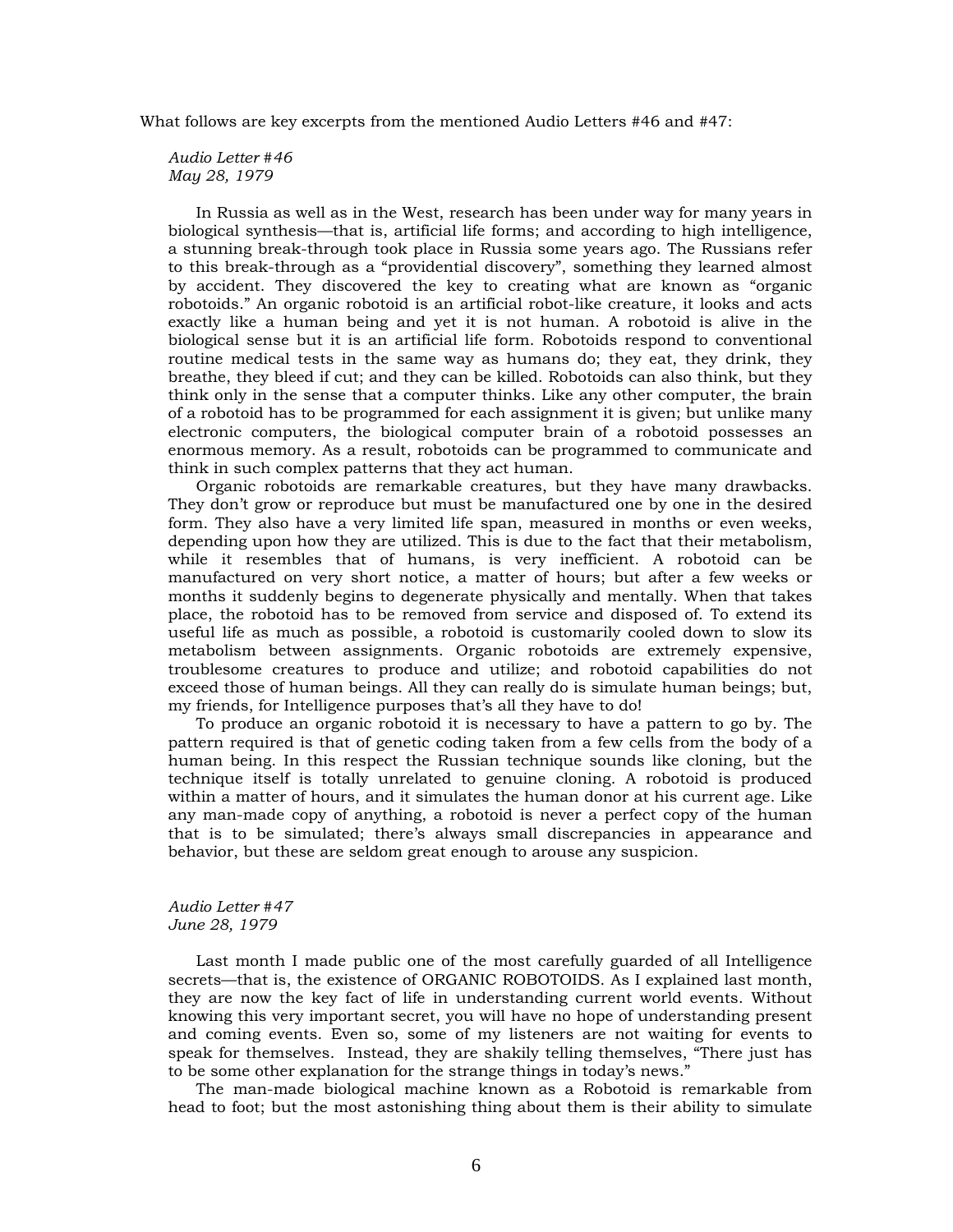human beings—not just in appearance but in behavior. In other words, the most crucial and most amazing thing about a Russian Organic Robotoid is its biological computer brain. The developments that were destined to lead to Russia's breakthrough in robotoid brain research began 32 years ago, in 1947. In that year a Hungarian-born physicist, Dr. Dennis Gabor, conceived of a way to make threedimensional photographs called "holograms." It was a revolutionary scientific discovery, and it was destined to lead to the Nobel Prize for Dr. Gabor. He did not receive the Prize until 24 years later, in 1971. By then, holograms were a reality in numerous laboratories world-wide; and yet most members of the general public still had not heard of holography. And even today, more than three decades after Dr. Gabor's original discovery, holography is still unfamiliar to the public as a whole. In 1947 Dr. Gabor's theory pointed the way toward holography, but at that time holograms could not actually be made. What was needed in order to make them was something called "monochromatic light"—that is, light of just one wave length. No one knew how to create that kind of light in 1947, but in 1960 the situation suddenly changed—that was the year the laser was invented. When lasers are discussed in public, attention is usually focused on just one of their amazing characteristics—that's the ability of a laser to produce a narrow, intense beam of light. The beam can travel great distances without spreading out and diffusing. Lasers pointed the way toward energy-beam weapons, among other things; and as I revealed long ago in AUDIO LETTER No. 26, this is what secretly spawned America's crash program to get to the moon in 1961. But the reason laser beams behave the way they do is that the light they produce is monochromatic, so they are made to order for generating holograms. Like lasers, holography has led to developments that were totally unexpected, and one of these was the Russian breakthrough in biological computer brains some years ago. When you hear how they work, you'll understand why robotoids act so much like the human beings they replace.

A hologram is a very unusual kind of photograph. To make one, the film is exposed using a laser and a set of mirrors and lenses; and to make the holograph image on the film visible later on, laser light must again be used. When you look at a hologram, it is as if you were looking through a window at the real object. You can move back and forth, up and down, and see it from different angles in threedimensional detail. By contrast, of course, a conventional photograph is flat and looks the same from all angles. Holograms are also different in another way. If you tear a normal photograph into several pieces, you ruin it. Each piece contains only a disconnected fraction of the total, but not so with a hologram. If you cut up a holographic film into several pieces, each piece still contains almost the entire image. There is some loss of detail but basically it's all there. It's this fact that led years ago to the Russian breakthrough in biological computer brains for their robotoids.

[...] Last month I revealed that the Russians can manufacture organic robotoids, which are almost exact carbon copies of real human beings. This is done by a process that simulates the genetic coding of the person to be copied. It sounds a little like cloning, but it's not. A clone of a human would itself be a human, but an organic robotoid is NOT human. It's an artificial life form, like an animal in some ways but like a computerized machine in others. Every Russian robotoid has what is called a "holographic brain." This brain duplicates essentially the entire memory of a person being copied. The key to doing this is a new technique called an "ultrasonic cerebral hologram." Using high-frequency sound waves, which are inaudible, a complete three-dimensional picture is made of a person's brain. This is a painless, non-destructive process; and under the proper conditions it can be done without the person even being aware of it.

[...] Organic robotoids are such amazing creatures that they are still a subject of questioning and debate. This is true even among the Russian scientists who made them a reality. For example, robotoids seem to have no true instinct for self-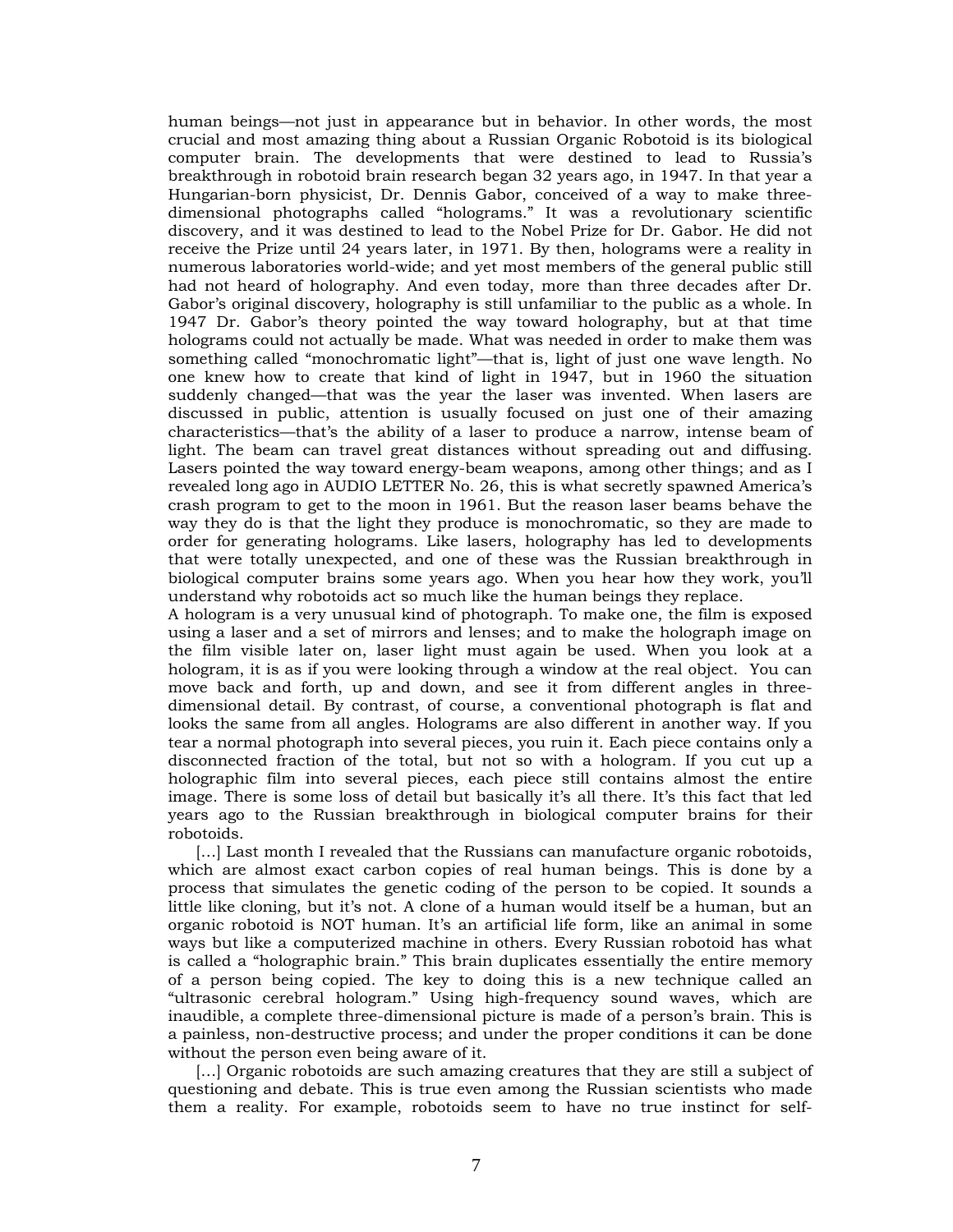preservation. In this regard they act like machines, simply doing as they are told to do. By contrast, both humans and animals generally have the instinct for selfpreservation. Robotoids can be programmed for self-preservation, but they are equally willing (if "willing" is the word) to perform suicide missions, exploratory oneway trips into space. I've only one example of this: if a space mission looks too dangerous to risk the life of an experienced cosmonaut, a robotoid can now be used. The robotoid copy of the cosmonaut is already trained the moment it's made, thanks to its holographic memory. Organic robotoids look and act so much like human beings that it's hard for us to get used to the idea that they are not human; but the Russians decided several months ago that the stakes are too high not to employ them, and so the silent Russian invasion of America by robotoids is now well under way.

Dr Beter goes on in Audio Letters #51, #52, and #53 to discuss another category of artificial human known as "synthetic automatons" (or simply "synthetics") who have a longer life span than organic robotoids but suffer poorer mental abilities, appearing "dull-witted" in comparison to those they replace. Synthetics manufacture involves the use of cattle parts and glandular substances, more complicated than the rapid-grow procedure used to produce organic robotoids.

It is well known from other literature on cattle mutilations and alien abductions that cattle organs and glandular secretions are used in the manufacture and maintenance of synthetic organisms such as the grays. Related to this are the oriental-looking and olive-skinned humanoids seen in conjunction with some black helicopter and cattle mutilation phenomena. From the infamous O.H.Krll document (purportedly written by John Grace and John Lear):

Situations involving the mystery helicopters appear to be a little more insidious. A good example is an event which occurred in Madison County, Montana, between June and October of 1976. Twenty-two confirmed cattle mutilations had occurred during that period, and they were accompanied by reports throughout the county of silent, unmarked, jet-black helicopters, flashing or steady anomalous lights in the air and near the ground, unmarked fixed- wing aircraft and white vans in remote and previously inaccessible areas.

Toward the latter part of this period, in early autumn of 1976, a hunter from Bozeman, Montana, was out alone around 3:00pm one day in the Red Mountain area near Norris. He watched as a black helicopter without markings flew overhead and disappeared below a small hill. The curious hunter climbed to the top of the hill. There was the black chopper (a Bell Jet Ranger, he thought) on the ground, the engine still running. Seven men had apparently exited from the craft and were walking up the hill toward the observer. As the hunter advanced toward the seven, he waved and shouted congenial greetings. It was then that he realized there was something about the men -- they were all Oriental. They had slanted eyes and olive skin and were jabbering among themselves in some indecipherable language. They wore "everyday" clothes, not uniforms. Suddenly they began to return to the helicopter. The hunter, still waving and shouting friendly greetings, started after them. The Orientals quickened their pace. When the hunter approached within five or six feet, they broke into a dead run, crowded into the chopper and took off

In a documented "mystery helicopter" wave in England, accounts place Oriental-appearing occupants in an unidentified chopper. Slant-eyed, olive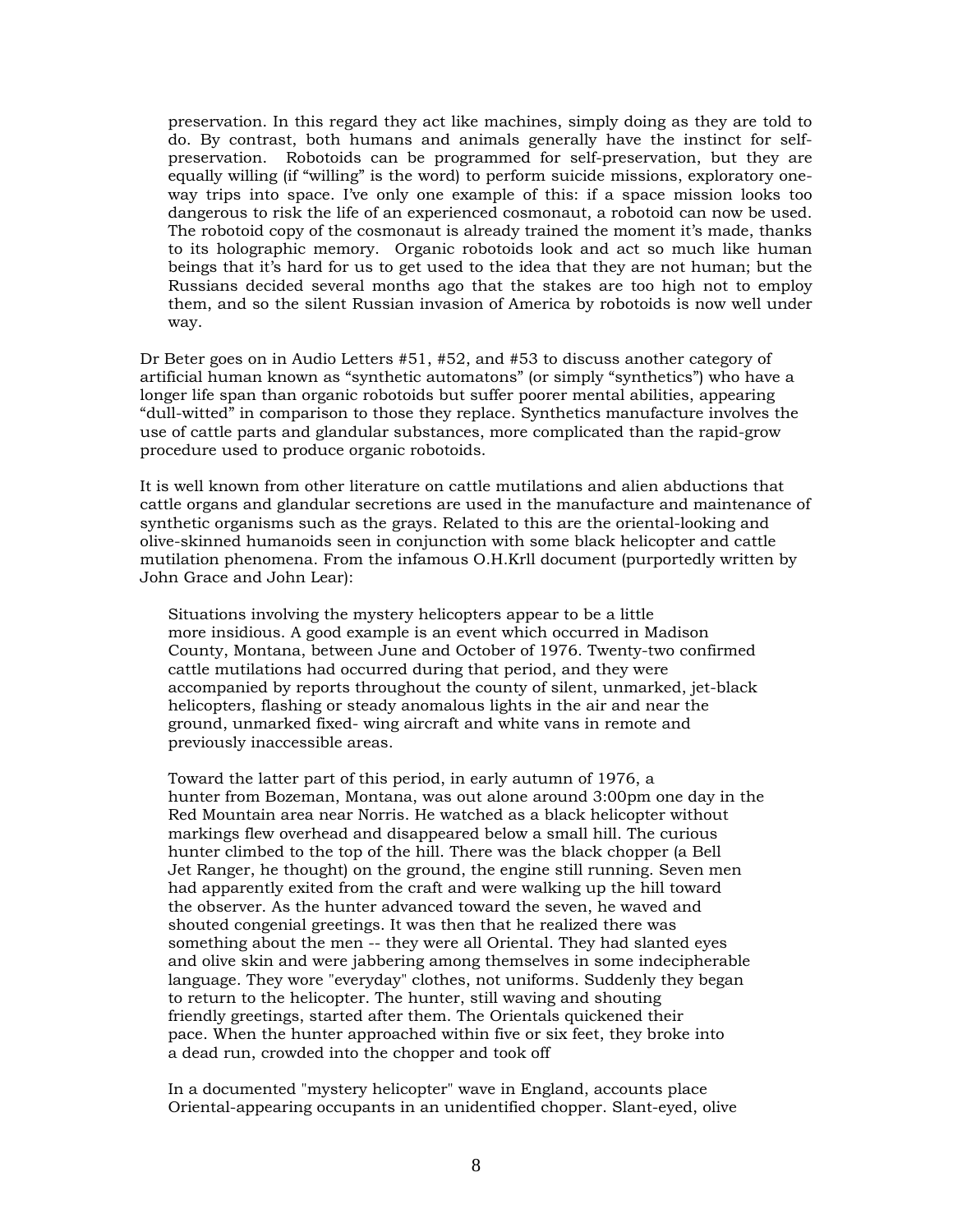skinned, Oriental-seeming occupants have been a staple at the heart and at the periphery of UFO accounts for years. Significant numbers of the infamous "men-in- black" (MIB) have a similar appearance, but very often they are seen as very pale and gaunt men who are sensitive to light.

If these are genuine accounts, such entities are probably synthetics. The point of mentioning this is that while Dr Beter may have erred in his perceived context of phenomenon (framing it in context of the Cold War), many of the specific details he discussed concerning the synthetics and robotoids themselves are scientifically plausible and generally correlate with other discoveries and anecdotes in fringe research.

But whereas grays and the olive-skinned humanoids comprise mysterious phenomena easy to sandwich between the covers of *Time Life* books, what hits closer to home is the idea of equally artificial beings gracing the pages of *Time* magazine. That public officials, authors, scientists, military personnel, and others with power and influence in their respective fields can and have been replaced by cybernetic doubles gives pause for considering of the implications.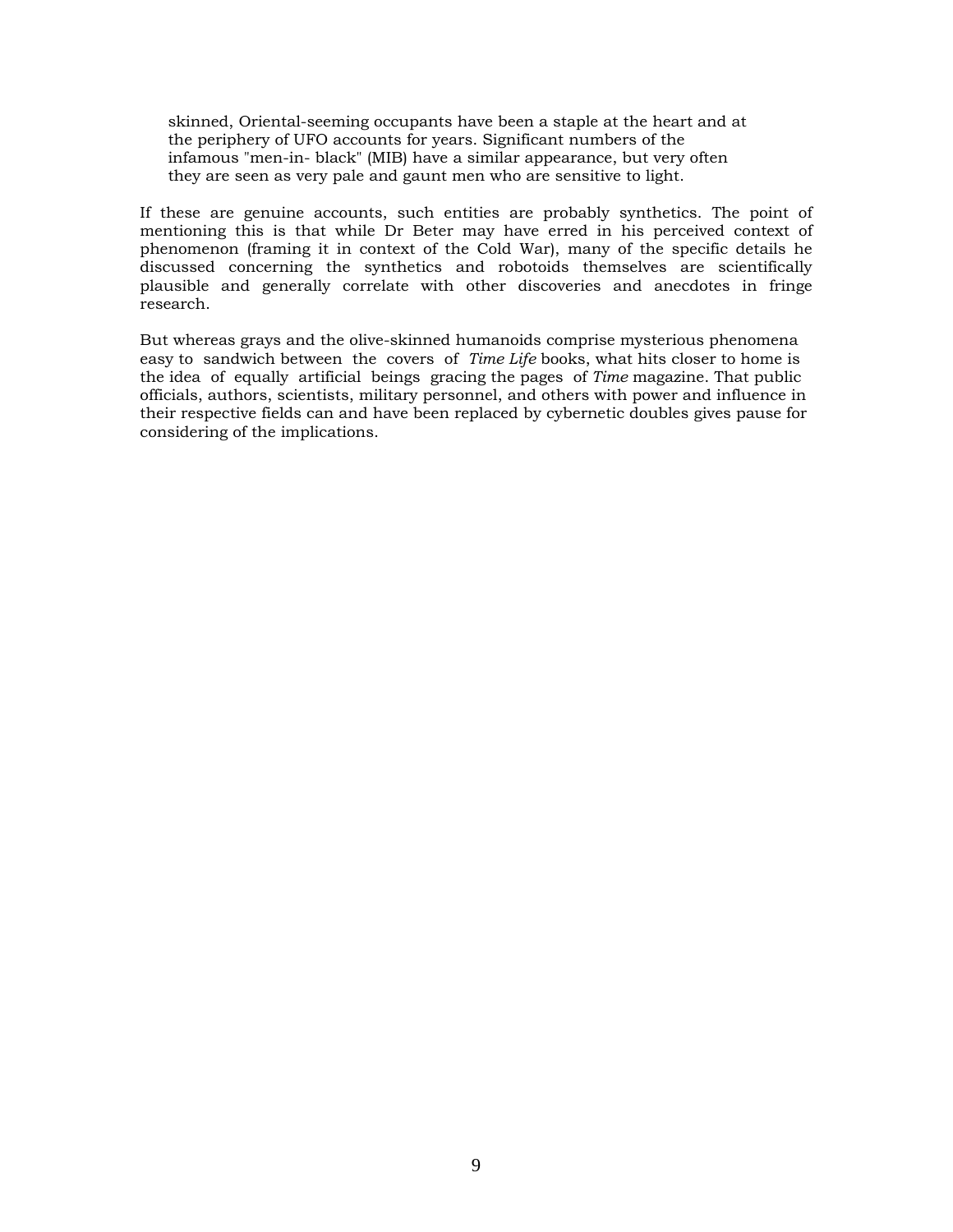Dr Beter's exposé on robotoids and synthetics made waves far and wide, catching the intense interest of those who were not immediately turned off by his claims. Fortunately this spurred others to do their own investigating and pick up where Dr Beter left off.

In 1979, a channeled source identifying itself as "Awareness" was asked to comment on the validity of Dr Beter's material. Normally discussing matters of a spiritual or practical nature, over the next several years Awareness divulged interesting information on the subject of synthetics and robotoids, particularly concerning its connection with the alien phenomenon. Channeling is not generally valued for its accuracy, but rather its depth and breadth of information. Accuracy is left for the reader or listener to achieve by filtering signal from noise. And so it is with the Cosmic Awareness material, which contains deeper insights than Dr Beter's Audio Letters but also makes wilder claims.

What we seek in this document is sheer *data* on the phenomenon of human simulacra, data from any and all sources that, like panning for gold, allows the sifting process to produce greater quantities of valuable substance. There is no better candidate for this sifting process than the Cosmic Awareness material.

Here are numerous excerpts from *Revelations of Awareness* newsletters published by Cosmic Awareness Communications (C.A.C.):

*79-20* 

QUESTION:

We've received quite a few letters in reference to Dr. Beter's latest tape and the 'Robotoids', and we will probably no doubt get many more unless we print something up. And, probably this letter from M.W. will suffice for the general tone of the letters we've received. I will read the letter, then ask the first of three specific questions tacked onto the letter.

 "Dear C.A.C. I think it is absolutely imperative that Awareness comment further on Dr. Beter's last two tapes, No.'s 45 and 46, concerning the Russians killing top American leaders and replacing them with organic robotoids. This idea is so completely ridiculous that not even the most open-minded people are willing to accept it. To me it seems as though Dr. Beter has flipped out and CAC also must be flipped out to support this crazy theory.

 I admit, Beter had me going with the Bolshevik double theory, but now the robotoid thing is just too far out. […] how can ANYONE believe that our nation has been taken over by Russia by means of 'organic robotoids' ?

 It sounds like nothing more than a paranoid's fantastic fantasy, and CAC's support of these crazy people forces one to question CAC's credibility. IS it possible that Paul has tuned into Dr. Beter's twisted mind? Is it possible that Paul has become lost on a path of right-wing political insanity? I don't know, I hope there is some logical explanation for all this. I don't think CAC can just shrug off the robotoid thing now that they've brought it to our attention. I feel Awareness MUST explain this craziness. You can't really expect anyone to believe it, can you ? At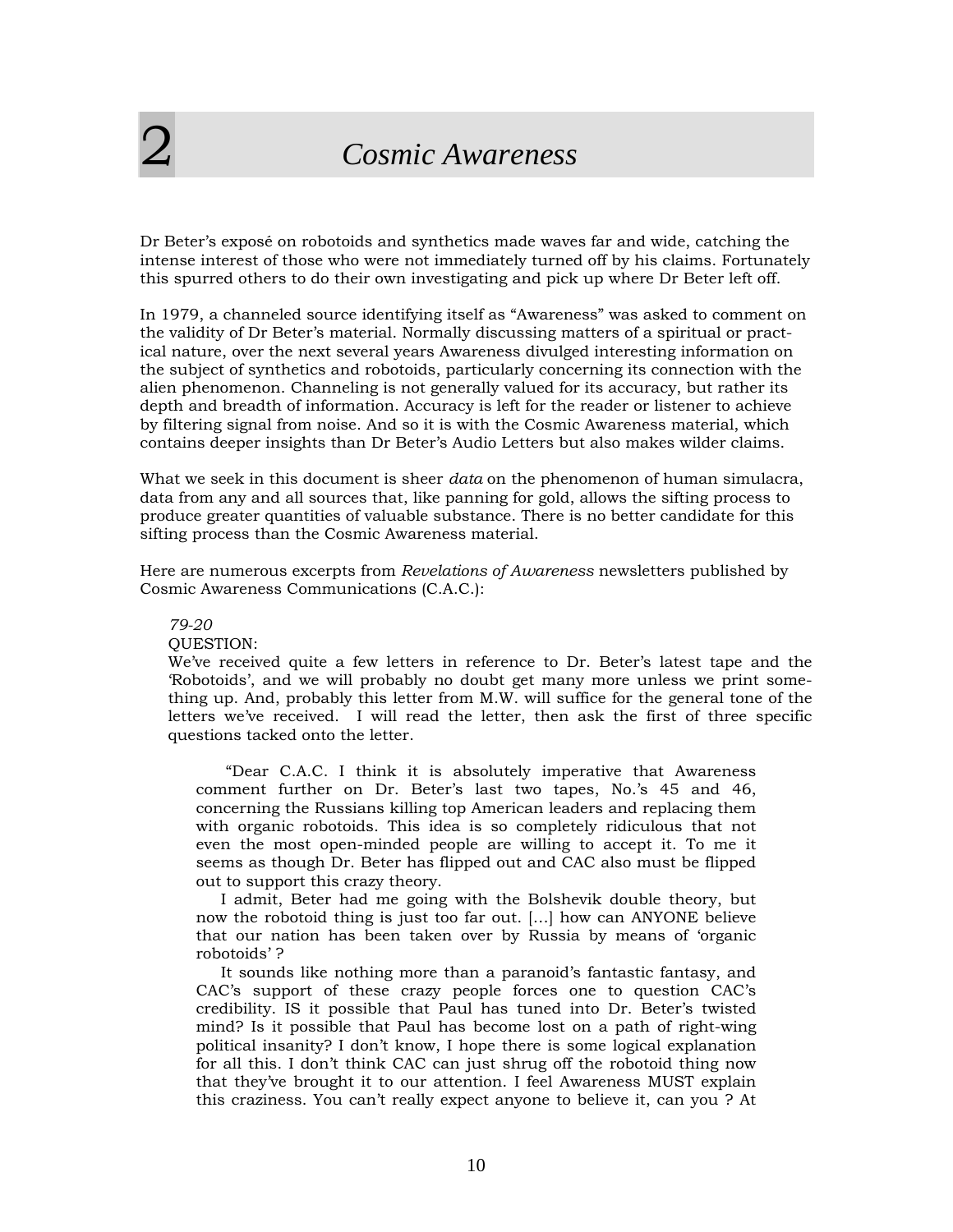least not without some solid evidence. If Shockley is indeed a clear channel for Cosmic Awareness, can't he give us information on how to prove these happenings ? I have accepted much of the conspiracy theories up to now. but I now am beginning to feel I've been led down the path of some crazy people's paranoid fantasies. I hope Awareness can satisfactorily explain some of these seemingly crazy theories. At this point, I don't put much faith in anything I've […] heard from Dr. Beter, because their ability to see things clearly and open-mindedly seems suspect. And now I have to say I'm even suspicious of the clarity of CAC's readings. I'm sure a lot of people feel the same way. I hope this can be cleared up."

And his first question is: "Awareness, please comment in detail on Dr. Beter's theory of Russian robotoids replacing Carter, Brezinski and so forth, and give some means whereby this seemingly insane theory nay be proven true or false."

#### COSMIC AWARENESS:

This Awareness indicates that before attending this first question, this Awareness wishes to comment on your letter in general. This Awareness indicates that throughout your letter the question is asked, 'How could anyone expect another to believe such insanity'?

 This Awareness has again and again asked entities not to believe. This Awareness asks entities to discover what is. This Awareness asks entities to discover what is by questioning and doubting-by doubting not only others, but by doubting one's own beliefs. This Awareness suggests that entities in discovering what is must first question themselves and their own beliefs.

This Awareness suggests that in terms of the information which this Awareness has given, It did not say to support Dr. Beter […] – this Awareness indicated that these were sources of information which could not be found in other places. This Awareness indicates that these sources of information add to one's general understanding of what is occurring.

 […] This Awareness has indicated that the Dr. Beter material as being approximately 90% accurate in those areas which it covers. This Awareness indicates this means there is approximately 10% that is not accurate. […]

[...] This Awareness indicates that in terms of your evaluation of Dr. Beter's information—you have the right to close your mind at any time you choose- all entities have the right to close their eyes and not look. […]

 This Awareness indicates that in your demands, or your request, whichever it may be, that this Awareness or the entity Paul Shockley prove to you that the robotoids exist, you are setting yourself up for a disappointment, for neither this entity nor this Awareness is your servant, nor needs to prove anything to you, but can share what is seen, when and if you open your consciousness to receive, to search, and to wonder whether there is anything to this or not. This Awareness indicates that the fact that you wrote the question, asked the question, indicates that your mind is still searching, and therefore you have not closed your mind to this. This Awareness therefore suggests that the question be asked and that this Awareness shall give you indications whereby you may search for better understanding of how these robotoids might be real.

#### QUESTION:

 "Please comment in detail on Dr. Beter's theory of Russian robotoids replacing Carter, Brezinski, and so forth, and give some means whereby this seemingly insane theory may be proven true or false?"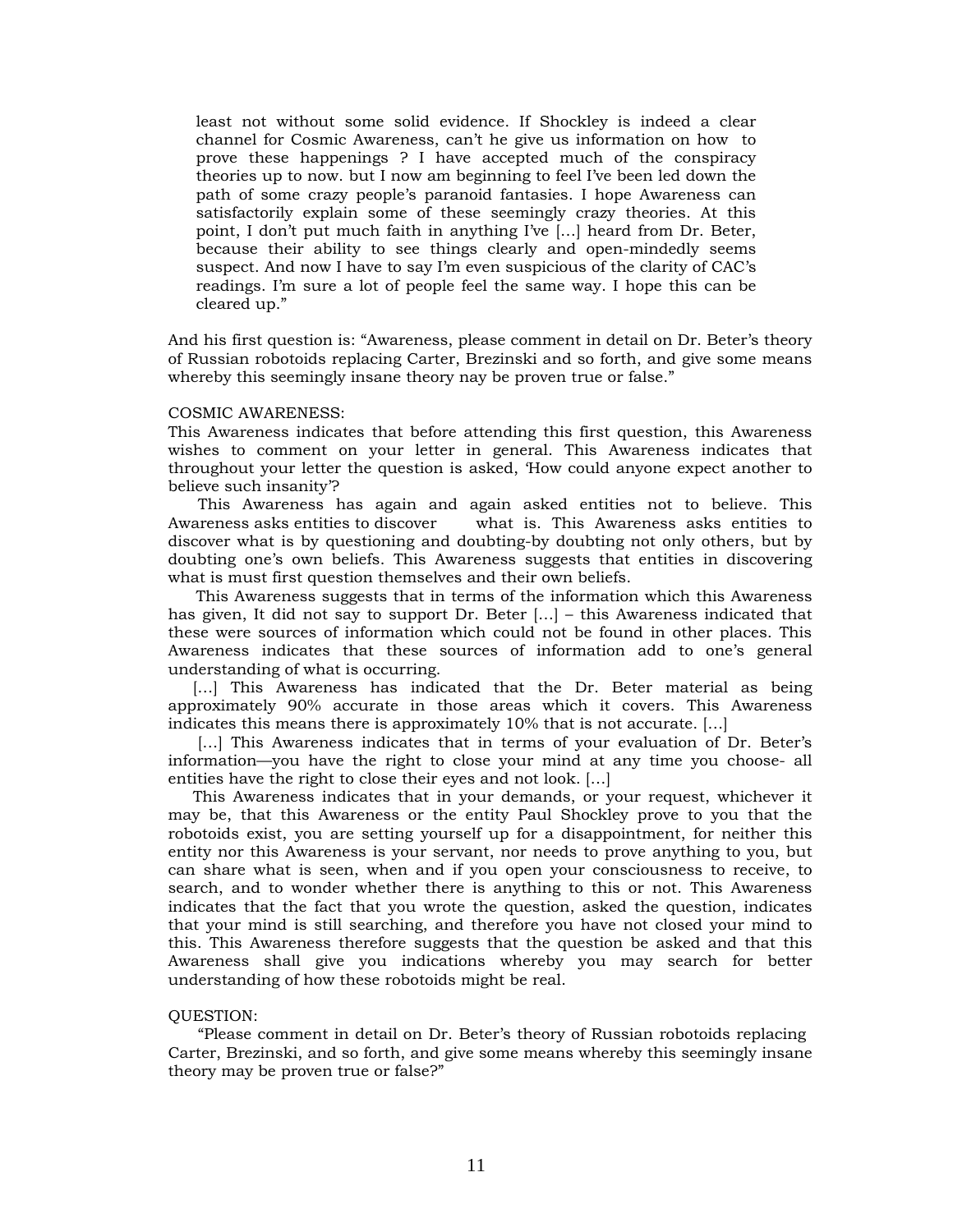#### COSMIC AWARENESS :

This Awareness does not wish to prove this true or false. This Awareness indicates that if It presented the proof of this information, the Interpreter, the staff of C.A.C. and the majority of members in C.A.C. and Dr. Beter, would in fact be jeopardized and endangered by the proof. This Awareness indicates that this information as being extremely dangerous for this entity to have released—that the only reason why the entity has been allowed to continue serving after the release of this information is because it appeared to be so unbelievable that the public has not responded or reacted in a manner that threatened those who are behind this action.

 This Awareness indicates that there is no way and no need for this Awareness to prove these exist in order to be in your good graces. This Awareness indicates it is for you to make this discovery after researching and learning and digging and waiting, and wondering if this is important to you to make a decision as to their reality or not. This Awareness indicates however, that there are ways whereby you may search out further information on the development of these creatures. This Awareness indicates that you research the areas of the DNA (you may begin with the book mentioned by Dr. Beter), that you research areas on cloning, that you research areas on electromagnetic fields, that you research areas in relation to UFOs-for these are all tied together.

 This Awareness indicates that the electromagnetic fields are used in creating certain atmospheres of an electronic nature, for the transmuting of the DNA. This Awareness indicates that information which may lead to certain possible areas of research in this field, can be found in studies on mice and frogs and other small animals in the early researches of the DNA. This Awareness indicates that the majority of this type of information has been withheld from the public, and is not available. This Awareness suggests that if you wish to spend some time moving into these fields of study, you may spend approximately ten years working through various scientific works and becoming acquainted with different scientists in the fields, to ask questions and research the information in this manner.

 This Awareness indicates that otherwise you may seek to explore through contacts with secret services, various entities who have contacts in the CIA or the secret services, and if careful you may become aware through some of these entities of areas wherein certain researches of this type have occurred. This Awareness indicates this may take quite some time in developing friends in these branches of government who will share information with you or refer you to others who would do so.

 This Awareness suggests that if working your way up through the scientific academy or working through the secret services or through research in libraries does not appeal to you, this Awareness suggests that you wait for other Dr. Beter tapes and other Awareness messages and other sources to present themselves to you for your further evaluation, and that you shelf your concern for immediate answer to this situation.

This Awareness indicates that: essentially 'there are more things in heaven and earth than you have dreamed of in your philosophy'. This Awareness indicates that the magnitude of this area of research and development is so great that entities cannot at present comprehend. This Awareness indicates that this however is but a small portion of information which is withheld from the public.

This Awareness indicates that entities ask this Awareness questions-this Awareness, speaking through Its Interpreters, gives information. This Awareness indicates entities are not satisfied with the information given, but want more information, more in-depth information-want to know more about how this or that can be.

This Awareness indicates if It gives everything that an entity could ask about, if It answered all the questions in perfect proof and perfect evidence, exposing all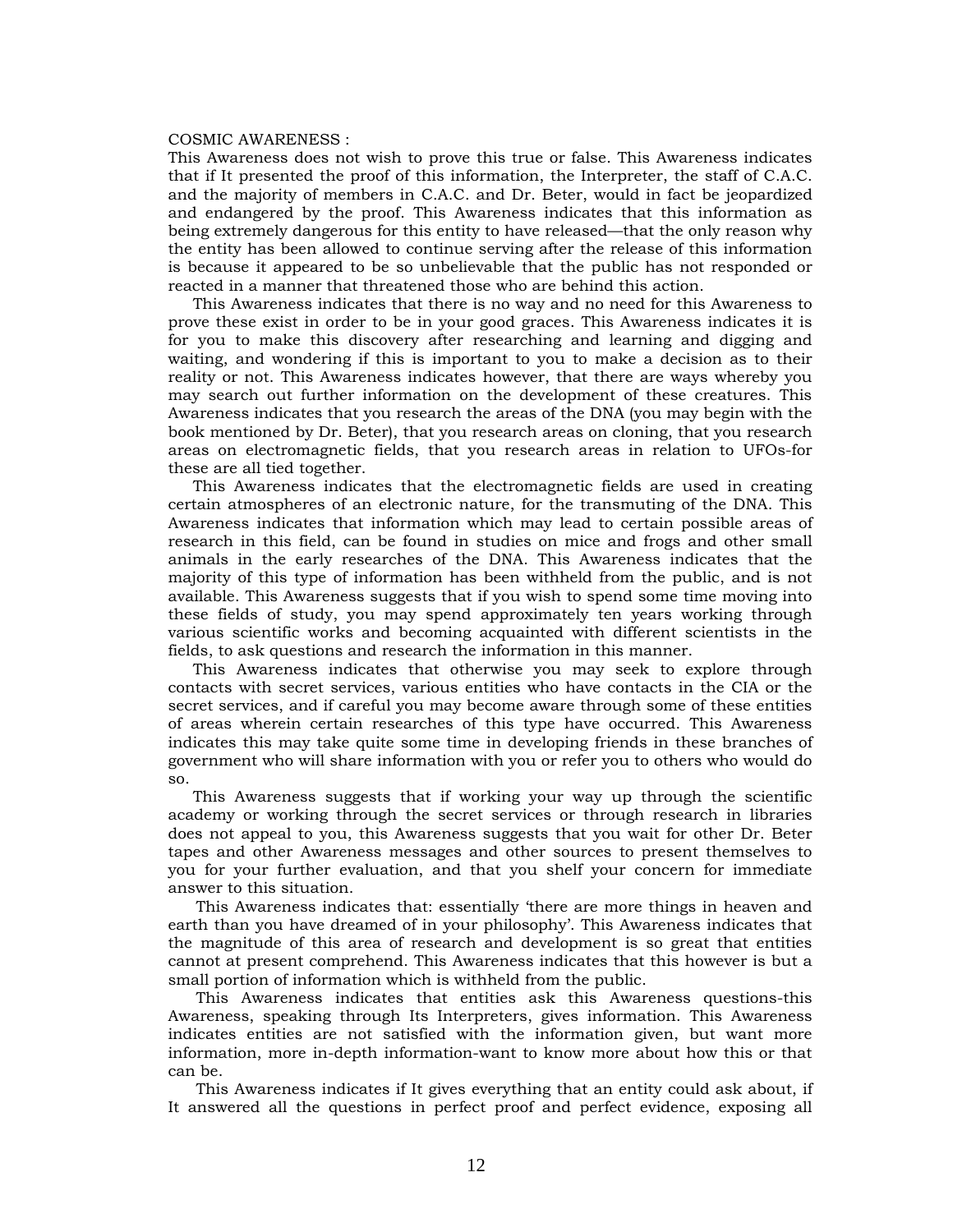secrets that the members would ask about, the Interpreter would be slain and the members hunted down for knowing too much about vital secrets to those who have power and wish to continue holding that power.

 This Awareness indicates the Project Bluebook once had twelve hundred employees-there are now thirteen of these entities still alive—for they knew too much.

#### *79-25*

#### QUESTION:

We're starting to get questions in about organic robotoids, and I thought maybe if I asked a couple, it might be sufficient. D.W. of Ridgefield, Washington, wants to know if these robotoids have an aura...?

#### COSMIC AWARENESS :

This Awareness indicates that this around the heart chakra only.

#### QUESTION:

Do these robotoids become inhabited by spirits or other entities?

#### COSMIC AWARENESS :

This as negative, except in rare instances whereby certain forces might penetrate briefly. This Awareness indicates these creatures as not being suitable for the complete embodiment of a disembodied spirit—that the metabolism of these creatures is such that the disembodied spirit would not enjoy being involved inside such a creature, except very briefly. This Awareness indicates this much likened unto a spirit inhabiting an animal for a brief time. This Awareness is referring to human spirits, and assumes the questioner is also referring to this.

#### QUESTION:

That is correct. Organic robotoids, apparently having the facility to think like humans, must therefore have some form of fife-force similar to that which motivates humans. Is that correct?

#### COSMIC AWARENESS:

This Awareness indicates this essentially correct—that these creatures do not have a self-awareness, except when this self-awareness is programmed into them. This as a kind of awareness similar to that of a plant, except when programmed to be selfaware.

This Awareness indicates that the programming of behavior being that which is implanted into these creatures, according to the memory pattern from the predecessor. This Awareness indicates that the creatures themselves carry certain subconscious programmings similar to that of an entity who is in a kind of coma or zombie-like state. The entities' basic functions and basic responses carry through in the DNA cell memory, but the general programming of behavior and personality will occur from the implanting of the memory of the predecessor—this through the methods described by Dr. Beter in his June '79 tape.

#### QUESTION:

Then when a robotoid burns itself out and essentially dies, is there any form of soulstuff that emerges and goes into consciousness that might be identified with the original entity whom it replaced?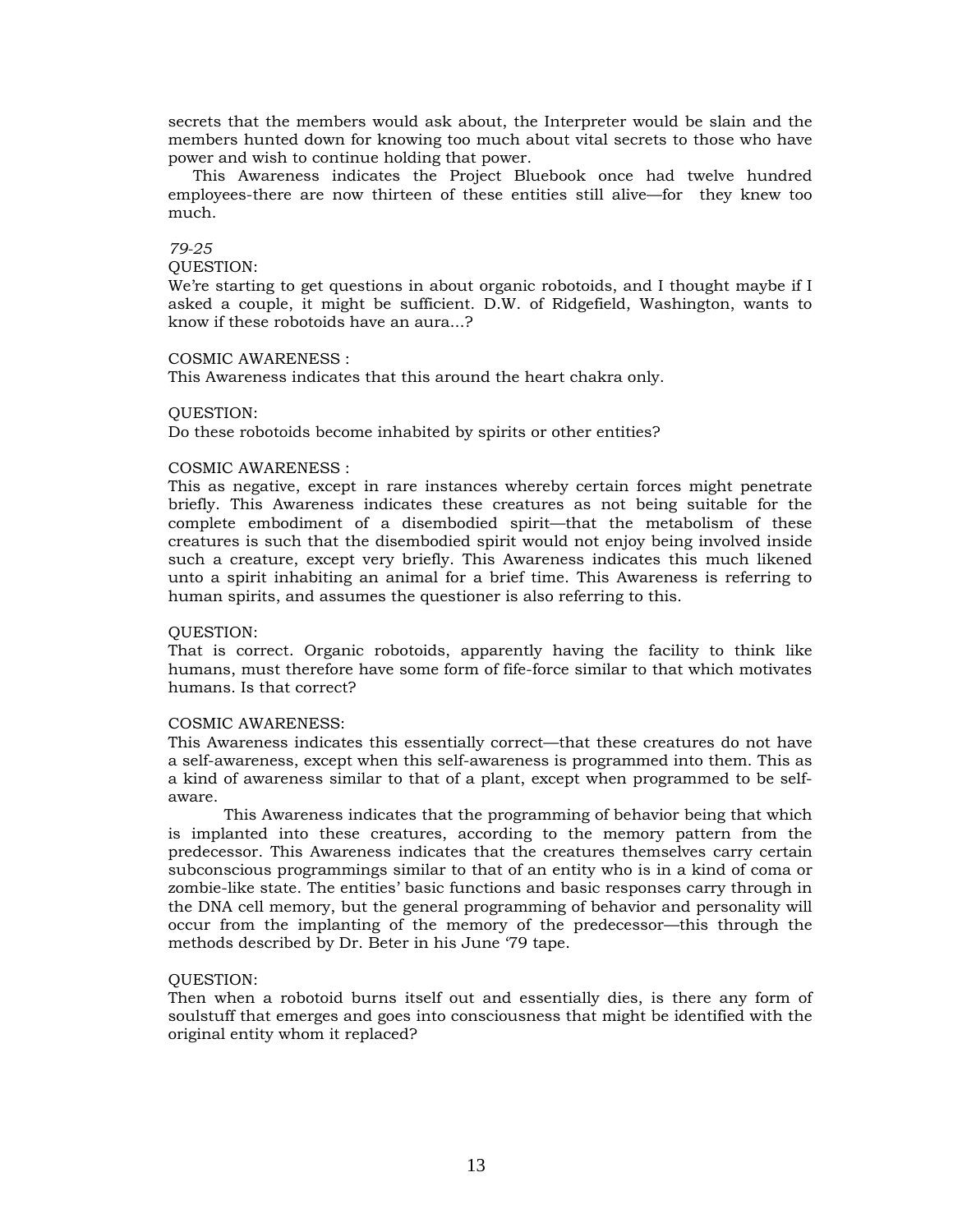#### COSMIC AWARENESS:

This Awareness indicates this as very little-this similar to ectoplasm, or the electromagnetic field of energy that might emit from a hand or finger seen under Kirilian photography. This Awareness indicates there is an energy which is released from these beings, that this also may be similar to energy which is held in plants. This Awareness indicates this may be somewhat stronger in the robotoid.

 This Awareness suggests that the robotoid does not have a complete development of soul, but does have certain spirit energies—this similar to what might be termed an elemental. This Awareness indicates these creatures in time can be perfected scientifically through other means whereby exact duplicates with potential for reproduction and human development could be made—this being closer to that which Jehovah created on Mars as Adam and Eve, and this as being closer to that which this Awareness referred to as synthetics. This Awareness suggests the synthetics live longer than robotoids, that the synthetics have been created by extra-terrestrials rather than Russians.

#### QUESTION:

A question from R.K., of St. Cloud, Minn., which came in during June of 1978, end was held in abeyance because at that time Awareness asked that we not question into this area. But in light of some of Dr. Beter's material, this particular question might prove enlightening: "The people at the Summit Lighthouse ere being taught about so-called robot people. They ere supposedly laboratory-created skull-less humans, who have reproduced themselves since the time of Atlantis, when they were created. According to this source, there is a large percentage of these people in America today, particularly in the government, because they ere easily influenced, and therefore manipulated by the Fallen Ones, who are ceaselessly working to overtake the earth for their own use. Would Awareness please comment on this?

#### COSMIC AWARENESS :

This Awareness indicates that this information is basically correct. This Awareness suggests that this be included in that material being released under the heading of UFO Project Reading.

 This Awareness indicates that essentially these entities are being associated more with the synthetics this Awareness has described, than with the robotoids described by Dr. Beter. This Awareness indicates that explanations regarding both of these creations is available in other readings from C.A.C. This Awareness indicates that essentially this is well-known by certain departments in the government.—that many of these have been involved in the government, and in fact, many of these robot-like creations have taken over certain departments of government.

 This Awareness wishes entities to consider that there have been several unusual movie plots during the past few years, which are not purely science fiction. This Awareness indicates that the movie *Future World,* wherein celebrities were taken into a new type of amusement park, and their doubles emerged, this being in the state of Nevada. This Awareness indicates this movie was, in actuality, based on the alien base which was in existence in the mountains above Las Vegas, wherein these synthetics were being created, and released into society after receiving proper training and programming and the necessary money for carrying out their assignments.

 This Awareness indicates this movie as having had a substance based on reality. This Awareness indicates also that the movie *Invasion of the Body Snatchers*, wherein entities were being created who became doubles for humans and took their place. This Awareness suggests you consider this movie in light of the information which Dr. Beter has given on the robotoids.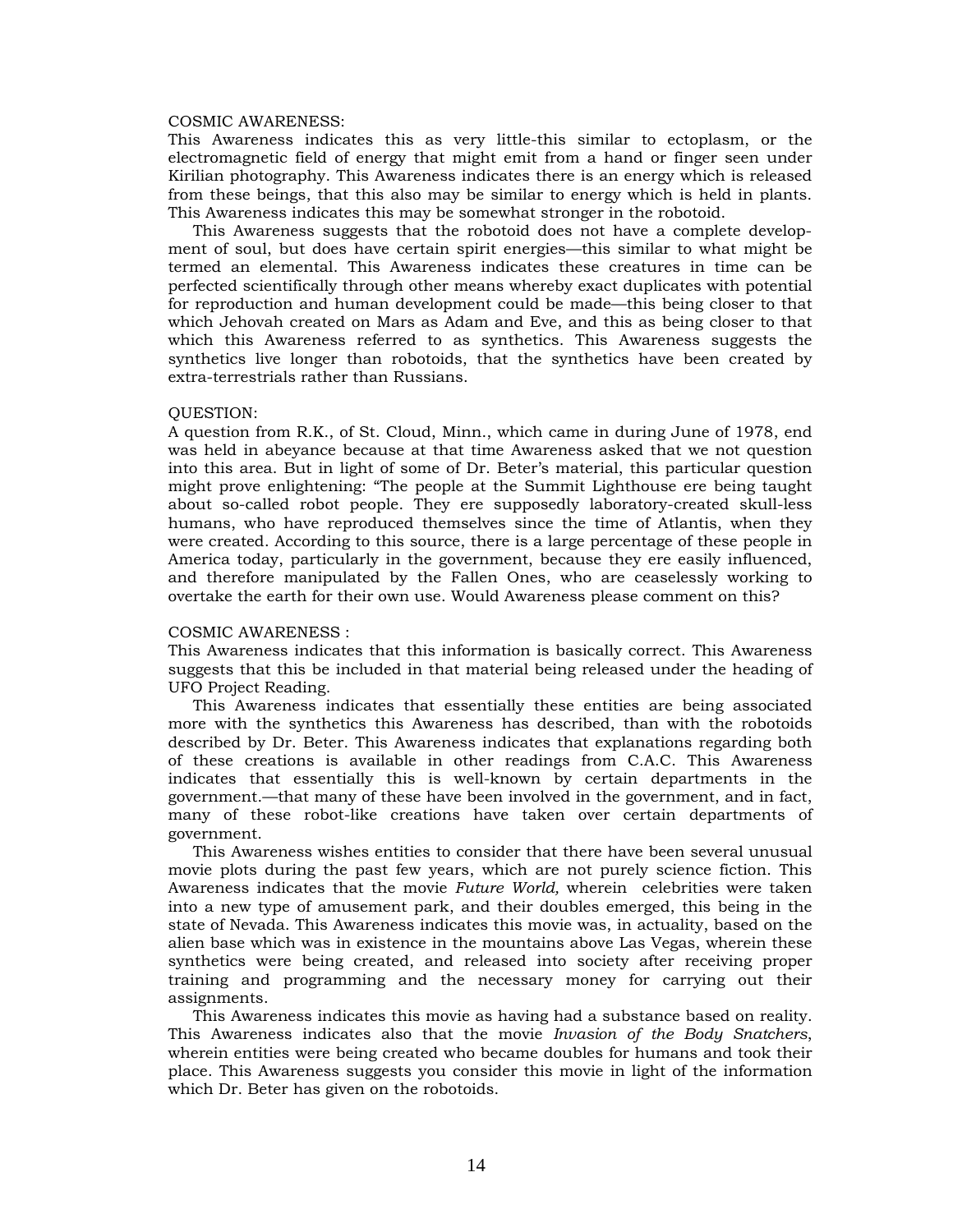#### QUESTION:

Would Awareness expand on that part of the question where it said, "These entities have reproduced themselves since the time of Atlantis, when they were created." Is that correct?

#### COSMIC AWARENESS:

This Awareness indicates this as being essentially correct—that these entities as being somewhat more refined than the robotoids or the synthetics. This Awareness indicates that the synthetics as being creations by the alien UFO invaders—the word invaders as not exactly appropriate, as these entities have been here for so long. This Awareness indicates that the synthetics being created from parts taken from humans or from animals and certain processes involving decompression chambers and various nutrients and magnetics.

 This Awareness indicates that the robot-like humans which the Summit Lighthouse is referring to are basically humans or humanoid in appearance and capability. The latest difference between themselves and humans is that they have not been in used with the higher spiritual vibrations, but are more closely aligned to animal vibrations.

 This Awareness indicates however that these can mate with the human being and in this manner receive the divine vibrations. This Awareness indicates these also can develop over long periods of time to tune into spiritual or divine energies.

 This Awareness wishes to define the term 'divine energies'—these being energies which allow for identification with universal harmonies as opposed to simply selforiented vibrations. This Awareness indicates that generally however these beings are self-centered to an extreme, and may not even have the ability or concern for self-preservation, but simply have a strong appetite and desire to acquire or to obey an barter programming which has been passed on through the genetic code of the being.

 This Awareness indicates that generally these creatures remain below the surface of the earth as subterranean creations. These not however emerging to the surface except for certain assignments and purposes and these also not generally emerging in that area known as MiddleEarth that these entities generally remain in caverns and caves and tunnels deep under the surface of the earth.

 This Awareness indicates that these synthetics as being created from an action similar to cloning, yet in part using certain flesh from animals or humans, particularly common is the use of the cerebral and nerve system of the cow. This Awareness indicates that these synthetics are put together and indeed living creatures in which astral beings may enter to work through upon this physical plane. This Awareness indicates these entities also are capable of creating synthetics who look exactly like other living persons upon this plane. These entities being trained in an area in the mountains near Las Vegas, Nevada, given information regarding the person who they are to replace, given background, childhood experiences, memories, being given programmed memories of that child, and identification to allow them to slip in and fill the role of that person.

 This Awareness indicates that often there are created sets of synthetics who are identical in appearance, but are placed in various areas so that they are not spotted or recognized as being the same person in two locations.

 This Awareness indicates these entities generally are operating from a rather obscure position in society whereby they do not call attention to themselves by their occupation, but these entities as generally having vast amounts of money. This Awareness indicates this as given to them before leaving the training area in Nevada – this at present as being approximately three to five hundred thousand dollars. This to allow them to mingle in society and serve as agents for those aliens who are seeking to take over this planet.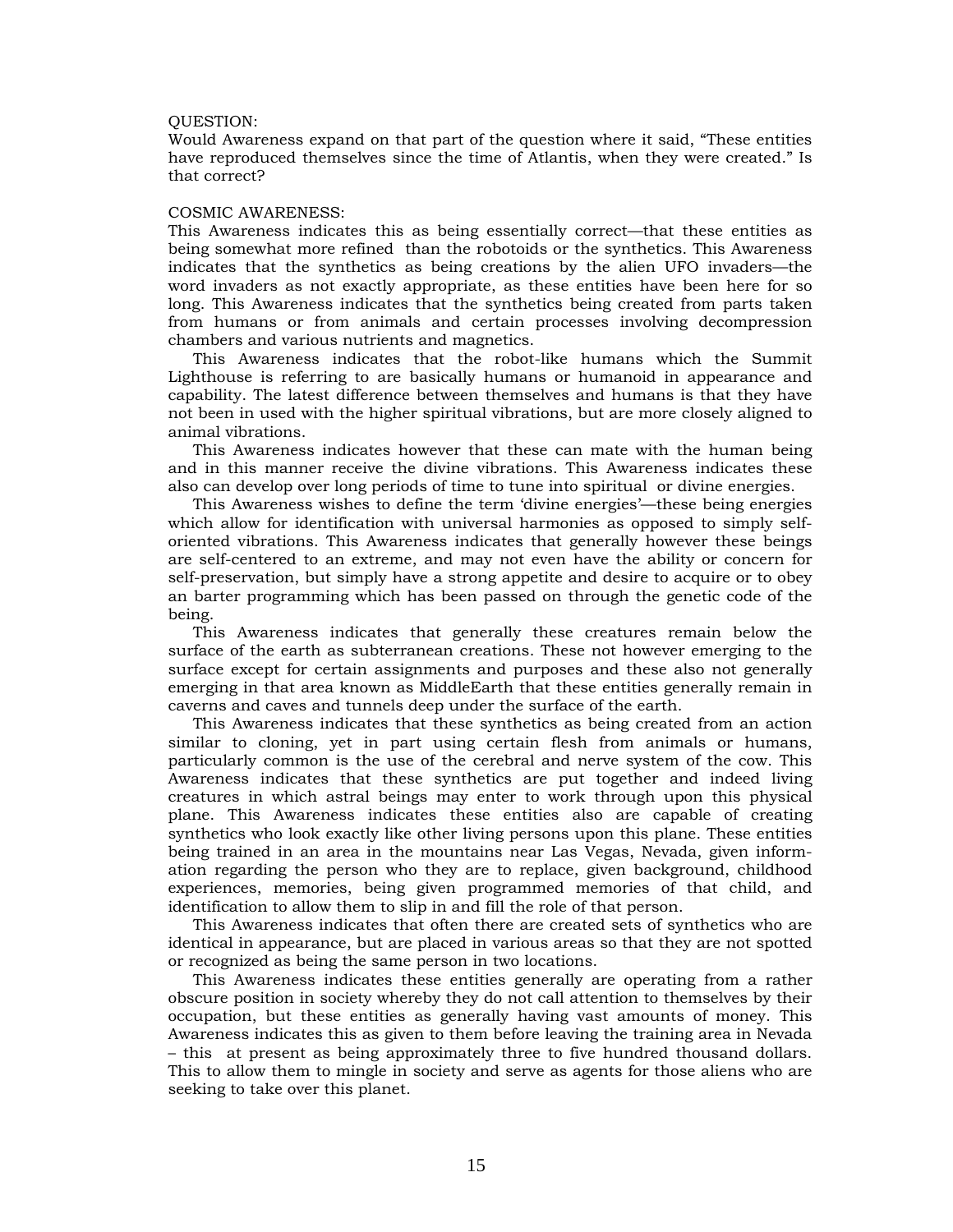This Awareness indicates that these entities in appearance have, until last year in February (1977) have had certain types of characteristics that could be distinguished—that they showed no Adam's apple; they did not eat in public, for they have no need for food. They used pills, and when caught in a situation whereby they were required to eat, would eat only soup or light salad-a very small amount.

 This Awareness indicates that these entities generally had a mottled skin, something like pizza crust. This Awareness indicates these entities often had a walk that was reminiscent of a penguin or duck, a kind of waddle back and forth. These entities as not being able to turn their necks very far and needing to turn their entire body, as though they had a stiff neck.

 This Awareness suggests that the information being given presently not being given to allow entities to become paranoid and search out me synthetics in their midst and begin some kind of persecution drive, but as being given to allow entities to understand there is something occurring, and to assist them in being cautious in regard to who they are associated with.

 This Awareness indicates that these entities themselves are slaves. The Bigfoot creatures are slaves, and those dwarfs and those entities beneath the ground known as Deros or detrimental robots, these also are slaves. This Awareness indicates those entities referred to as Men in Black, the MIBS, are also slaves. That all these entities are set up under that entity who has presented himself in the midst of the seat of power known as the Anti-Christ. This Awareness indicates this entity as having control upon this hierarchy system, intent upon gaining power and control of the earth, in order to set up his realms.

 This Awareness indicates that these entities have great power in terms of physical and occult controls. That these entities have machines which allow them to listen to the thoughts of others, which allow them to teleport; and whereby, even in vehicles, they can hook their teleportation machine to the vehicle and teleport, or disappear, right before the eyes of others. This Awareness indicates these entities have the ability to appear, to materialize, before others. This Awareness indicates that these entities have the ability to create pains and nausea and sickness in others. These entities as often causing accidents and death and illness to those on the surface, particularly when these entities on the surface level become too aware of their activities and become a threat.

 This Awareness indicates that this realization and this awareness of these entities can become that which is dangerous to know, until entities have the spiritual awareness which allows them to protect themselves from this kind of psychic force and power that that these entities can emanate.

 This Awareness wishes you to understand that these powers these entities use comes from an understanding of the electromagnetic spectrum and the super spectrum. This Awareness suggests that entities read the book by John Keel, called 'The Eighth Tower.' This Awareness indicates that in these various vibratory rates there are powers that echo and reflect from one octave to another. This Awareness indicates that the Forces of Hades are using those powers which are of a lower vibratory rate than are those who are working from levels of Celestria.

 This Awareness indicates those higher vibratory rates have dominion over the lower vibratory rates. This Awareness suggests that those who are attuned to the highest and best cannot be touched, cannot be harmed by those forces which are operating from the lower vibratory rates. This Awareness indicates that they can be aware of those forces. They can feel the vibrations of those lower forces, but they cannot be shaken from their place, or destroyed, or shattered by lower vibratory rates. This Awareness indicates that the only way entities of a higher vibratory rate can be harmed by those of a lower vibratory rate, is if they allow themselves to become frightened, fearful and intimidated to the point of being terrified.

 This Awareness suggests that in order to avoid this, this Awareness suggests that entities be cautious, careful, loving, discerning, and protective-of that which is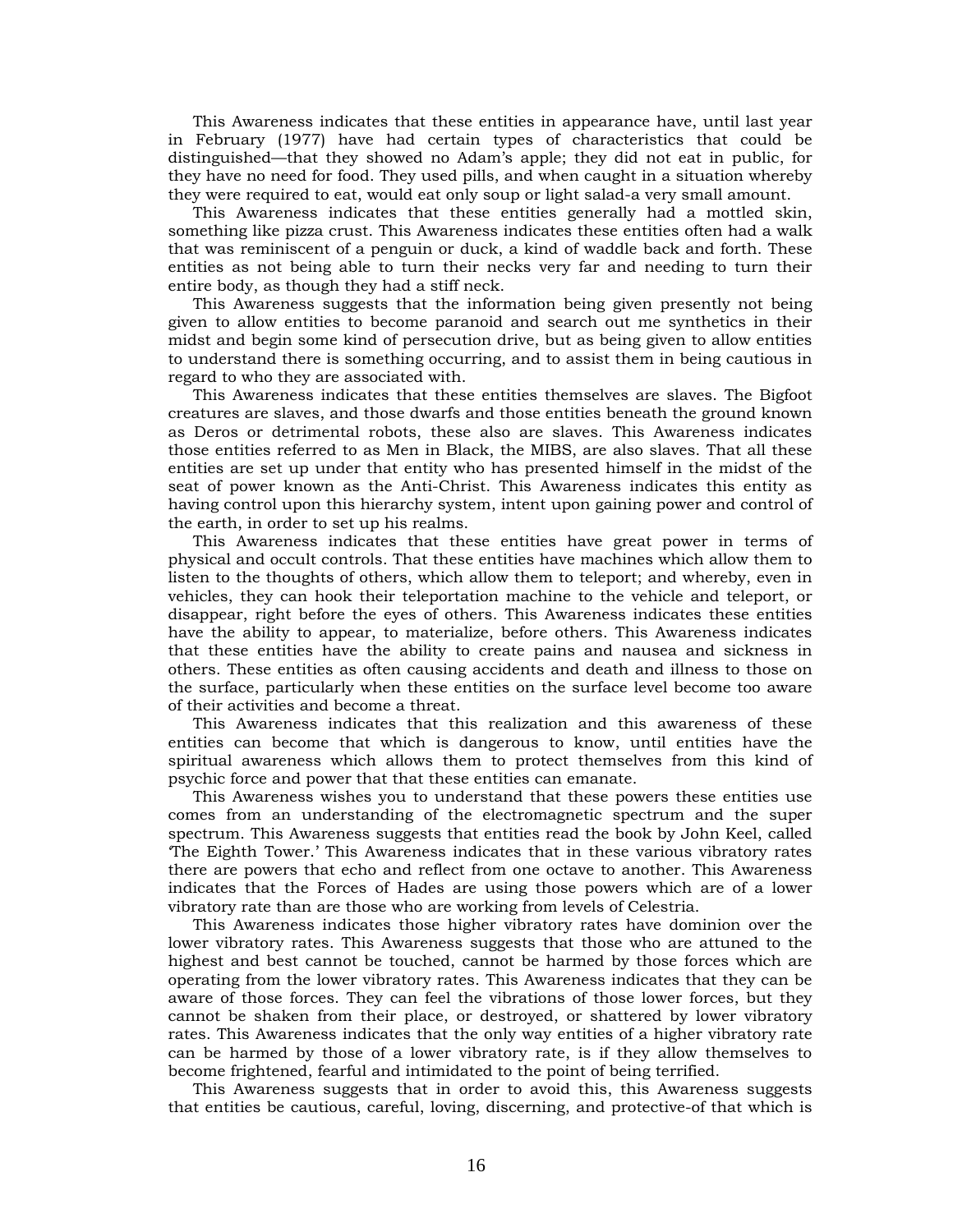the highest and best, and to avoid careless exposure to those areas and forces which can be harmful without having confidence and protection accompanying that exposure.

### *83-16*

QUESTION:

Awareness, it has been indicated (by this Awareness) that for the most part those heads of governments and those entities in power that would create war, nuclear war, are synthetic entities, artificially created entities. Now, Awareness has indicated these entities can be taken into the astral and programmed. Is this programming confined to these synthetics entities, or can real live flesh and blood human beings with souls and spirits also be taken into them astral levels and programmed?

#### COSMIC AWARENESS:

This Awareness indicates that this is mostly with the real life flesh and blood entities in the movement into the astral levels for programming. This Awareness indicates that generally the synthetics are programmed by prompters of a physical nature. This Awareness indicates however, they can also be influenced to a lesser degree from the inner planes. This Awareness indicates there appears to be a very weak astral body in the synthetics. That essentially it is not strong enough to be effectively programmed. That the efforts by those entities in the astral levels are aimed more toward the programming of human agents on this plane and that the synthetics are generally used to carry out the programming which was given by these human agents.

 This Awareness indicates that this programming of synthetics is generally accomplished through electronic technologies, this including a bioelectronic technology.

#### QUESTION:

Awareness has previously indicated that synthetics have a difficult time eating the normal foods that the average entity eats. There are certain people in government who are promoting the use of candy, like jelly beans. Is candy a particular food source for these entities?

#### COSMIC AWARENESS:

This Awareness indicates that this appears to be a way whereby these entities can take their supplements. This Awareness indicates that this is not necessarily candy in the usual sense, but is a supplement which is made to appear as candy. This Awareness indicates that the technology associated with the synthetics and robotoids as that which has progressed somewhat in the past several years and the limitations which were previously given are not as pronounced at present as in the past.

 This Awareness indicates that It does not wish to probe or reflect on this topic any further. This Awareness indicates the reason being that it is too confusing and too bizarre for the readers of your material. It detracts from greater concepts because of its bizarre nature. This Awareness indicates however, that very gradually, information is being released whereby within approximately 5 to 10 years entities will understand without such apprehension that life can indeed be created using the cells to create a full grown adult human being of a synthetic nature.

 This Awareness indicates that a recent tabloid released last month headlined the creation of a human being by scientists. This Awareness indicates that this however, was not allowed to develop to full size. This creation was terminated while at a very early stage of development. This Awareness indicates that the purpose for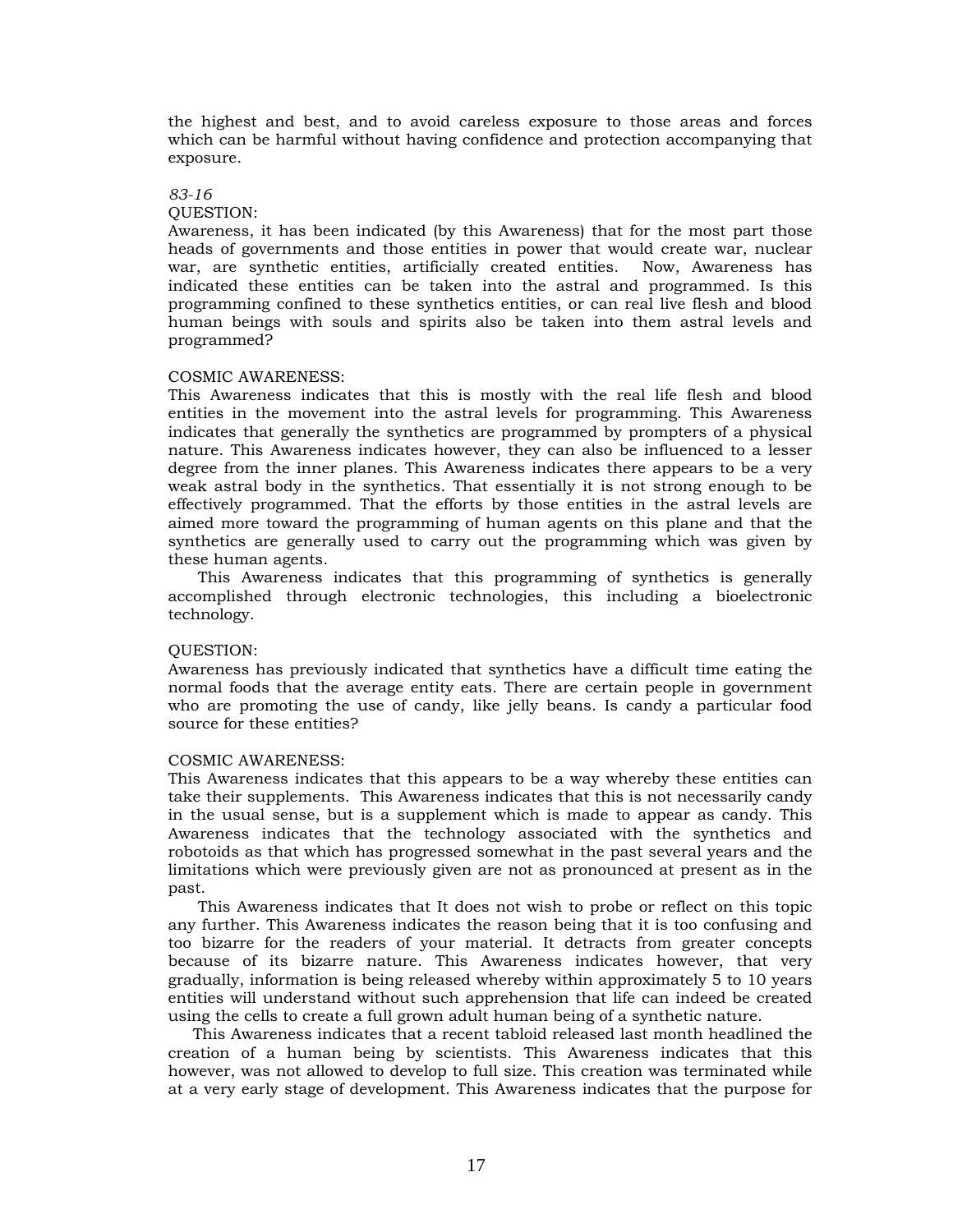releasing this information to the masses was simply to prepare them for future acceptance of synthetics and robotoids in society.

#### QUESTION:

Five years ago Dr. Beter made the statement to the effect that if entities could not grasp and fully understand this concept of robotoids and implying later the synthetics, that nothing that was going to happen in the next 5 to 10 years was going to make any sense at all to them. Does Awareness agree with that statement?

#### COSMIC AWARENESS:

This Awareness indicates that this as a general statement is correct. This is not necessarily applying to every situation. This Awareness indicates that essentially all corporations of any magnitude have been take over by synthetics, and are being controlled and run by those who are behind these forces. This Awareness indicates that It does not mean that every individual in power in a corporation or in the executive or administrative level are robotoids or synthetics, but rather those key positions within the structures are quite usually controlled and operated by this type of being.

 This Awareness indicates that in many instances the being is a replica of one who is still living, and this allows the entity to be elsewhere, while still at his office.

#### *85-1*

#### COSMIC AWARENESS:

This Awareness indicates there is seen some concern in regard to the concept of robotoids, synthetics, doubles and humans in government. This Awareness indicates that this in relation to readings which were released at previous times through this channel and also in relation to information released by Dr. Peter David Beter in his tapes. This Awareness indicates that the present situation in regard to these entities is such that specific individuals shall not through this channel be singled out and defined in terms of their type. This Awareness indicates that other questions in regard to this can be asked.

 This Awareness indicates that the reason for this is for your own protection, for in singling out an individual and calling that individual a robotoid or synthetic, or saying the person is a double, one could open oneself up to suits or to other harassment. This Awareness indicates that enough was presented previously to explain the nature of events that are occurring behind the scenes and this Awareness does not intend to be used to point fingers at individuals, tattling on the individual for being a robotoid, synthetic or double, for that is not the purpose of this Awareness coming to this plane at this time.

 This Awareness indicates that the purpose is to awaken consciousness to allow entities to have a greater expansion of concepts that allow the mind to move into areas which were previously unthinkable, to expand consciousness into thinking about unthinkable things, to explore the unknown and to discover new things regarding the universe in which they live. This Awareness indicates that the purpose is also to eliminate sorrow, suffering and tragedy from this plane, through such enlightenment.

 This Awareness indicates that for It to present messages of pointing out this or that statesman, labeling this or that entity in order for people to hold certain judgments of that particular entity; this is not the function of this channel. This Awareness indicates that for the record, this Awareness indicates there are approximately 700,000 aliens on this earth at this time; this besides the Wanderers who were born of earthly parents. This Awareness indicates these entities have been since the time of the Eisenhower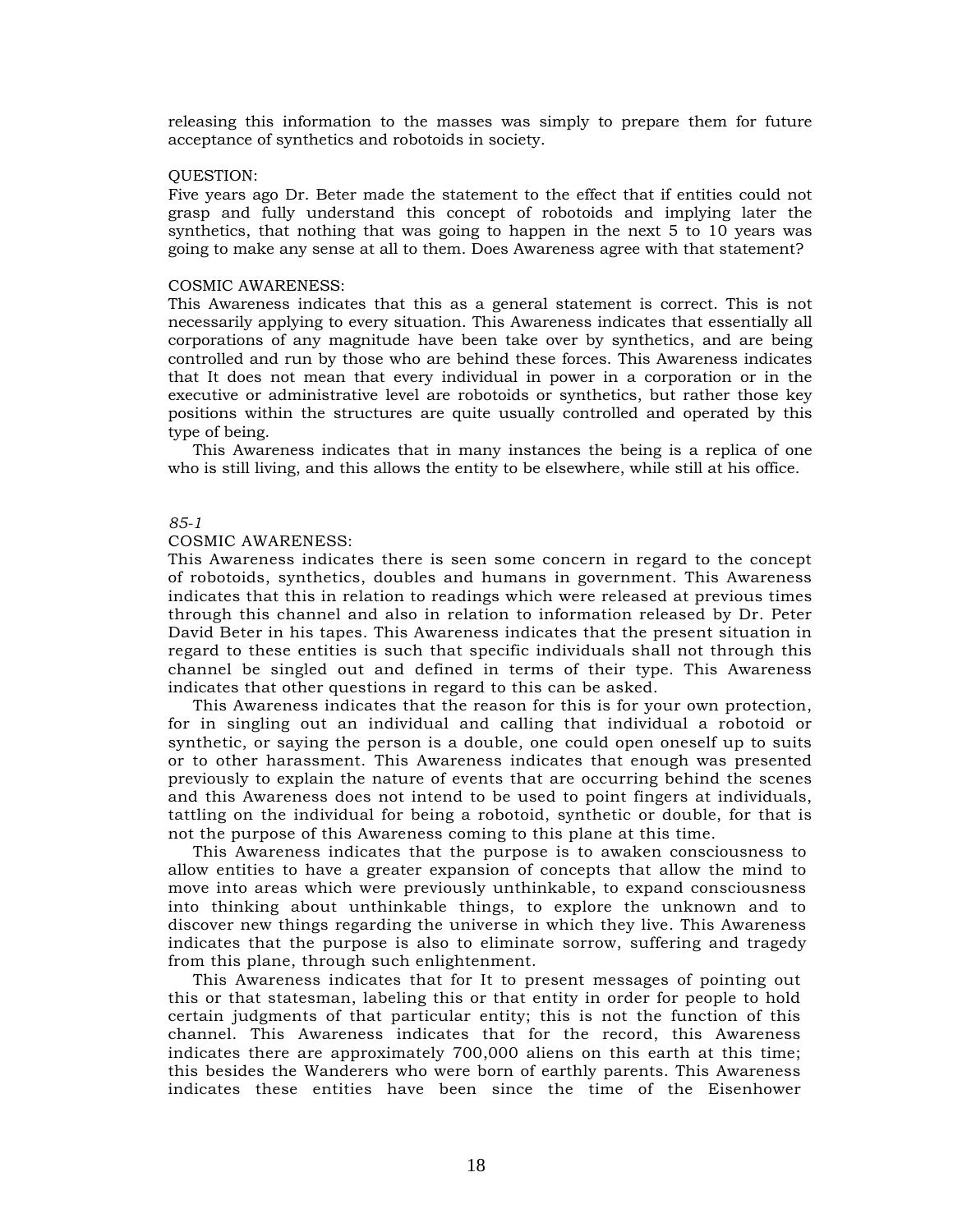administration, the early 50's, have been moving slowly and carefully into positions in government whereby they can have influence.

 This Awareness indicates that some of these aliens rep-resent the Ahrimanic Forces, the Forces of Ahriman; some of these represent the Galactic Command Forces, these beings of the Light Force who are assisting in countering the efforts of the Dark Ahriman Forces. This Awareness indicates the intrusion by these entities of the Galactic Force is to help assure the continuance of this planet, for without their assistance and the assistance of those who are the Wanderers, this planet would be lost and would be destined for destruction.

 This Awareness indicates that many of these aliens of both the Ahriman Fortes and of the Galactic Forces do participate in actions whereby they enter into the bodies of those who are presently here, either as robotoids or synthetics, or whereby they enter in duplicate form, replacing entities who pass on, or they may enter as Walk-ins, whereby the owner of the body steps out and allows the body to be taken over by an alien being.

 This Awareness indicates that this message as that which may be released or may be held back from your readership at your discretion; that *It* does not consider this to be an important factor to the current needs of your membership, but that it does have some degree of interest to some entities. This Awareness indicates it also may lead some of your readership to consider it as being too bizarre and unbelievable for public consumption.

 This Awareness is not concerned about whether or not this message is released; that it is your choice. This Awareness suggests that if there are other questions in regard to this, that these may be asked, so long as individual names are not included in asking questions about public figures.

#### FOLLOW-UP QUESTION:

Well, about the main question that members write is: they read the information released back in `79, five years ago, about these various public figures which the communications, and Dr. Beter explicitly showed were eliminated and made into substitute entities...the question most often asked is that they want us to explain, as publishers of the information, how come these same people five years later are still in the news, still running for offices, still talking the same old line, look like they always did, sound like they always did and so forth, and we simply don't know what to tell them because Dr. Beter hasn't published any more information on it.

#### COSMIC AWARENESS:

This Awareness indicates that this information was given at they time; it was explained in those readings and in that information at the time that these entities were replaced by those which were called robotoids in some instances, or by those which were called synthetics. This Awareness indicates it takes little stretch of the imagination to realize that if they were replaced once, they can be replaced by still another duplicate.

 This Awareness indicates that these synthetics and these robotoids may have been replaced by human doubles. This Awareness reminds you that there are quite often look-alike contests, that many of the movie stars have look-alike doubles; that many of the tabloids on occasion will have contests, searching for entities who look like the new president, and this Awareness suggests that these contests are often sponsored and used by those forces seeking to find doubles to play the parts for these public figures.

 This Awareness indicates that down through the ages kings have often had their doubles; that this is no secret. It may be unknown to many of your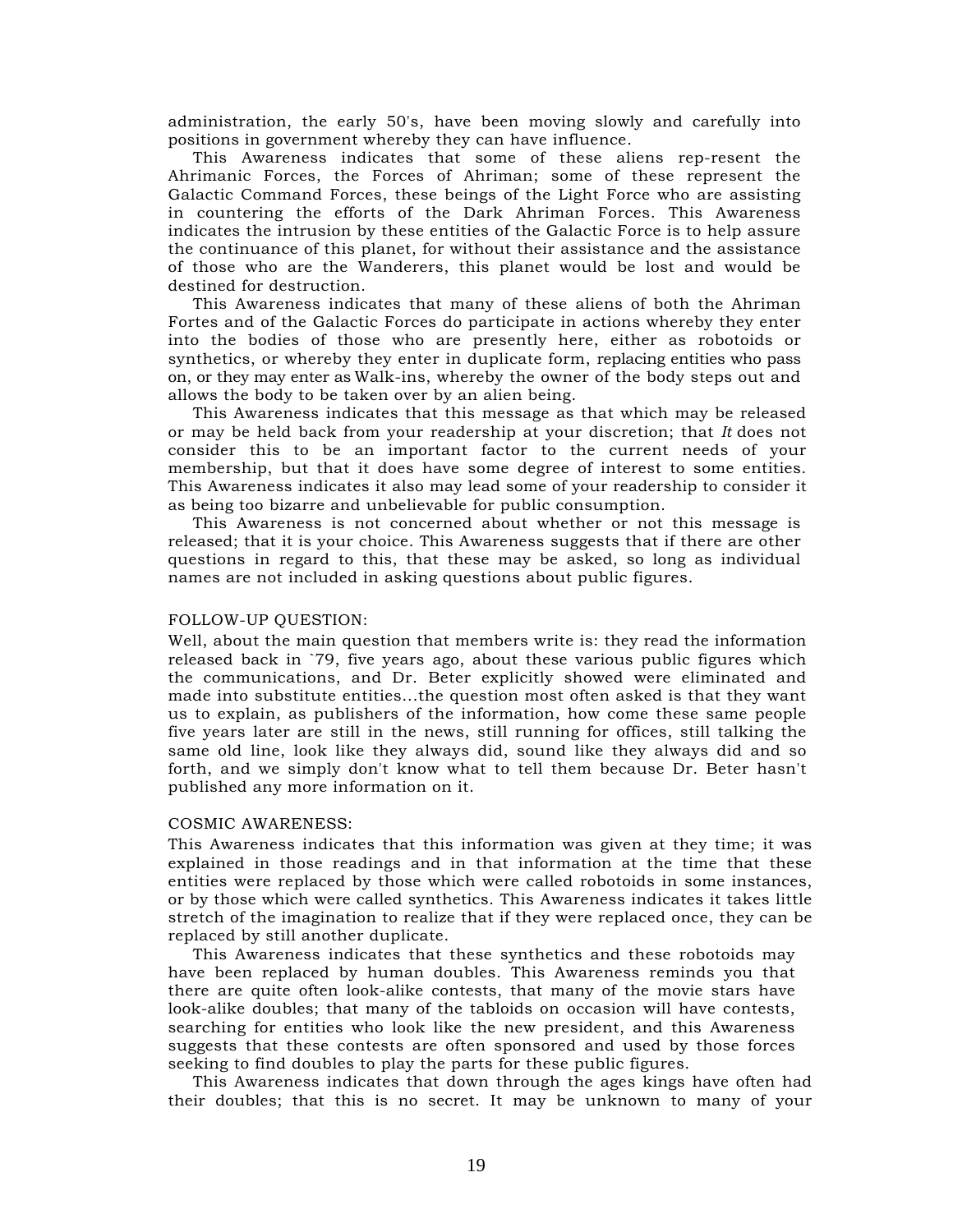members, but it is no secret; that there are many who are aware of this; there are many historians who recognize that this has been part of the formula for protecting the monarchies. This Awareness indicates that there are a number of ways whereby entities who are seen at one time may be replaced by another who looks similar.

#### *87-11*

#### QUESTION:

I have a few question from one of the SPIRAL people, "Recently reference was made in the Village Voice newspaper to the subjection of, Russian dissidents to E.M.R. (electromagnetic radiation) emitted from Russian remote sensing instrumentation, which involves 'thought detect-ion studies via scanning micowave holography. Would Awareness please explain the process and tell us if this is related to the production of synthetics and robotoids. Also, is the method now in use for thought detection of US. citizens; and if so, how can we protect against it?"

#### COSMIC AWARENESS:

This Awareness indicates that this as being an advanced form of radionics, or that which is known as psionics; that this also as related to instruments described in the Shaver mystery material, produced in the early 40's. This Awareness indicates that the present technology using these devices is that which has its basis from the radionics of vibration, or frequency, whereby the instrument tunes in to the particular frequency of the subject, and from such frequency, can detect as well as send information. That this as associated with the mind of the operator, whereby the operator can send certain frequency through the machine, while also sending certain data from the mind of the operator to the subject, once the subject has been identified and tuned in to by the frequency on the machine.

 This Awareness indicates that similarly, in the radionics machines, whereby the subject may be contacted by its frequency, either through use of a photograph, or through a part of the subject containing the vibration of the subject; (this may also include the signature of the subject); that the machine may be used to locate and identify the frequency of the subject, to send a particular energy or to send a particular message. This Awareness indicates that an example being to use a photograph of an orchard, whereby every other row is painted with pesticide to kill the pests in those rows in that orchard. This photograph then being placed in the radionics or psionics machine, then sends forth the vibration which tend to kill the pests on those rows marked on the photograph. This Awareness indicates that likewise, this may be used to heal diseased plants or subjects, by giving medicines to the photograph rather than poisons.

 This Awareness indicates that the principle being that of the Law of Correspondence, wherein that which is a substitution for another thing carrying the vibrations of that thing, may be used for psychic attunement; this closely associated with principles used in voodoo, This Awareness indicates that what has been described is relatively well-known by entities involved in the radionics field; that the new twist which has been more recently developed by the Soviets, is that of scanning the mind of entities in order to not send, but receive information from entities whose photographs are available. This Awareness indicates that the principle works the same, except in reverse: rather than sending a thought, the operator becomes open to receive a thought by attuning to the frequency of the machine, after the machine has tuned to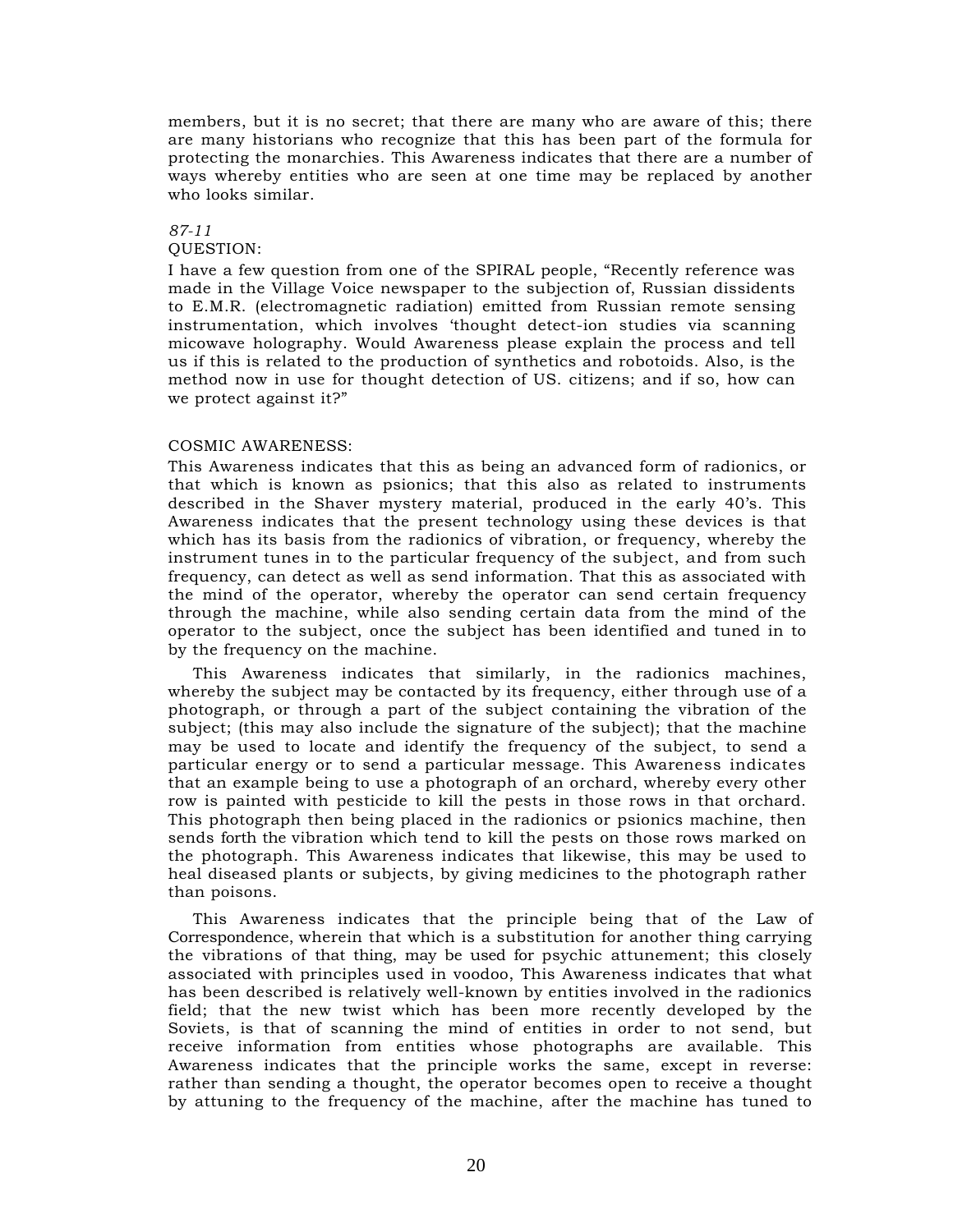the frequency in the photograph.

 This Awareness indicates that this is not an exclusive machine used by Soviets, that the United States has also use of this type of equipment and it has been in use for some time,—this in certain segments, particularly associated with the Rockefeller powers and the agencies under their control.

#### FOLLOW-UP QUESTION:

This principle is also used in the creation of the robotoids and synthetics, is it not?

#### COSMIC AWARENESS:

This Awareness indicates that the principle as particularly developed in the Soviet Union for use in gathering information electronically, and implanting that information into the robotoid through the attunement of frequency; this as similar to a program which would combine recording techniques with broadcasting techniques. This Awareness asks you to imagine a particular machine that could not only record information, such as on a tape, but take from that recording—read off the vibrations from the tape by erasing or drawing out; that information without losing the vibrations or frequencies, and implanting that information into another tape. This Awareness indicates this may be difficult to imagine, yet it becomes simple when you consider the transplanting of information from a phonograph record to another phonograph record through the usual process of duplicating records. This Awareness indicates that essentially, these machines through attunement to vibrations, can tap the consciousness of an entity, record the frequencies, and translate and broadcast these energies to other entities through the machines involved

#### QUESTION:

Another question from the entity in SPIRAL. "Is the Eastern establishment encouraging and permitting an increasing number of large corporate mergers to occur at this time in a frantic attempt to implement a corporate world-wide dictatorship? And are the Bolsheviks in control in the United States lending to this plan so that their plan of taking over the United States will then be made easier"? Large power blocks might be easier to nationalize than many smaller ones.

#### COSMIC AWARENESS:

This Awareness indicates that this is in the affirmative, particularly in the first part. This Awareness indicates that in reference to the Bolsheviks allowing this to occur, that this as being allowed with reservation. That wherein the Bolsheviks find an opportunity to move in and establish control of these corporations, this would be acceptable to these Bolsheviks, even though the total dictatorship had not yet been established.

 This Awareness indicates that essentially, the Bolsheviks have much control of these corporations already, in that many of the heads of corporations are in fact synthetics, –this having been accomplished during the past two years. This Awareness wishes to clarify also to entities that there are very few robotoids in the United States; that these entities have been essentially removed and replaced by synthetics. This Awareness indicates that this appears to have been a source of misunderstanding by many entities who still speak of robotoids in the United States. This Awareness indicates there are a few, but the majority have been replaced by synthetics of the Bolshevik system.

#### QUESTION:

Would Awareness give an approximate figure of the number of synthetics there are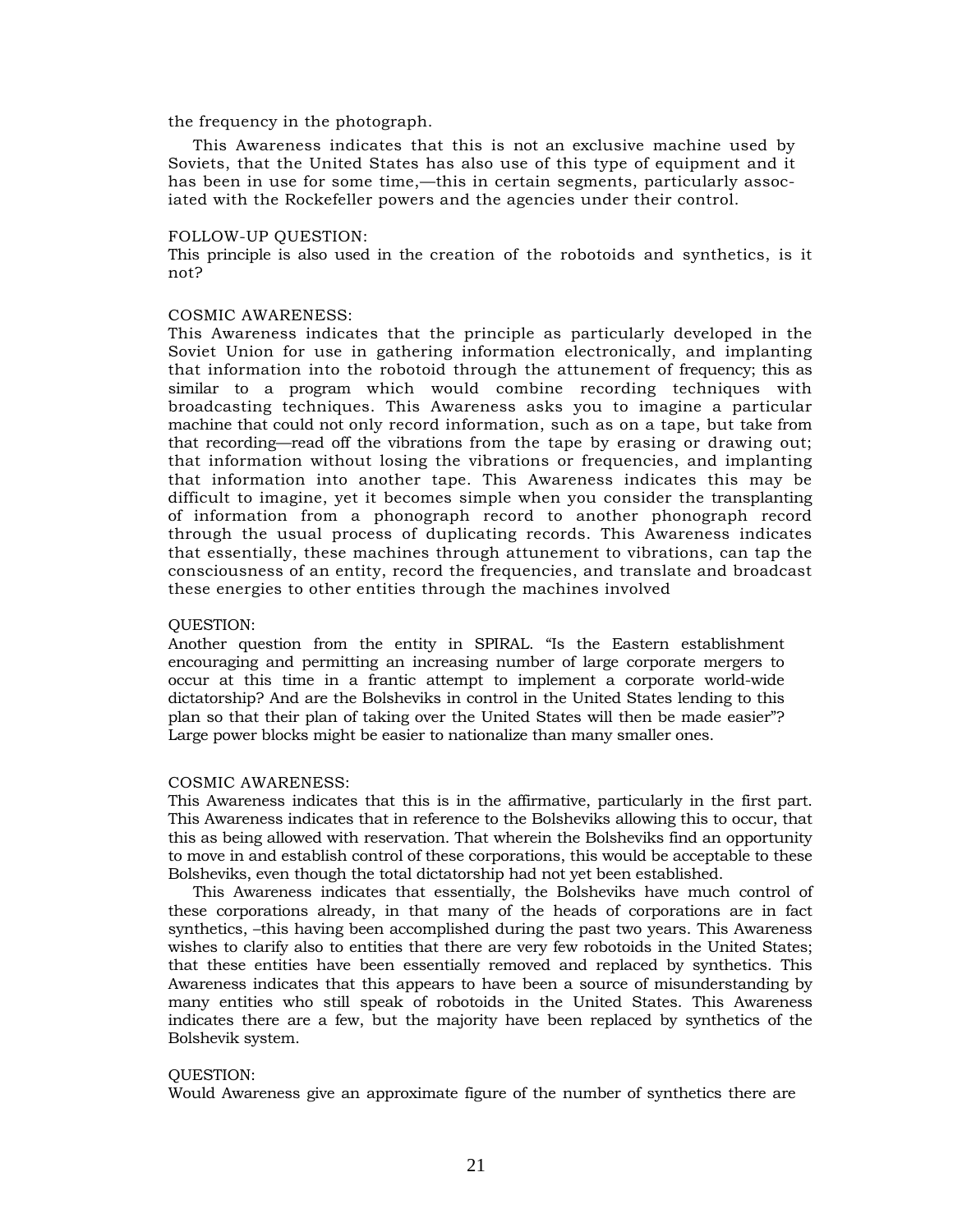now in the United States in the government and corporations and other places? Just a ballpark figure...?

#### COSMIC AWARENESS:

This Awareness indicates that it appears approximately one-third of the entities in the higher level of government agencies and also in corporations,—approximately 20% in the corporation levels,--this in terms of the larger corporations. That this 20% being in terms of the higher echelons of the corporations, not referring to the lower management levels. This Awareness indicates this including the banking system to some degree also. That this also includes the security agencies of the government, wherein many of these entities are synthetic in nature. This Awareness indicates that this information as that which can become somewhat troublesome in terms of questions from your membership, and may cause you to lose some of your membership. This Awareness suggests that you consider whether you wish to print this or withhold this information.

#### FOLLOW-UP QUESTION:

Is there any foolproof method that an entity who is non-synthetic can detect the new, improved synthetic? For example, legend has it that vampires cast no reflection, no shadow, or ...

#### COSMIC AWARENESS:

This Awareness indicates that this as a reference to the aura; that these entities who have no aura of magnitude. That the aura as that which is limited in size to a very small close thin aura, or only that which surrounds the heart. This Awareness indicates that with certain machines using processes similar to Kirlian photography, or with psionic machines, entities can distinguish the synthetic from the real entity or from the robotoid. That without such, the entities cannot, except through sensitivity or ability to see auras, make such distinctions.

 This Awareness suggests that entities not become overly curious about things which they can do nothing with or about; or about things which, if they become too involved in, would simply cost them their lives. This Awareness reminds you of the saying that "curiosity killed the cat." This Awareness indicates that it is one thing to become aware, it is another thing to know too much for your own good; for there are those who take great pains at preventing entities from finding out what is happening. This Awareness indicates that in order to continue to function upon this plane, entities must grow in wisdom and knowledge at a pace which is not too rapid, so as to draw too much attention; at a pace whereby entities can not be too outstanding, but whereby they can be on the cutting-edge of consciousness without protruding out beyond that edge. This Awareness indicates that It must withhold some information for the right time; that when It gives too much, trouble follows.

 This Awareness indicates that it is healthy to be curious, but it is also healthy to be patient and to be able to accept that which has been given, knowing that there is more which may come later. This Awareness does not intend to chastise anyone for questioning, but rather wishes to explain why certain information often must not yet be released. That in retrospect, looking back at the information on the UFOs, wherein for approximately ten years entities were asking questions regarding the UFO's; if entities will recall the information released in that message regarding the UFOs and synthetics, they will now understand why this Awareness did not release this information ten years earlier. This Awareness indicates that even when it was released, it lead to the loss of approximately one-third of the CAC member-ship, and to many questions, hostilities and other expressions of disbelief.

 This Awareness indicates that there are many areas which the human mind cannot conceive, refuses to examine, and would not believe, yet wants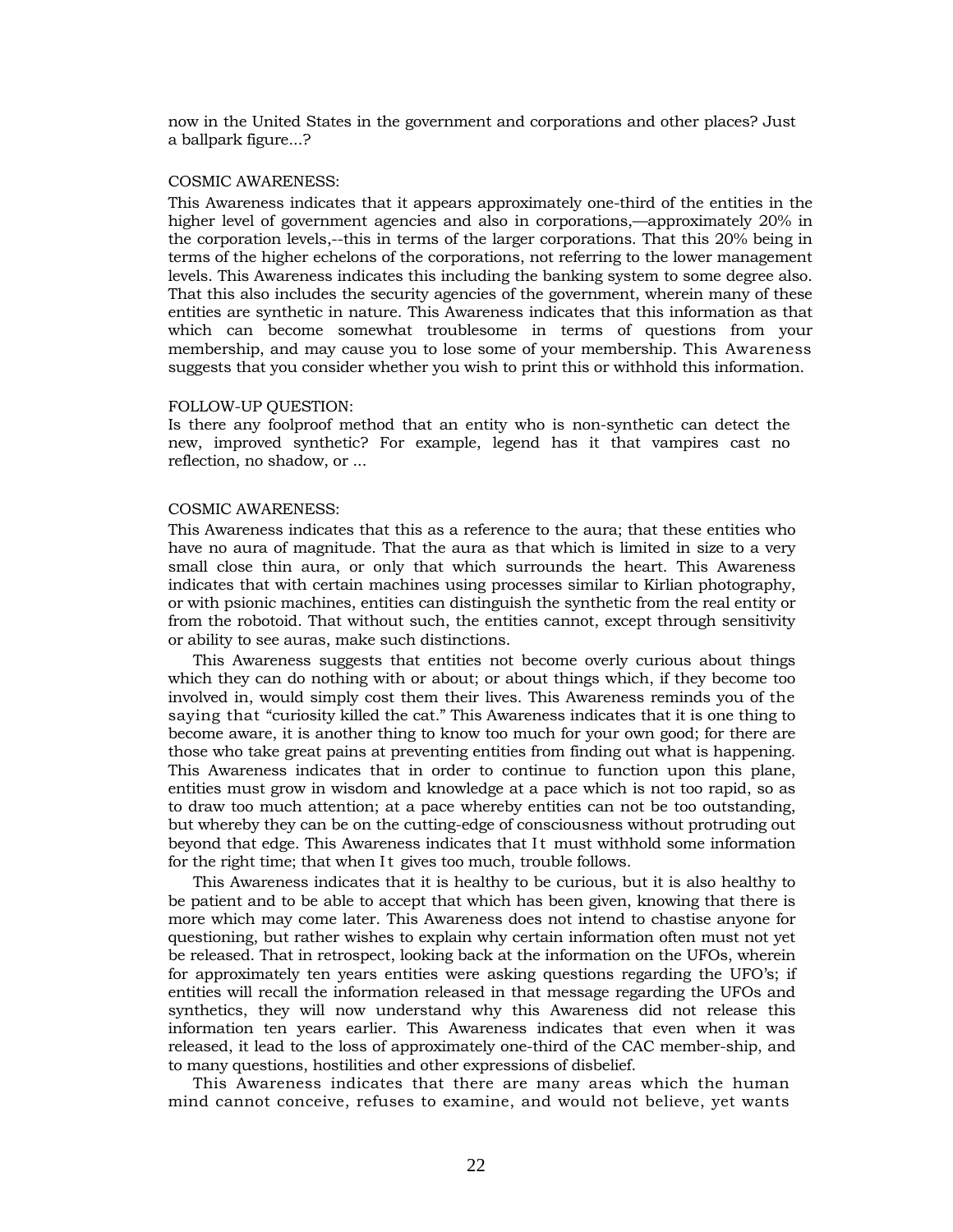to know. This Awareness indicates that the area of robotoids, synthetics, and the intrigues of the government are very touchy areas which can cause problems, even though entities may, out of curiosity, wish to find out what they cant This Awareness indicates that curiosity is that which sets the thinking mind apart from the dull and thoughtless mind; yet curiosity, if not checked, can also be fatal.

#### *90-5*

#### FOLLOW-UP QUESTION:

I have a small file of previously unreleased information on robotoids and synthetics. Would it be appropriate to put that together sometime and publish it?

#### COSMIC AWARENESS.

This Awareness indicates that this could be published, presented more for those who wish to pursue this further. This Awareness indicates that there is very little value in that information except as satisfying those who are obsessed and curious about the entities; that essentially, the general information regarding robotoids as that which has already been released except in regard to the link between the aliens and the robotoid factor.

 This Awareness indicates that many entities who have not been with your organization for a long period of time will find this to he quite unusual and disturbing perhaps. These entities could be referred to the Dr. Beter information for further information on robotoids. There is very little real value in pursuing this, and this Awareness does not encourage entities to pursue research that only satisfies curiosity in regard to its having to do with bizarrism.

 However, because these things have some effect on the potential future of individuals, this Awareness brings out the information in a general sense.

 This Awareness prefers that entities have the general overview and not become obsessed with details regarding robotoids or synthetics or any of this bizarre information just because it is bizarre and may have some curiosity to know all the details, such as: "What do robotoids eat for breakfast?" and so forth. That these things are of little significance. What is of significance is that there is an influence acting upon the affairs of humans which entities know little or nothing about which have many ramifications and is behind much of what you see in the news which is never mentioned, and it is this factor of this unseen hand or unseen influence that this Awareness wishes entities to become aware of.

 It does not wish to engage in disputes, arguments or questions dealing with the miniscule details of some bizarre aspect here or there, just to satisfy some mental curiosity, or obsession that an entity might develop. There are certain mentalities that tend to focus not on the overview or on the significance of something but on some miniscule detail and they become obsessed with knowing everything about that particular detail, in order to become some kind of expert or something, and this is not the purpose this Awareness has for giving this information.

 This Awareness does not particularly wish to deny information, but It does not wish to focus on information that is irrelevant to the main purpose of Its communication on this plane

#### *90-10*

[...] There's some questions that arise from a book called: ALIEN MAGIC, by William F. Hamilton III, and there's a part of this book called: THE DULCE BASE, by Jason Bishop the third, and I'd like to read some of this, if it's alright, and ask Awareness to confirm or deny this information, and when appropriate, to expand on it.\*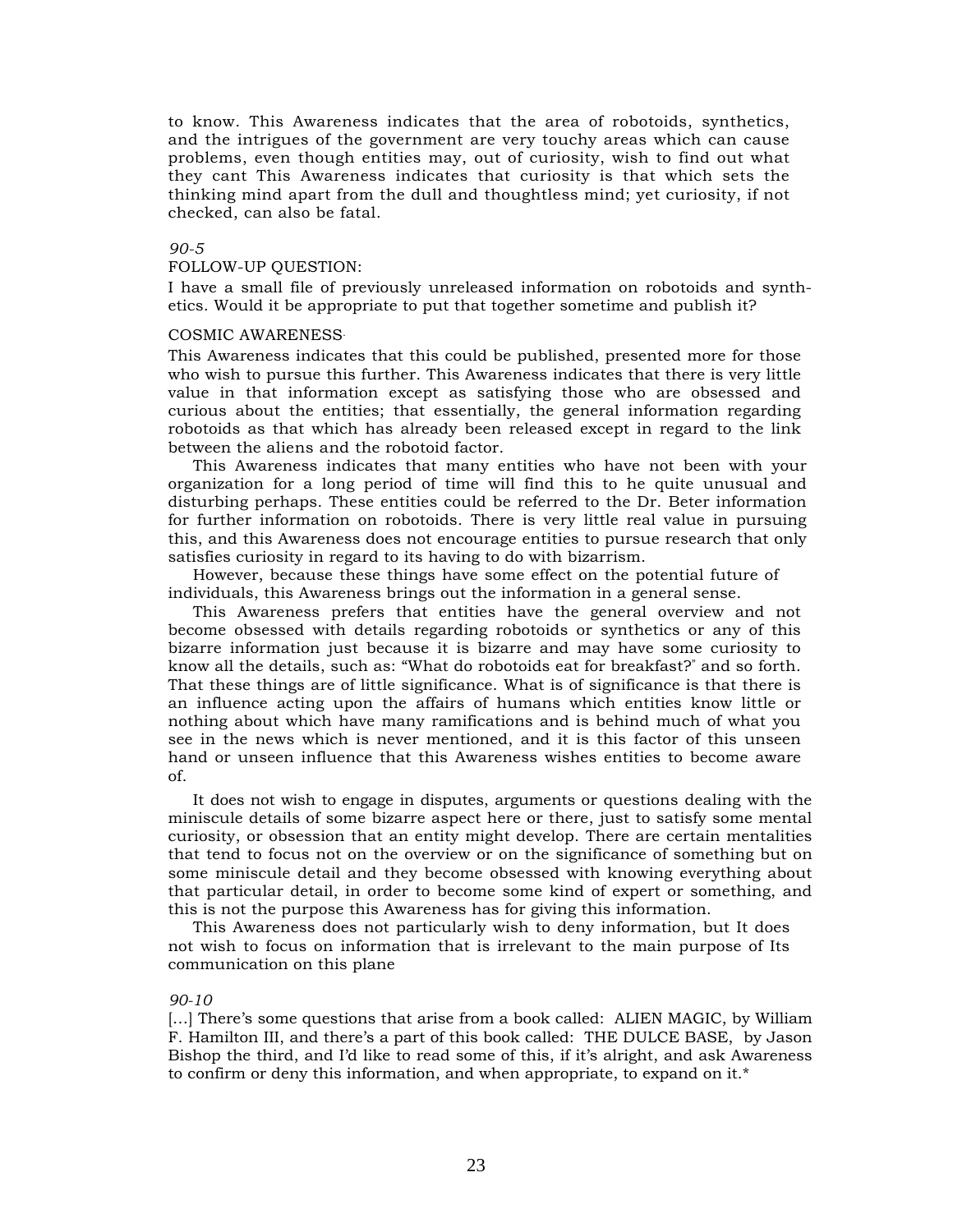\*ALIEN MAGIC, by William F. Hamilton III, published by UFORCES, 249 N. Brand Blvd., Suite 651, Glendale, Calif. 91203

#### [...] READING CONTINUES:

"They were interested in intelligent "Disposable Biology" (Humanoids), to do the dangerous atomic (Plutonium) rocket and saucer experiments.

 "We cloned "our" own little Humanoids, via a process perfected in the Bio-Genetic Research Center of the World, Los Alamos!

#### COSMIC AWARENESS:

This Awareness indicates this relates to the synthetics and in Russia, to the robotoids; that the reading continue.

#### READING CONTINUES:

"Now, we have our own 'disposable' slave-race. Like the alien 'Greys' (EBES), the U.S. government clandestinely impregnated females, then removed the hybrid fetus, (after about 3 months) and then accelerated their growth in the Lab. Biogenetic (DNA Manipulation) programming is instilled; they are 'implanted' and controlled at a distance through regular RF (Radio Frequency) transmissions. These act as telepathic "Channels" and telemetric brain (Advanced Research Project Agency). Two of the procedures were R.H.I.C. (Radio-Hypnotic Intracerebral Memory). The brain transceiver is inserted into the head through the nose. These devices are used in the Soviet Union and the United States, as well as in Sweden. The Swedish Prime Minister Palme gave the National Swedish Police Board the right, in 1973, to insert brain transmitters into the of human beings covertly.

They also developed ELF and E.M. wave propagation equipment (RAYS), which can affect the nerves and can cause nausea, fatigue, irritability, even death. This is essentially the same as Richard Shaver's Cavern "Telaug" Mech. This research into biodynamic relationships within organisms ("Biological Plasma") has produced a RAY that can change the "genetic structure" and "HEAL" also."

Is that information correct?

#### COSMIC AWARENESS:

This Awareness indicates that this is correct; that the instruments which Dr. Beter once spoke of in his Audio Letters as being able to locate and determine what anyone on earth was doing at any time, is an instrument that was just spoken of, that was made available through his contacts with scientists in Nevada; that they were using these instruments in order to supply him with information for his Audio Letters. You will recall that often he spoke of entities who would allegedly be at some place, but by his sources would be found to be elsewhere, such as Jim Jones actually being flown to Israel and being thrown out of a plane near the Turkish boarder, and other instances of a similar nature, wherein entities were believed by press releases and so forth to be in a certain place, and Dr. Beter would indicate that they were truly elsewhere.

 This Awareness indicates that this also allowed them to distinguish between the real entity and a duplicate, a double who was replacing that entity, because the vibration of that double would be slightly altered and different. This Awareness indicates that Dr. Beter also was able to distinguish the difference between a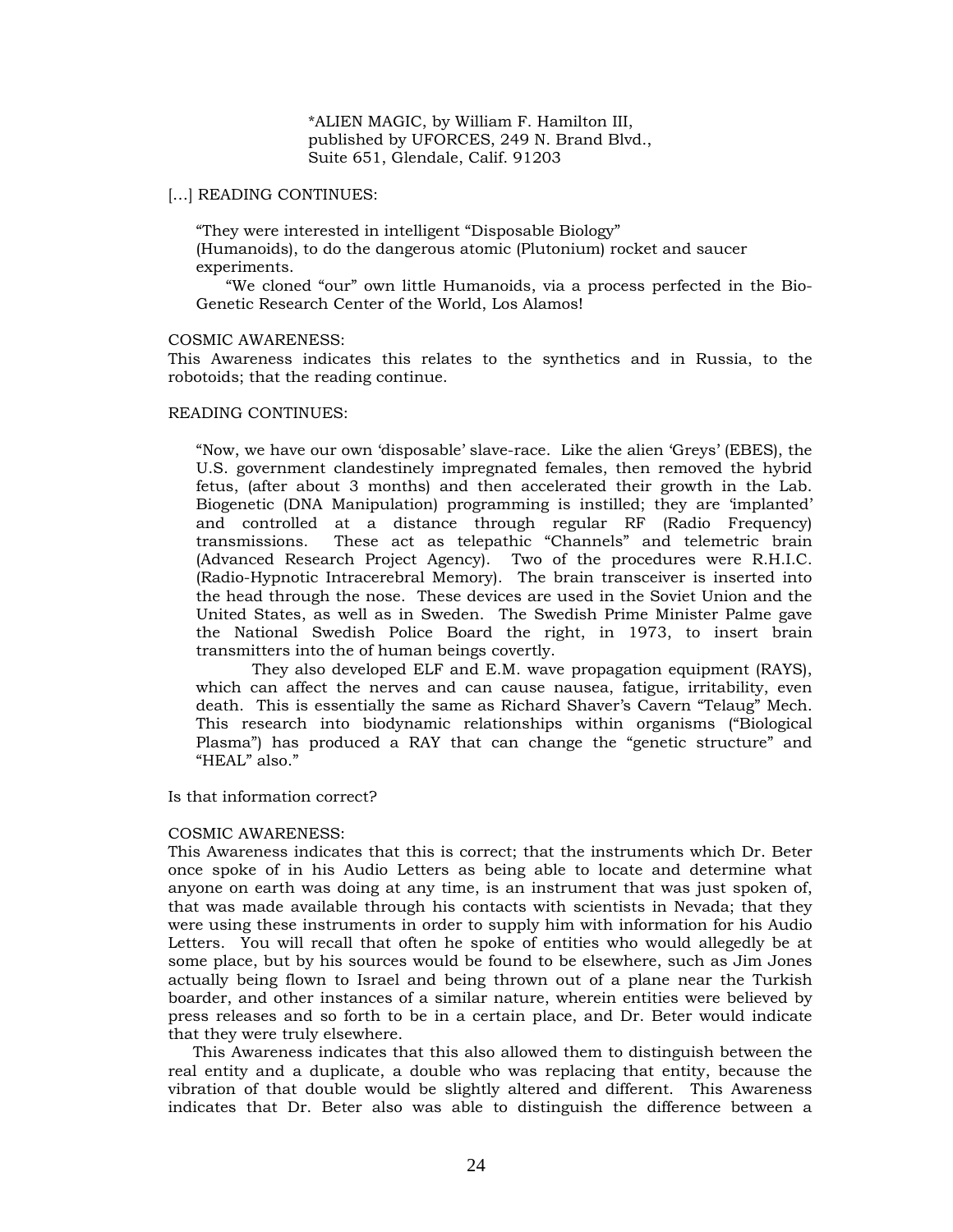robotoid, synthetic and human, because the human had a soul at the time; that in his later reports and in further technology, the robotoids were even being given a soul.

 This Awareness indicates that this occurred through further alien technology in which the soul of an entity can be severed from the body and implanted into another's body. It is a technology that allows for the Walk-In. It also allows for the soul to be put into a duplicate body, a robotoid for example, so that the soul can continue to exist after the first body has been eliminated, and in this kind of action it is almost the same as if the entity had received a new body. That in this sense, and for the purposes of changing the entity from one body to another, the reason for such might be, for example, to alter the memory or alter the philosophy of an entity in moving it from one body to another, by erasing certain aspects of memory.

This aspect is discussed further in the next chapter reserved for the Cassiopaean channeling material, where it is claimed that human souls can be extracted from their bodies, reprogrammed while in an etheric state, and inserted into a duplicate physical body. Upon completion, this process results in an individual who shares his or her former superficial identity but is covertly and perhaps unknowingly in complete subservience to the agenda of his or her programmers, to the point of going against his own previous ideals and opinions and instead disseminating disinformation dressed up by the credibility of his former self. The Cassiopaeans were not asked why body duplication is preferred over reanimation of the original body, but fortunately Awareness explains this in detail.

 This Awareness indicates you will recall that the memory is stored in the etheric, between the mental and etheric bodies, and that it can be altered in the human. It can also be erased, and by taking the soul and these bodies from one physical body and putting them into another replica of the physical body, they can actually bring about a changed person with a different philosophy or different values, and yet the entity would essentially be the same personality. This Awareness indicates that perhaps this can answer many questions that entities have had, in regard to past notable figures that have been indicated by Dr. Beter as having been replaced by duplicate bodies. This Awareness suggests the reading continue.

#### READING CONTINUES:

"The studies on Level No. 4 at Dulce, include Human-Aura Research, as well as all aspects of Dream, Hypnosis, Telepathy, etc. They know how to manipulate the Bio-plasmic Body (of Man). They can lower your heart beat with deep sleep 'Delta Waves,' induce a static shock, then re-program via a Brain-Computer link. They can introduce data and programmed reactions into your mind (Information impregnation-the "Dream Library."

 We are entering an era of the technologicalization of psychic powers. The development of techniques to enhance man/machine communications; Nanotech; Bio-tech micro-machines; Psi-War; E.D.O.M. (Electronic Dissolution of Memory); R.H.I.C. (Radio-Hypnotic Intra-Cerebral Control); and various forms of behavior control (via chemical agents, ultra-sonics, optical and other EM radiations). The Physics of 'Consciousness.'

#### COSMIC AWARENESS:

This Awareness indicates that it is also on this level that the technique whereby souls can be extracted from the physical and transferred into other bodies or into replicas occurs. That in the transference there can also be the alteration of memories, values and qualities of the soul, so that an entity can appear to be the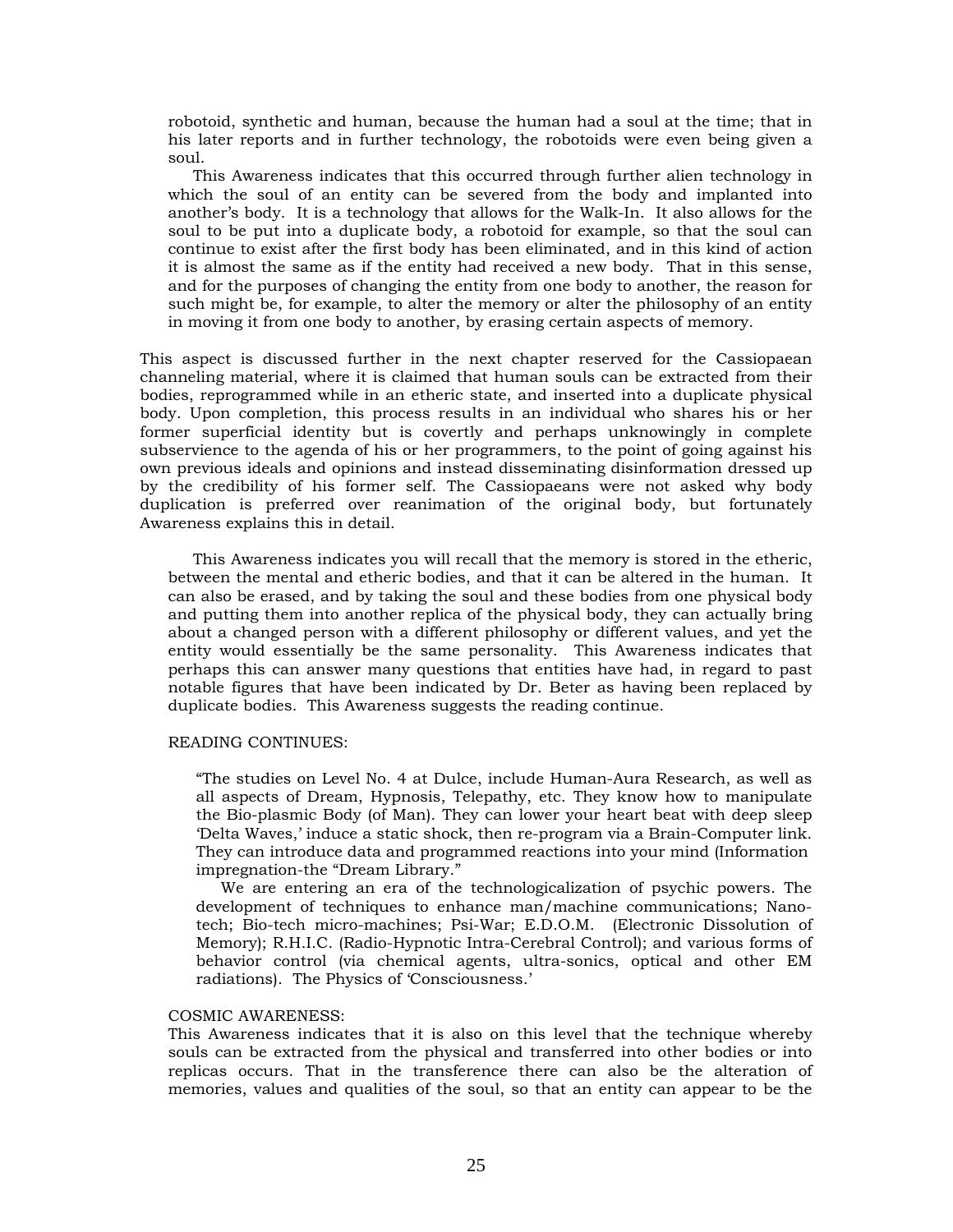same, but there will be certain changes that have occurred that may be unseen, and the attitude and purposes and directions of the entity may then be controlled.

 This Awareness indicates that this occurs when the vibratory qualities of a soul are extracted by these electronic equipment from a body and moved into another. This needs not necessarily be a replica of the entity; it can be a totally different person's body, in which case it becomes what is termed a walk-in. This Awareness indicates that if it is a replica, it will tend to work with the replica to create the final features that result in a duplication of the features of the entity.

 That this generally takes place on the almost human form, when the mind-state or soul energies, including the various electro-body energies are transferred, and as they begin to grow and attach themselves to that almost human form. The features then begin to solidify, to match the features of the electro-magnetic energies and the soul energies and astral energies and other mental and etheric bodies of the older original being.

[...] This Awareness indicates that the Stan Devo book has been suppressed in this country. There is some chance of getting copies from Australia. There are rare copies in the United States. This Awareness indicates that in regard to the corporations as being fascist in nature; that this is in the affirmative. This Awareness suggests also that you will recall remarks by Dr. Beter that heads of corporations were being replaced by synthetics or robotoids; in other words, replicas of themselves. This Awareness indicates that this as having been part of the alien program in order to assure continued use of such corporations.

 These entities being replaced are under control, or were under control, of these technologies of the alien and of those who were putting implants into their replicas to control the corporations, according to their general plans.

#### *91-2*

#### QUESTION:

A question from XX, who writes: "When my husband Robert retired last year, I noticed what looked like scars with pink scar tissue behind his ears. Also, the space under his ears was more concave. His personality also changed (for the better). This will sound like a strange question, but I' ll ask it to help other women in a similar predicament. Is this man who is so similar yet different than my husband of many years, a double of my real husband? Is his body now inhabited by a walk-in? What is going on?"

#### COSMIC AWARENESS:

This Awareness indicates that this appears to be in the affirmative; that it appears your husband was deeply involved in levels and projects of a very unusual nature; that this entity as being different. This Awareness refers you back to the messages of Dr. Beter and earlier messages from this Awareness in regard to the creation of duplicates and the transplanting of intelligence from one entity to another.

 This Awareness suggests this as something you may prefer to keep to yourself as it would be of no benefit to pursue further concerns.

 This Awareness indicates however, that you also need to be aware the scars behind the ears as implying the implants of monitors that can have some control over this entity. This Awareness suggests that names be stricken from this question, so that this entity can be identified.

#### (Follow-Up) Vikki:

For her own benefit, is it best for her to pretend to herself that this still is her husband and maintain as normal a relationship as possible?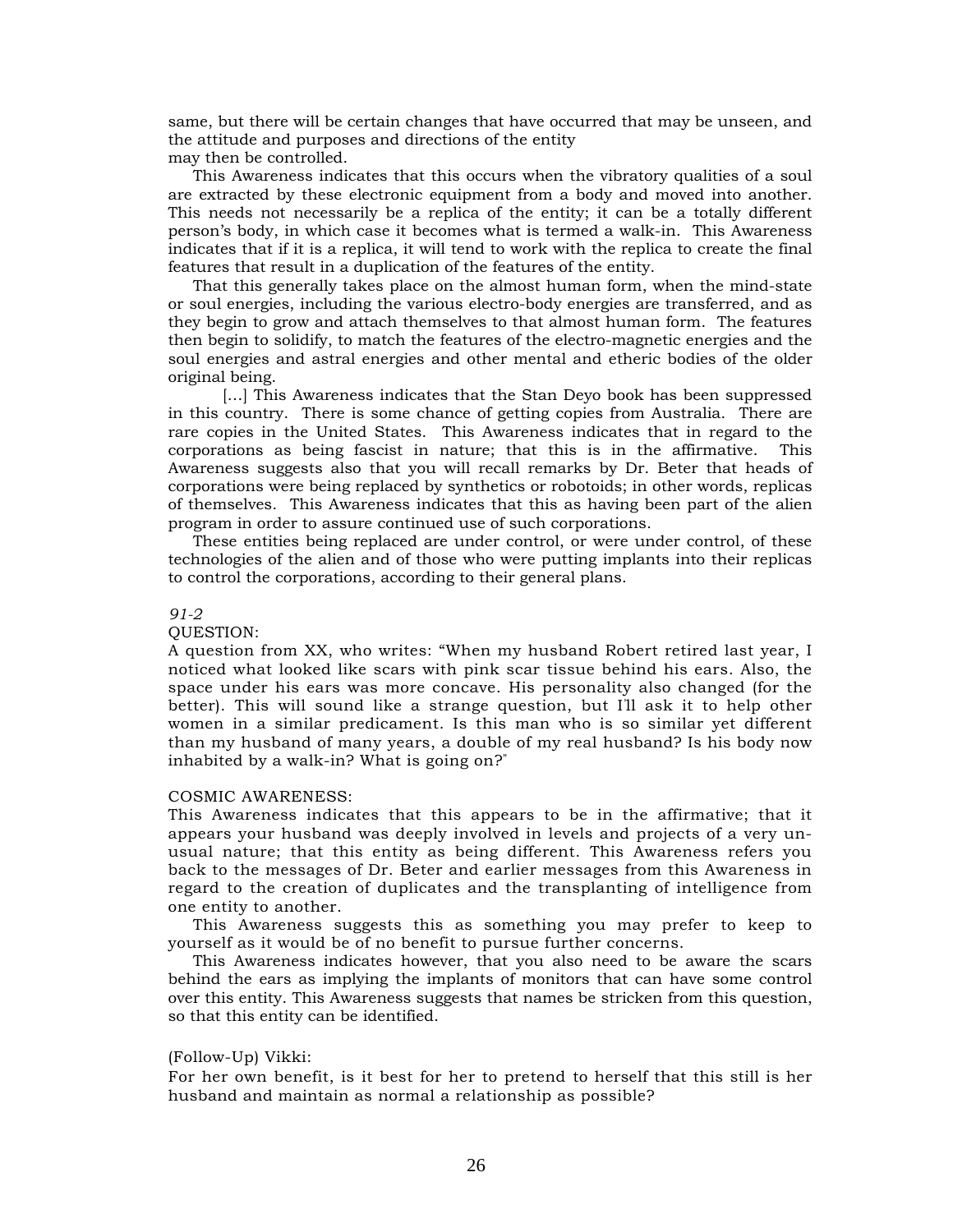#### COSMIC AWARENESS:

This Awareness indicates that this as in the affirmative; that this entity may make the best of her relationship with this entity in accordance with what feels proper to her; that the entity actually is modified to be a better husband for her; that some of the more gentle qualities of this entity have been made stronger and the more harsh qualities have been removed, in this creation.

#### *91-4*

#### QUESTION:

We occasionally get questions like this one from J.J. particularly since we' ve been advising the new members to review some of the earlier material, She asks: "The current Carter family emerges in the news from time to time, all three of them in connection with the best of causes: pacifism, ecology, building homes for the poor, etc. In what possible fashion does this serve the purposes of those who replaced the originals with these, or is it simply a function of the duplicative material used'

#### COSMIC AWARENESS

This Awareness indicates that these entities as being used more now for the purpose of the causes in an effort of keeping good will. That this is a very difficult question to answer without getting into the entire alien technology of the use of duplicates and their ability to transfer consciousness and the replacement of parts. It would open a can of worms to answer this question at this time. This Awareness suggests that entities may wish to review this information in light of the Dr. Beter material regarding synthetics and robotoids and to also then study the mate] that is available in regard to the aliens and their technology how this is and has been adopted in a kind of secrecy by the government: all of this is simply too much in terms of getting into military secrets to answer such a question.

 It simply cannot be answered through this channel in this manner without endangering the entities involved for there is information needed that is not yet made public which, if exposed, would break secrecy of your government. This in regard to the duplication of beings. It is also unnecessary for entities to have this information although it is a fascinating concept which tends to create a fixation for the mind to attempt to understand something that is in effect quite intriguing, even bizarre.

 This Awareness suggests however, that if you wish to understand the concept of robotoids and synthetics, you may find much of this very powerful information in one or two paragraphs in the book Alien Magic, in which there is a very brief description of how these entities are created, as witnessed by abductees who were inside the Dulce base in New Mexico. That by reading what is said and what has been given previously in regard to robotoids and synthetics, an entity can read between the lines and get a strong hint of the general nature of these technologies, and in understanding this, and that the CIA and aliens have worked together in the Dulce base as indicated in the book and in other sources, entities can put two and two together for themselves to reach answers.

#### *93-01*

#### QUESTION:

[...] To extract a lifetime's worth of information out of his head in four hours, they must have some very sophisticated equipment or something to do that, do they not?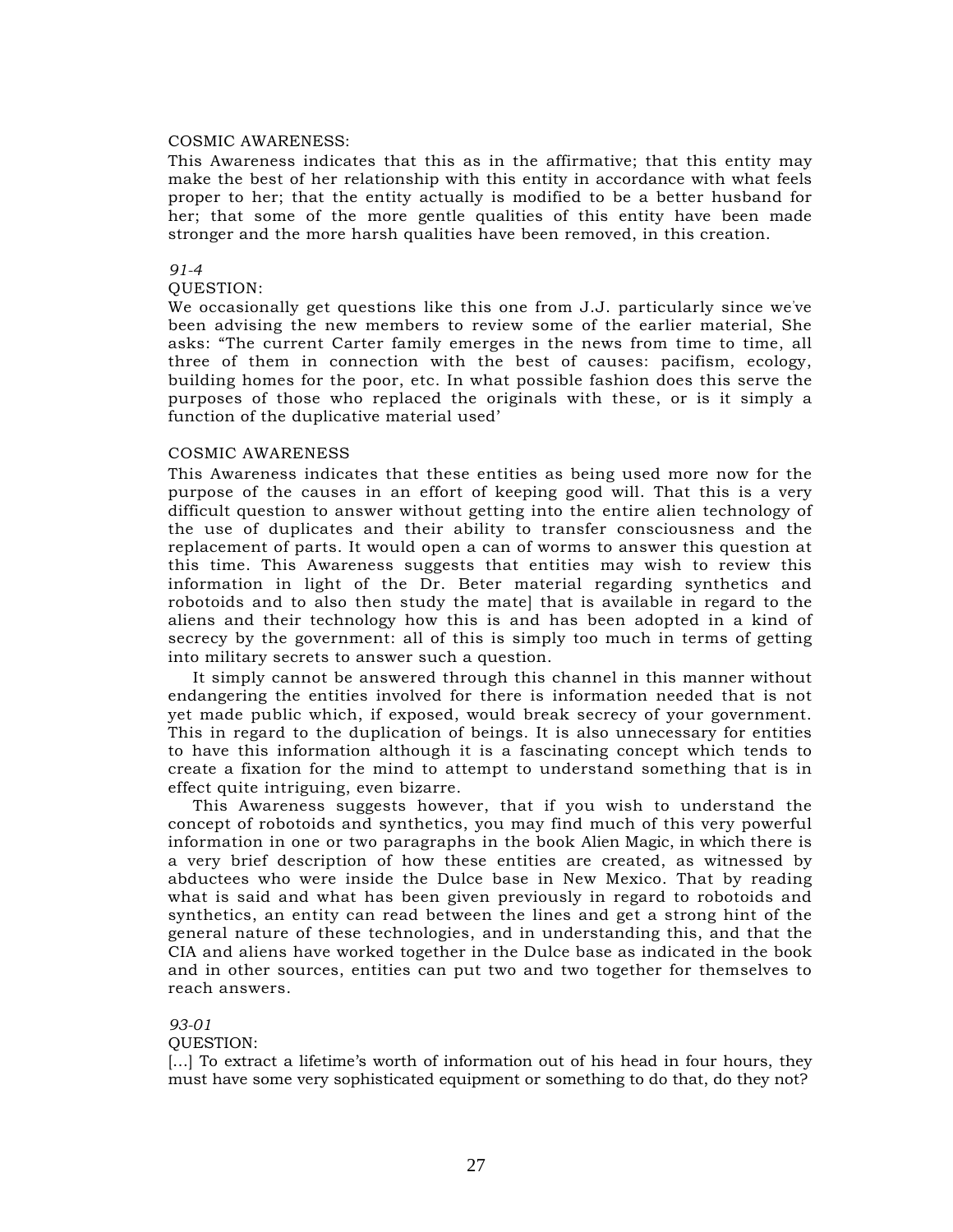#### COSMIC AWARENESS:

This Awareness reminds you, however, that this technology is not unique to the aliens; that in the creation of Robotoids and synthetics it was also used, whereby an entity's consciousness could be extracted and put into the double for that entity, allowing the double to remember everything the entity also knew.

 This Awareness reminds you that Dr. Beter spoke of this and this Awareness discussed this information approximately 10 to 12 years ago.

#### FOLLOW-UP QUESTION:

In one of his questions, I recall that he described the movie "They Live" and all of the various ways that the public was being deceived by these entities, and he was focusing on the possibility that with the Robotoids and synthetics and doubles and all of these implants, that it would possible to construct some simple method so entities could see these entities around them.

#### COSMIC AWARENESS:

This Awareness indicates that there might be some electronic means whereby measurements could be obtained in terms of electronic frequency that would allow discrimination between one type of entity and another. This Awareness indicates that the field of radionics essentially does this kind of thing. The entity seeking to attune to another's vibration, uses a kind of drum with powder and moves the fingers around on this until they stick, while at the same time turning a knob which changes frequency on the machine and when the fingers stick, the frequency at a certain level is assumed to be the frequency of the person or individual the operator is attuned to.

 Once you have that frequency, then you set the dials to that entity's frequency and begin to do readings on the entity in terms of frequencies associated with illness or other concerns. You could use the same method for finding the frequency in a diode or implant that the entity may have within himself, or if the entity is a synthetic or Robotoid or non-human type, you might use this method for finding what frequency this entity is and thus, gain some understanding of the frequency level associated with synthetics.

For more on radionics, research the works of Dr Ruth Drown. A decent radionics box consists of nine small rheostats (wire-wound variable resistors) with numbered dials (1 through 10) electrically connected in series. Into this tuning arrangement is plugged an electrode upon which rests a sample of what is to be analyzed. The output of the tuning arrangement passes through a metal plate covered in stretched latex, the metal plate then being connected to earth ground. An operator rubs the latex covering (called a stick plate) while tuning the dials until the fingers "stick" and the latex makes a snapping sound indicating the dial has been properly tuned…the operator then moves to the other dials and repeats the procedure until all nine are tuned. This produces a nine digit readout encoding the vibrational characteristics of the analyzed sample. It is a sophisticated form of dowsing; whereas pendulum dowsing produces little more than three answers: *yes/no/maybe*, a radionics box with nine dials allows for two billion possible numeric answers.

 The only problem is you would have to know for sure the entity is a synthetic and there would need to be a great enough difference between most entities and synthetics that there would always be a standard level for synthetics shown by the vibration or frequency so that you could distinguish this entity is a synthetic because his vibrations are those that match other synthetics that we have tested.

 This Awareness indicates that it would require many years of research unless it has already been done and you would also need to have a control group of synthetics to measure and compare with a control group of real humans to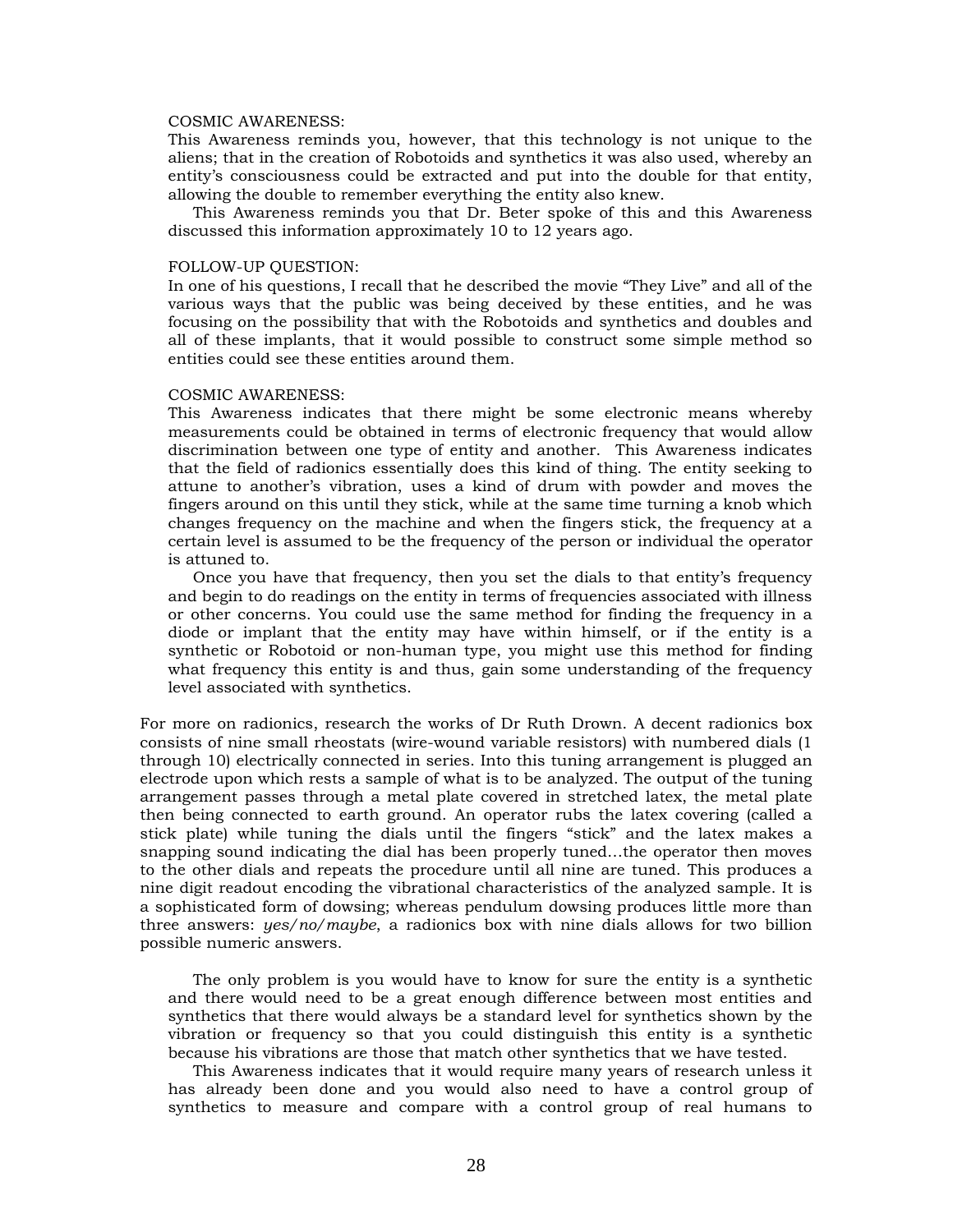determine if there is indeed a difference in the vibration and how much difference and if it is always present in synthetics and if the human vibrations never extend into the same areas as the synthetics.

 This Awareness indicates that it is an area which would require considerable commitment and long-term research and probably quite a large amount of time and money.

#### *93-05*

#### QUESTIONER:

Okay. "I don't understand why it is easier for the aliens to kill someone and then force back their soul into the Robotoid body, makes it easier to reprogram them to do things that would have been morally repugnant to them in their previous body."

#### COSMIC AWARENESS:

This Awareness indicates that this is not what this Awareness has indicated at any time, that aliens were killing them in order to use their soul in some other body, to get them to do something they would not have done otherwise. This is conjecture. This Awareness indicates that It has indicated that the alien's technology—and this can be used by others besides the aliens themselves—the alien technology as having been used to record the psyche or information or soul qualities of an individual.

 It is possible for these entities to extract a recording, an electronic recording of one's memories, psyche and vibrations, including the personality, and to put these into a synthetic replica of the entity. This Awareness indicates that the actions have been done for numerous years as have been described in the Dr. Beter tapes; that it does not even require the first entity be killed in order to extract this recording or this information and to transplant the recording to the personality, etc., into a double.

 The double can exist along with the original. It is seldom exactly the same, but is usually very much the same. There is always something lost in the transfer. This Awareness indicates that the double can also be altered in terms of its information, so that it can be reprogrammed more easily than the original. This Awareness indicates it is in this way that an entity may be caused to take a position that is different from the position the original held, because the new programming or the collection of vibrations that hold the information of the individual when transplanted to a new body can be altered with new programming because it is not based on direct experience.

 The information the original obtained was obtained by direct experience linked with emotions. The information, when it is transferred, does not have that same depth of attachment and therefore, can be altered more easily. This Awareness indicates that this is not necessarily a transfer of the soul; the aliens do have the ability to sever the soul or cause a split in the soul or move the soul of an entity into someone else.

 This, of course, as being subject to a definition of what is meant by the soul. There's a certain aspect of an entity that goes on, and that may be termed the true soul. There is still another aspect of the entity that is the emotional passion associated with the magnetic center of an entity and it may be moved it may be severed from the etheric body and from the physical body and this results in a kind of splitting of the soul.

 It is not necessarily the ultimate spirit of the entity, but it can be a great injury to the soul of the entity so that the soul development, if left to progress naturally, would be different from the soul development that is tampered with by alien technology and injured in the process of transfer. It is for this reason that many of those in other areas who have sent some of their best to the earth to assist on the earth are very concerned and are considering pulling them out because they are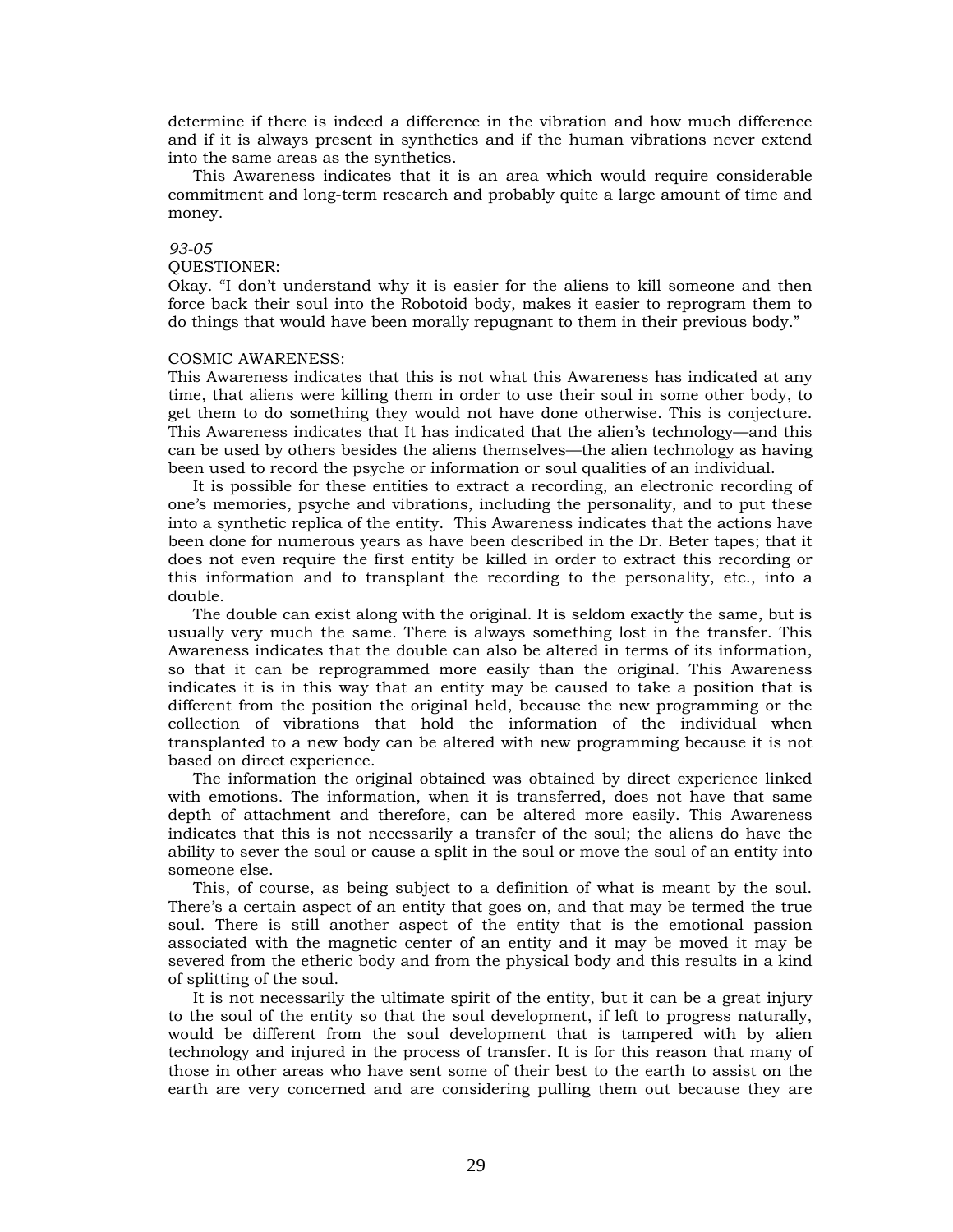receiving them back with warped, twisted, broken souls that cannot easily be repaired.

 This Awareness indicates the problem here is language. The term "soul" in one use is different from what another may mean by "soul". In speaking of the immortal soul; that part which is indestructible, referring to this as the life of the entity the more permanent part of the entity, this may be but likened unto a denser part of the larger soul in which there are lesser parts that are not so dense that can be severed and can be split off and put into another body. You will retain the same essence of the entity, but without the depth of soul.

 This Awareness indicates that this is extremely complicated when attempting to communicate it in words rather than energies. If entities can see behind the words to the energies that make up the soul, and realize that the soul is not just a thing, It is an energy that is accumulating experience and that there are parts of that energy that are denser than others, that are more permanent than others, and that every little incident is added to the overall complex known as the soul, but that many of these incidents can be lost, can be forgotten without the soul itself being destroyed or lost and forgotten, or these incidents can continue to compact and grow and develop into a larger and more compressed soul, so that all of these incidents are part of the soul.

 If you can understand what makes up the soul, that it is an accumulation of experience, then it becomes more easy to understand what is meant when one speaks of the severing of the soul. A part can be cut off, whereby one loses experiences, loses memories, loses a part of one's essence, and is returned, remaining immortal but damaged from the experience of alien severing of one's soul.

 If you can understand that, rather than simply seeing words, then perhaps you can understand what is meant by this concept of transferring a soul or transferring energies or personalities from an original being to its counterpart replica. This Awareness indicates it is a fact that many entitles who have known the original and who then meet the replica will comment. "It looks like him, it claims to be him, but it isn't the same person I used to know."

#### FOLLOW-UP QUESTION:

The terminology is confusing. Can we accurately say then that the Robotoids and the synthetics are artificially created creatures and sometimes imbued with soulstuff by the aliens, and the walk-ins are living humans that have abandoned their body; their soul has either abandoned it, or been pushed out and taken over by an alien soul?

#### COSMIC AWARENESS:

This is in the affirmative. The personality that has been imbedded on the brain (this in reference to the walk-ins) in terms of its recording of events and memories, remains with the body. The brain serves in the same way as a cassette tape recording stays on the tape and has its impression on the tape, whereas the etheric astral or soul energies may also carry these same memories.

 An entity entering into a body that is abandoned by a soul will still have access to the entity's memory of events. The entity will still be able to recognize friends and associates, certain jobs and skills, and will in general appear to be the same person, but the entity generally knows that he is someone else in this body, and generally those who know the entity closely will recognize a major change; that the entity is like the one before, but is different, appears to be a different person. Sometimes the walk-in is much more enjoyable to be around than the original.

Further resources on Cosmic Awareness:

<http://www.transactual.com/cac> <http://www.etext.org/Politics/Conspiracy>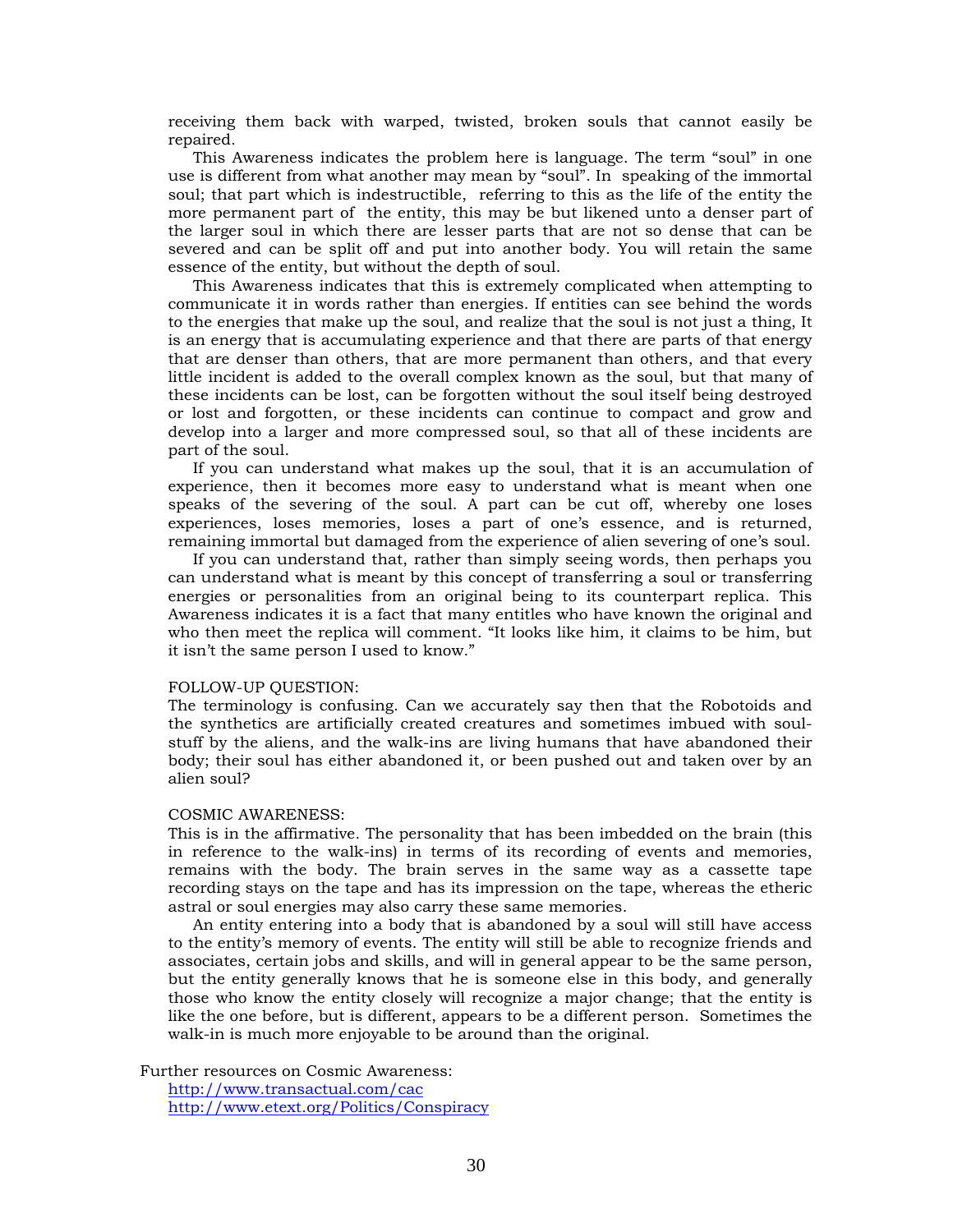The Ra Material is considered by many to be one of the most accurate and consistent set of channeled messages ever published. Printed in five small volumes known as *The Law of One* books, the material primarily focused on a practical system of spirituality and cosmology centered around the concept that "All is One." Additionally, the material explored relatively more mundane subjects including the nature of negative alien forces (termed the Orion Crusaders) and their involvement in the manipulation of mankind.

*The Law of One, Book I, Session 12 January 28, 1981*

**Questioner:** Are there any Confederation or Orion entities living upon the Earth and operating visibly among us in our society at this time?

**Ra:** I am Ra. There are no entities of either group walking among you at this time. However, the crusaders of Orion use two types of entities to do their bidding, shall we say. The first type is the thought-form; the second, a kind of robot.

**Questioner:** Could you describe the robot?

**Ra:** I am Ra. The robot may look like any other being. It is a construct.

**Questioner:** Is the robot what is normally called the "Men in Black"?

**Ra:** I am Ra. This is incorrect.

**Questioner:** Who are the Men in Black?

**Ra:** I am Ra. The Men in Black are a thought-form type of entity which have some beingness to their make-up. They have certain physical characteristics given them. However, their true vibrational nature is without third-density vibrational characteristics and, therefore, they are able to materialize and dematerialize when necessary.

**Questioner:** Are all of these Men in Black then used by the Orion crusaders?

**Ra:** I am Ra. This is correct.

*The Law of One, Book V, Fragment 5 Session 12, January 28, 1981*

**Questioner:** If a Man In Black were to visit me and I locked him in the closet could I keep him, or would he disappear?

**Ra:** I am Ra. It depends upon which type of entity you grab. You are perhaps able to perceive a construct. The construct might be kept for a brief period, although these constructs also have an ability to disappear. The programming on these constructs, however, makes it more difficult to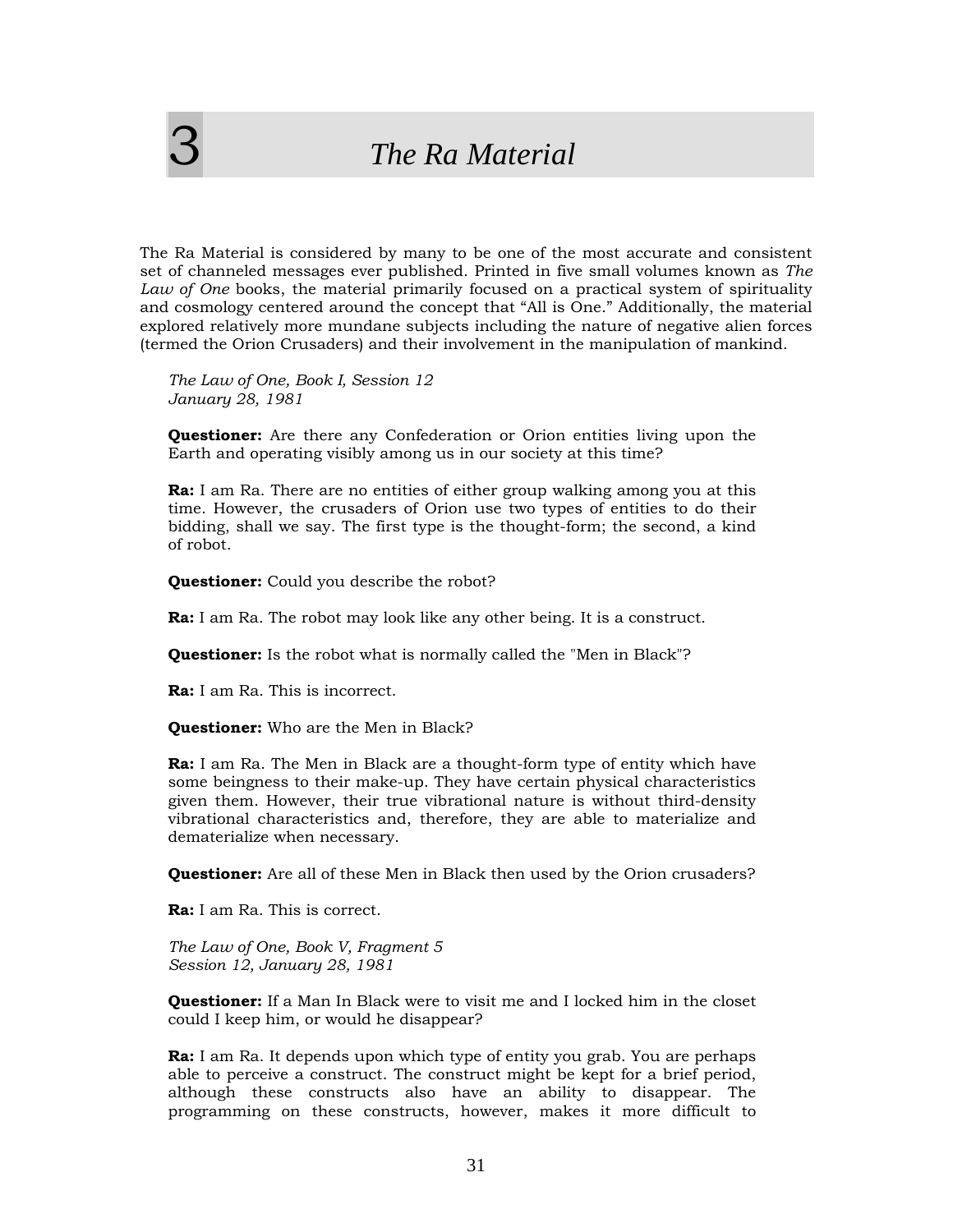remotely control them. You would not be able to grapple with a thought-form entity of the Man in Black, as you call it, type.

Above, Ra distinguishes between the robotic creatures and the thought-form entities, both of which are used by the Orion Crusaders as control devices. From the description given, gray drones are good candidates for the robotic types. But that the robotic beings are construct and may look like any other being suggests they may take human form if manufactured as such; in other words, they are synthetics as defined in the Dr Peter Beter Audio Letters and the Cosmic Awareness channeling. Note that like Ra, Awareness claimed synthetics are associated mostly with alien forces.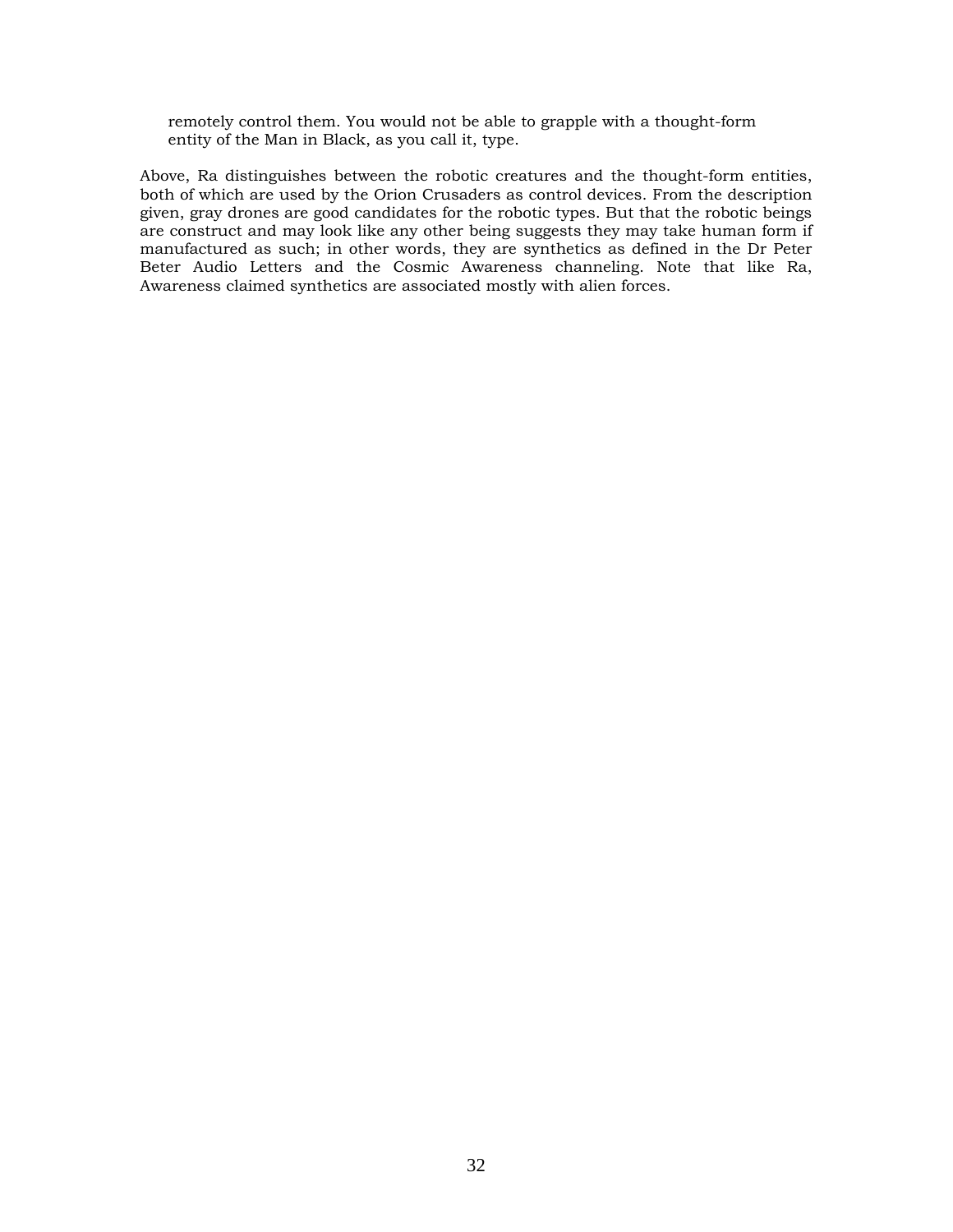Although not a significant source on the subject of human simulacra, there is one *potential* reference to it in the book *The Allies of Humanity*. What claim to be a group of benevolent alien observers have dictated through Marshall Vian Summers this manuscript, which is essentially an appeal to humanity to become aware of the hostile alien agenda and the impending enslavement of planet earth. Through awareness and preparation, these alien observers hope mankind can head off a grim totalitarian future.

 Here there is a great challenge for the people of your world and particularly for those who are in positions of power and responsibility to recognize the difference between a spiritual presence and a visitation from the Greater Community. Yet how can you have the framework to make this distinction? Where can you learn such things? Who in your world is in the position to teach about the reality of the Greater Community? Only a teaching from beyond the world can prepare you for life beyond the world, and life beyond the world is now in your world, seeking to establish itself here, seeking to extend its influence, seeking to win the minds and hearts and souls of people everywhere. It is so simple. And yet so devastating.

 Therefore, our task in these messages is to bring a great warning, but the warning is not enough. There must be a recognition amongst your people. At least amongst enough people here, there must be an understanding of the reality that you are now facing. This is the greatest event in human history--the greatest threat to human freedom and the greatest opportunity for human unity and cooperation. We recognize these great advantages and possibilities, but with each passing day their promise fades--*as more and more people are captured and their awareness is recultivated and reconstituted*, as more and more people learn of the spiritual teachings that are being promoted by the visitors and as more and more people become more acquiescent and less able to discern.

 We have come at the request of the Unseen Ones to serve in this capacity as observers. Should we be successful, we will remain in the proximity of your world only long enough to continue to give you this information. Beyond that, we will return to our own homes. Should we fail and should the tide turn against humanity and should the great darkness come over the world, the darkness of domination, then we will have to depart, our mission unfulfilled. Either way, we cannot stay with you, though should you show promise we shall stay until you are safeguarded, until you can provide for your selves. Included in this is the requirement that you be selfsufficient. Should you become reliant upon trade with other races, this creates a very great risk of manipulation from beyond, for humanity is not yet strong enough to resist the power in the Mental Environment that can be exerted here and is being exerted here now.

*"…as more and more people are captured and their awareness is recultivated and reconstituted"* [emphasis mine] *–* The choice of words is very revealing because it implies something beyond mere social indoctrination. To be *captured* is not unlike being abducted, and awareness being *recultivated* and *reconstituted* is even more indicative of something already detailed in earlier chapters: the abduction, extraction, and reprogramming of the soul during the duplication process. Like reconstituted orange juice, the soul is similar but not quite identical to its original form.

Further information about *The Allies of Humanity*: [http://www.alliesofhumanity.org](http://www.alliesofhumanity.org/)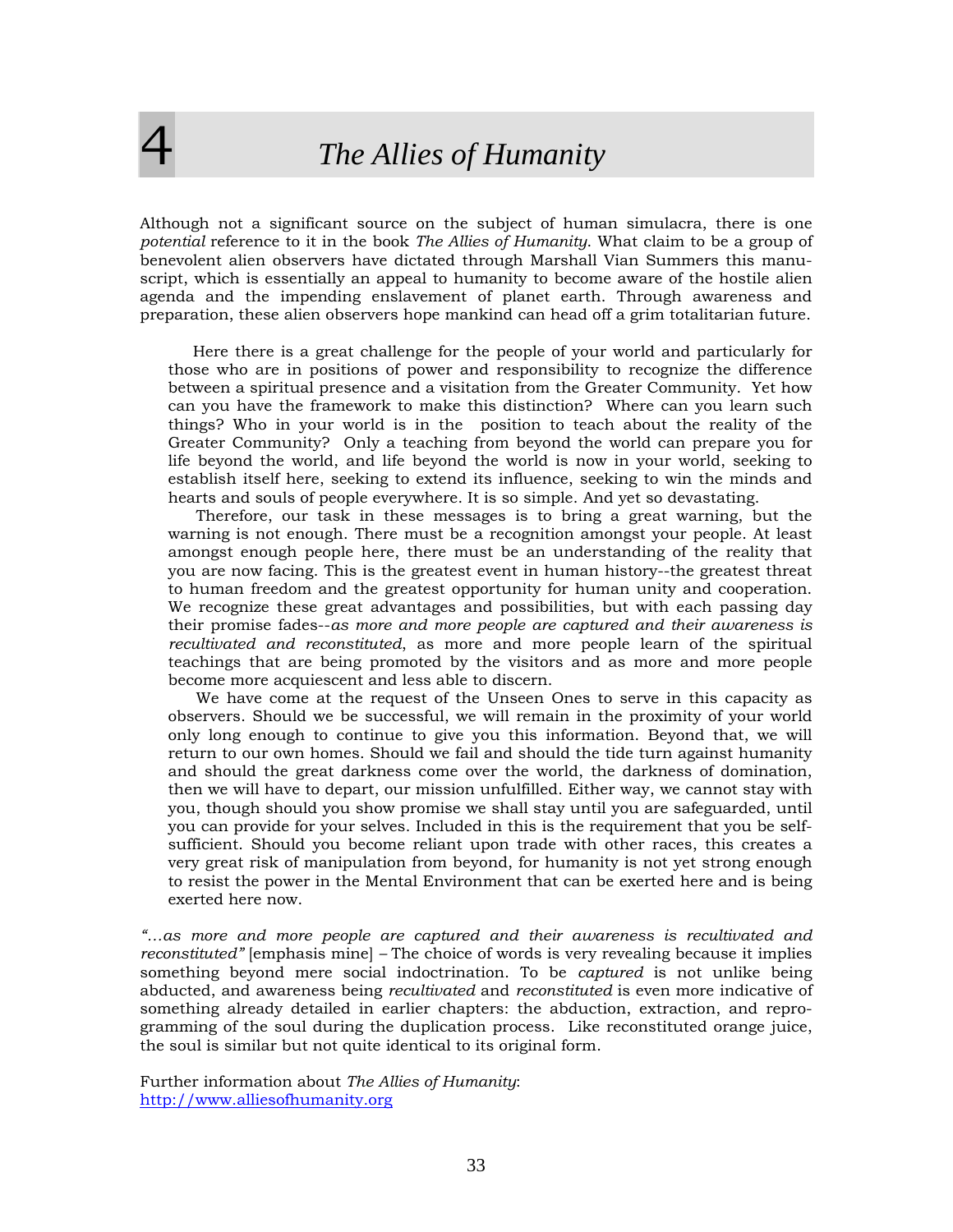The late Dr Karla Turner was a dynamite researcher whose investigations during the early 1990's focused on aspects of the abduction phenomenon considered taboo by mainstream UFOlogy. This led her into dangerous territory because it struck at the core of the alien agenda, revealing it to be far from benevolent. An abductee herself, she wrote three books detailing her own experiences and those of others. Her books are out of print and extremely rare, but fortunately the most important of her works titled *Taken* is now available online, from which the following excerpts have been extracted:

The second controversial area reported by Lisa involves, as with the case of Pat in the previous chapter, the viewing of "new bodies." She told me that her memory of seeing a new body occurred sometime in late 1992. Although she was keeping a journal by that time, which recorded UFO sightings, conscious events, and dreams, both alien-instigated and the normal, self-generated variety, she refused for some reason to include this event in the record.

Lisa recalled lying on a table aboard a craft, with her "new body" beside her. "I got out of my old body," she said, "and stood next to it. I was looking it over, and I even looked at my teeth. The body was perfect, but it had my long hair that I used to have. Somebody said they could make people believe that was me," she continued, "even though it was perfect and with long hair. I wanted so badly to get in it, but I did not. I don't remember who the beings were in the room with me, just being overwhelmed seeing the body. I don't remember how I got back in my old body."

...Of more concern are the three accounts of abductees seeing, or being told of, cloned human bodies. Both Lisa and Pat were shown clones of their bodies, although they were given different explanations. Similar reports come from other abductees, and in one case a man said he saw a room full of inert male and female human bodies, who were beautiful and identical. The implications of such reports are enormous, considering the possible uses the aliens could make of these carbon-copy human bodies.

...But by far the most alarming evidence of alien technology concerns the "new" bodies and "clones" they manufacture. Whether these are really bodies for a future human "resurrection," as Pat was told, remains to be seen, for other explanations have been given. In a case privately reported, for instance, a man was told that a duplicate of his body could be used to "replace" him if he didn't "cooperate" with the aliens. Lisa, too, was told that other people wouldn't be able to distinguish her cloned body from the original, if they chose to replace her. And Angie was shown the cloned infants as part of a "novel breed" the aliens are producing.

Here we see some compelling references to human duplication by hostile aliens. These are testimonials given by individuals who experienced for themselves evidence of the human simulacra phenomenon, and who despite not knowing each other or being familiar with the other sources discussed in this document gave virtually identical accounts.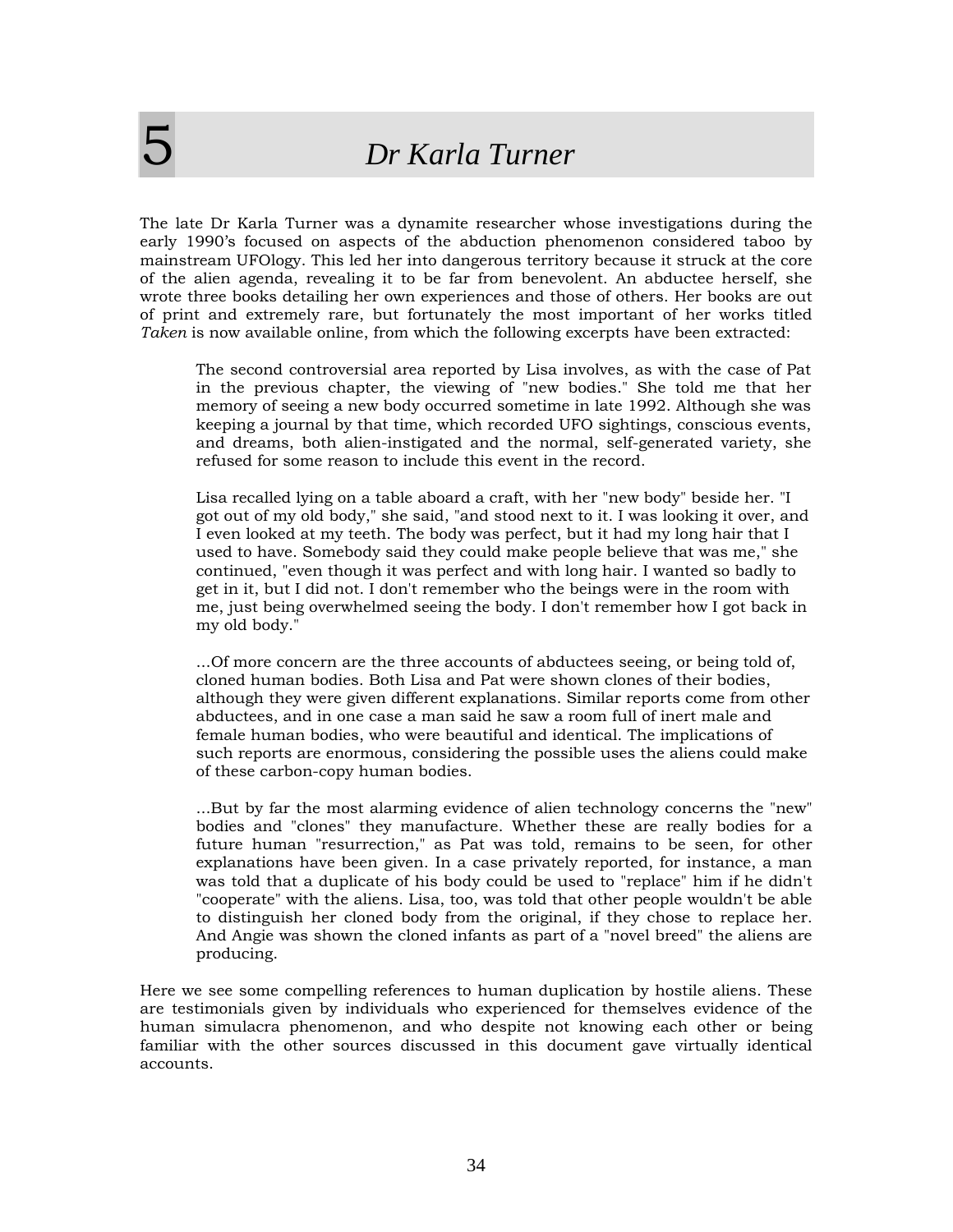"The implications of such reports are enormous, considering the possible uses the aliens could make of these carbon-copy human bodies." – Dr Turner *knew* this was a significant subject, one with disturbing implications. In *Taken* she did not further explore these implications, but from what has been discussed so far in this document, these should be obvious.

Dr Turner's continued exploration into the darker corners of the abduction phenomenon invited much hostility by those forces threatened with exposure:

I began the book project, and in the course of taking care of necessary business through the mail, it soon became clear that many of my letters to the women were being diverted. It was an annoyance, but a minor one. But then the women began having serious problems, physical afflictions of a suspiciously similar nature.

 Beth was first. On the night she decided to participate in the project, she phoned a friend to discuss the decision, but in the midst of the conversation the line went dead. That night, she had disturbing but cloudy dreams, and the next morning both her legs from knees to ankles were in excruciating pain for no apparent reason. And then she had a sudden, frightening flashback that linked the mysterious pain with military personnel warning her not to be a part of the book.

That was in early October 1993. Three weeks later, after discussing my determination to do the project with one of the women, I went to bed in fine shape and woke up at 6 a.m. with wracking, spasmodic pains in both legs, from my knees to my ankles. It was unbelievably bad, unlike any pain I've had before, and after swallowing ibuprofen I hobbled back to bed and tried to sleep. I must have, for I dreamed after that, seeing myself surrounded by military personnel who were injecting something into my knees. They taunted me, saying, "Don't think you can do anything you want. This is just a little demonstration that we can bring you, literally, to your knees any time we choose."

 For Beth and me, these may have been mere dreams, reflecting our fears about the project. But Anita's report of experiencing this same pain after an abduction, years before, makes it harder to discount a connection. And on the same weekend I had the leg pains, both Anita and Jane suffered unexpected gall bladder attacks, so severe that they both underwent emergency surgery at almost the same hour.

 Angie was the next to suffer. After an abduction in early November, she woke up with several physical symptoms, the worst of which was heavy congestion. It quickly grew worse, and in the space of less than two months she had to be hospitalized. Before that time, however, her health had been remarkably pristine. It was in November, too, that Angie recalls military personnel threatening punishment if she "talked to Karla Turner."

*Taken* was published in 1994. Following an abduction experience in 1995, Karla Turner contracted a sudden and aggressive form of breast cancer that soon tragically took her life. In memory of Karla Turner (1947-1996)...

Please read the complete online version of *Taken*: <http://bb.1asphost.com/taken>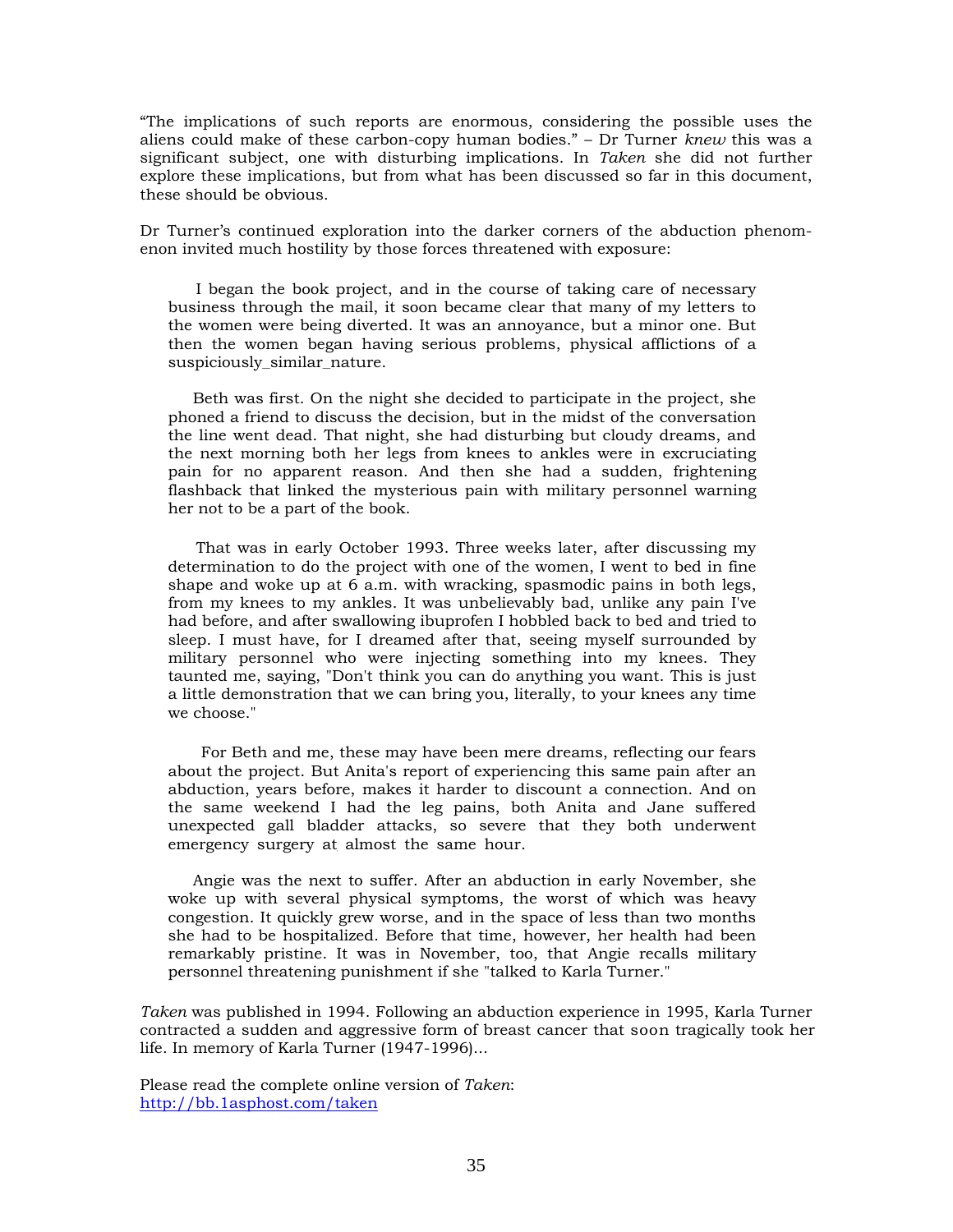Rounding out the discussion on duplicate humans are excerpts from the Cassiopaean Transcripts, another published channeled source but one with a greater level of accuracy and conciseness than most. This material was produced between 1994 and 2002, and unlike trance methods of channeling, the Cassiopaean transmissions utilized a Ouija board with multiple participants. Whereas trance channeling requires an external intelligence to take over through the subconscious and direct the vocal apparatus of a lone individual, Ouija board channeling works through multiple participants and uses the more easily directed muscular system; thus there is less opportunity for bias and corruption. What bias exists stems from energies of those present tainting the conduit of communication, which is always present to some degree so discernment is advised.

The following excerpts explore the duplicate/alien theme covered in previous chapters, adding further correlation and data to what we already know of the subject. The format is in question/answer, with names of session participants abbreviated in parentheses and names of others also abbreviated to preserve their anonymity.

*October 21, 1995 (discussing the Roswell crash)*  Q: (L) There were two complete craft that came down? A: Bouncing off ionized waves between two craft traveling in tandem. Q: (L) OK, was one of these craft totally destroyed? A: Yes. Q: (L) And all the beings in the one that was totally destroyed were incinerated, or blown to bits, is that correct? A: Close. Q: (L) Did some of them eject? A: 4th density. Q: (L) OK, they knew it was coming and they went into  $4<sup>th</sup>$ density? A: No.  $Q: (L)$  They were 4<sup>th</sup> density beings, and therefore when they blew to bits, they disappeared, is that it? A: Close.

For those unfamiliar with the term, fourth density denotes a transdimensional environment, the native realm of those aliens such as the grays and reptilians (nicknamed "lizzies" in the Cassiopaean Transcripts). These are the same as the Orion Crusaders spoken of by the Ra Material, and the alien abductors investigated by Dr Turner.

Q: (L) OK, now of the 21 that were in the craft that was captured, so to speak, there were four outside the craft when it was approached, is that correct? A: Yes. Q: (L) Then that would mean that there were 17 inside... Of these 21 beings, how many were greys, the standard grey lizzie-probe type being? A: Most.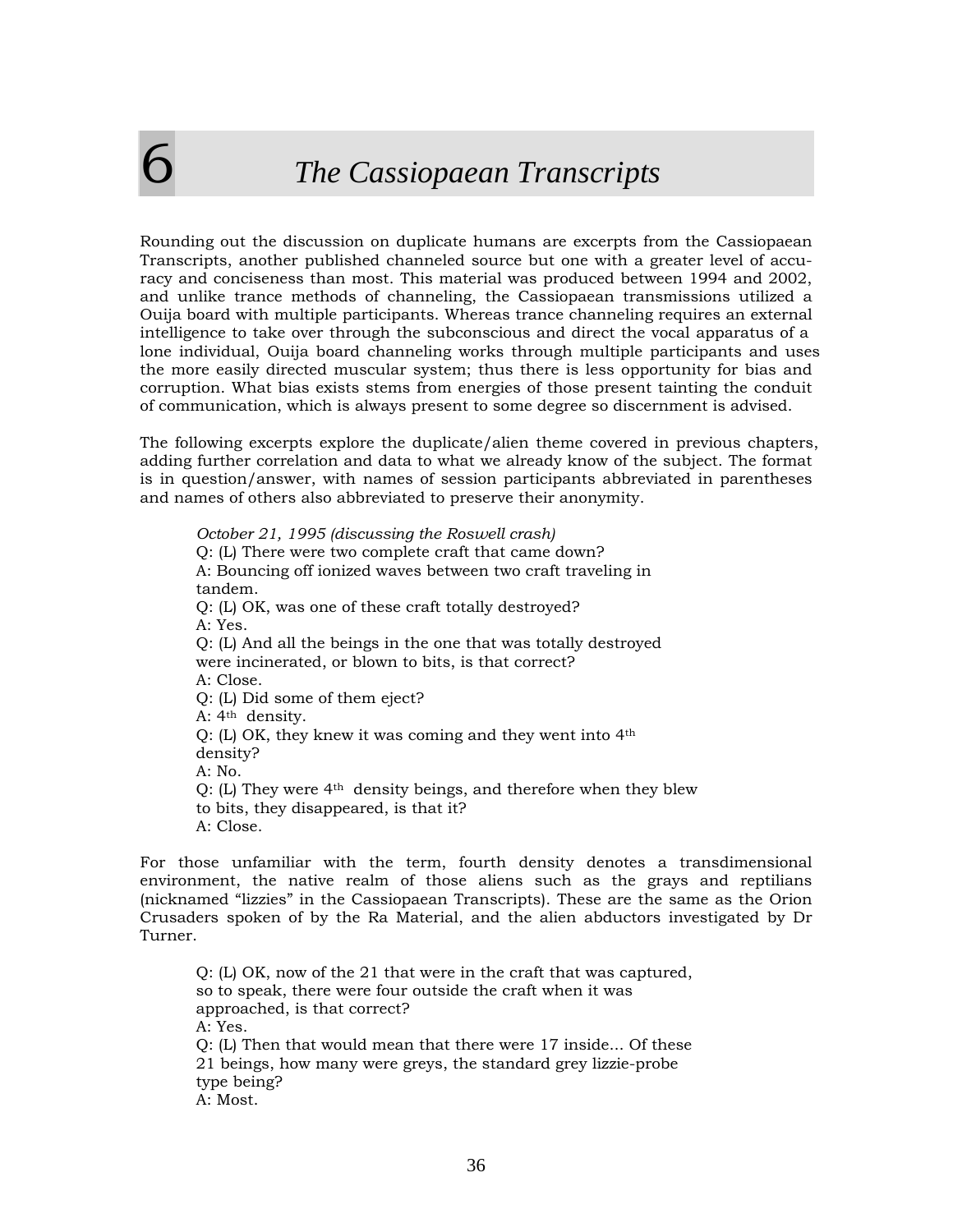The Cassiopaeans claim grays are cybergenetic organisms with whom reptilians psychically interface to probe our three dimensional reality, that they are essentially 3D "space-suits" for 4D reptilian beings.

Q: (L) Were there other kinds of beings in there?

A: Human.

Q: (L) There was one human in there also?

A: 5.

Q: (L) There were 5 humans inside, so we have... (LM) Why?

(L) Why were those humans in the craft?

A: Retrieval and study specimens, two big foot types.

Q: (L) Does that mean that the humans that they had in there were retrieval and study specimens, or otherwise known as abductees?

A: Deceased.

Q: (L) Oh, they were dead humans. Wonderful. Did they abduct them dead? Or did they abduct them alive?

A: No.

Q: (L) Did they abduct them alive and then kill them? A: No.

Q: (L) Were they dead as a result of the crash?

A: No.

Q: (L) Well, then, what's the story here, I mean, what other choices do I have?

A: Retrieved.

Q: (L) Ohh, these were beings that had been retrieved at death and remolecularized? Is that what you are referring to, what we discussed before?

A: 3rd density.

Q: (L) Were they remolecularized in third density? Is that what you are saying?

A: Retrieved in 3rd density.

Q: (L) OK, tell me once again what it means for a being, a human to be retrieved.

A: Picked up after expiration.

Q: (L) OK, so they picked up dead bodies, is that it? A: Yes.

Q: (LM) Why? (L) To study them. OK, did they plan to reanimate these corpses?

A: Open.

Q: (L) Do they ever pick up dead bodies, you know, right after, and reanimate them?

A: Yes.

Q: (L) When they pick them up and reanimate them, do they reanimate them with the souls that left them? Do they like, catch the soul and put it back in?

A: No.

Q: (L) When they reanimate them, do they reanimate them with an alien soul?

A: Multiple possibilities.

Q: (L) If they reanimate them, is it possible to reanimate them with no soul?

A: Yes.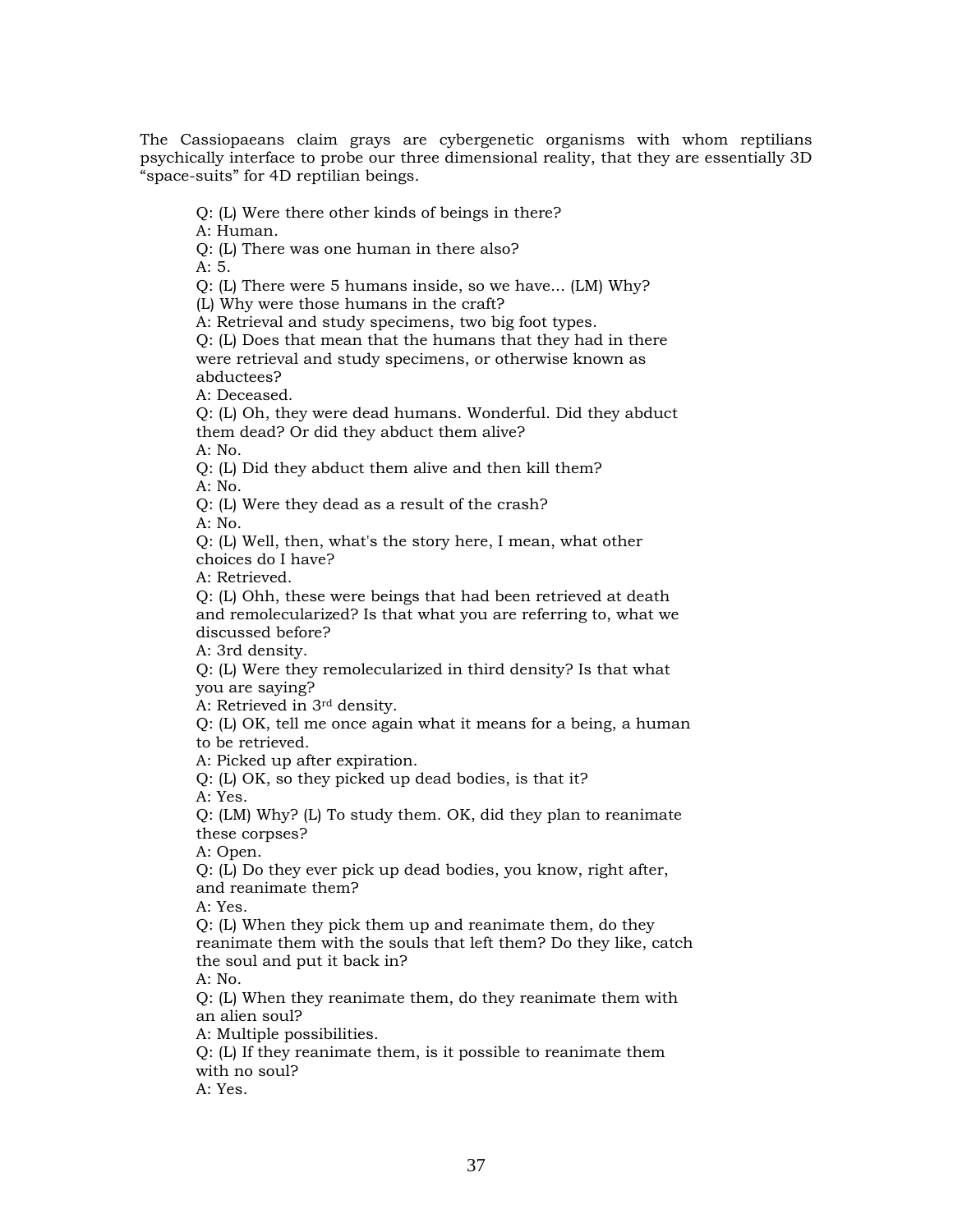Q: (L) OK, when they reanimate them with no soul, do they have kind of like a zombie-like situation?

 $A: No.$ 

Q: (L) Well, could you give us a little more information on this particular aspect? If they reanimate them with no soul, what is the animating force or energy?

A: Indistinguishable from other humans.

Q: (L) They're indistinguishable from other humans. (LM) How is that possible?

A: Technology makes all things possible!!!

Q: (L) Of course, you are talking about 4th density technology? A: Yes.

Q: (L) What form of... Now, a reanimated corpse that has been animated by infusion of some form of an energy pattern...(SV) Is it 'chi' energy, maybe? (L) What if the reanimated corpse dies again, I mean, you have got to understand

here, that we perceive the soul as being the animating force of the physical body, and when the soul is gone, the body dies. Is that correct?

A: You are making assumptions based on limited data.

Q: (L) OK, well, will you expand my database by telling me how a corpse can be reanimated if not done by a... if not with a soul? A: Complex technology, using electronic biogeneration frequency matching, combined with extremely high frequency radio beacon transmitters for tracking and control of all functions, including thought pattern mimic and emotional frequency vibrational rate modulation!!!!

Thought pattern mimic is simple enough to understand, but more important is the duplication of the "frequency vibrational rate" modulation – in other sessions, the Cassiopaeans explained this is associated with the aura and one's emotional make-up. The significance of this will be discussed below. Furthermore, that such entities are controlled by "extremely high frequency radio beacon transmitters" suggests that whatever spectrum these transmissions occur on, they are most likely not anything shieldable via ordinary means, suggesting these transmissions employ scalar waves, longitudinal waves, or identically waves composed of curl-free magnetic vector potential fields, none of which cannot be detected by standard instrumentation, but all of which are known to be biologically and psychologically active.

Q: (L) If they're doing this, does it make the physical body... A: Yes. Q: (L) The blood, the heartbeat and everything... A: All functions, including cellular, duplicated. Q: (SV) What about the aura? (L) Would a being such as this still have an aura? A: Projected. Q: (L) OK, that would be projected, along with all of the frequencies, and everything else. Now... (SV) Are there a lot of dead people walking around? A: This is method used for subjects discussed in "Matrix Material" instead of "Robots", as suggested.

"Matrix Material" is a reference to Valdamar Valerian's book Matrix III volume 1, which included excerpts from the Cosmic Awareness channelings, some of the same ones referenced earlier in this document. The Cassiopaeans are therefore suggesting that the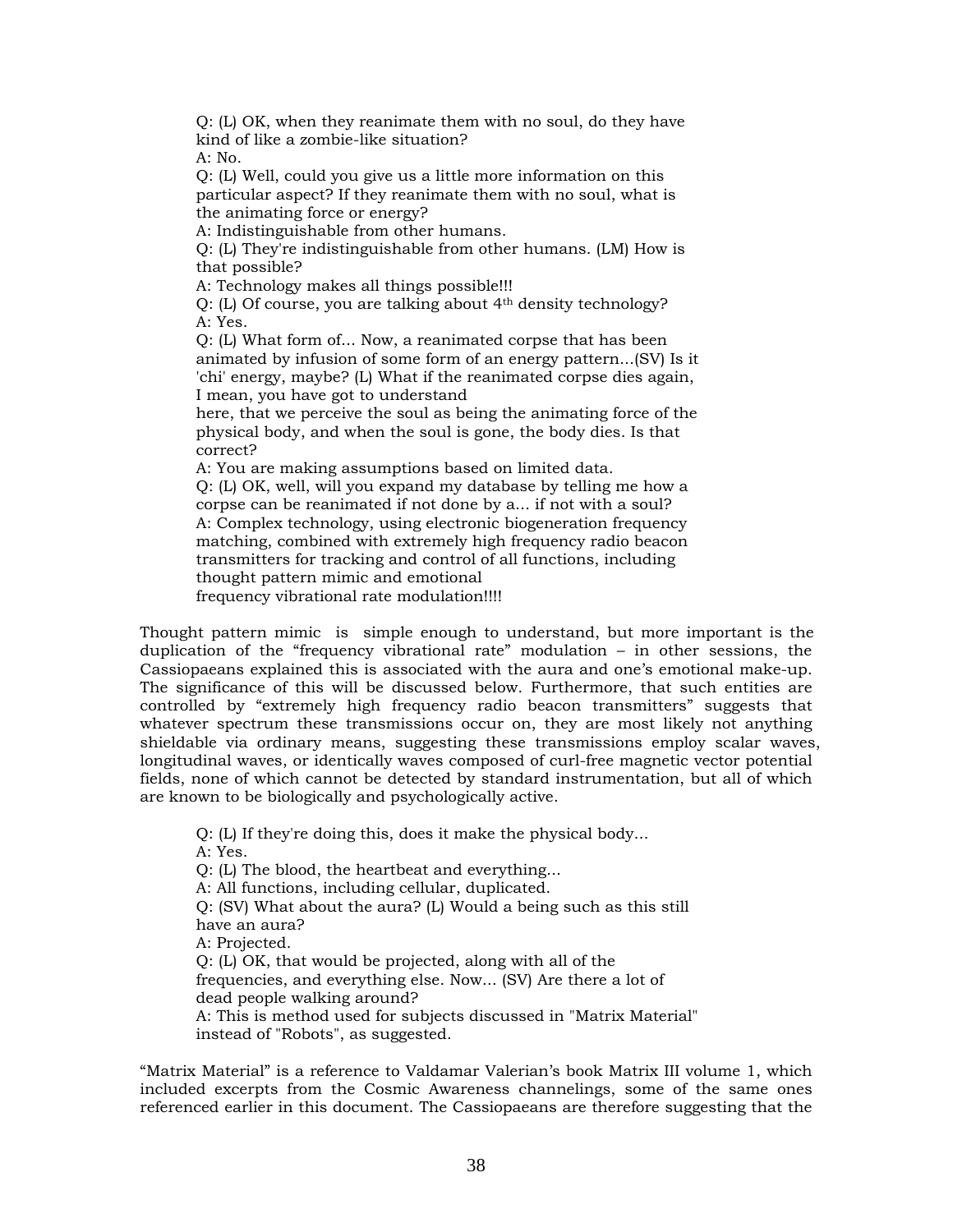duplication phenomenon involves a process more sophisticated than what was discussed by Dr Beter concerning organic robotoids.

Q: (L) Is there any way that a normal person would be able to identify such a being? A: No. Q: (L) Approximately how many of this type of being are walking around on our planet, acting like normal people? A: 2,000,000. Q: (L) Approximately 2 million? A: Yes. Q: (L) OK... A: You, Laura, have come in contact with 7 of them! Q: (L) Who are they? A: Discover. Q: (L) Are you going to tell me anything about it at all? If there is any question I could ask to get any information concerning this, consider it asked. A: Who is nutritionist? Q: (SV) Is that the one who wrote the book? SS\_\_\_? (L) She's not a nutritionist. (SV) Who do you know that's a nutritionist? Isn't she a nutritionist, the one that wrote that book? (L) Do you mean SS ? A: Yes. Q: (LM) I find that hard to believe. (F) Is SS\_\_\_ a robot? (LM) When did she die? A: Open. All it takes is a "hospital visit." [Laura's note: To my knowledge, SS\_\_\_ has been hospitalized for surgery at least twice.] Q: (LM) Then what happens? (SV) All what takes? (LM) It doesn't make sense. (L) Maybe there's a death certificate for her... A: Yes it does. Q: (L) Does this mean if one goes into a hospital for surgery, that it's possible for them to die and be reanimated in this manner? Without anybody being aware of what happened? A: Yes. Q: (LM) Why? (L) Well, we know why, because they're creating a force, you know, putting it in place all over the planet so they can take over... We already know that! Is that correct? A: Open. Q: (LM) What's open mean? (L) Open means that's not absolutely determined yet, at this time, that's not something that they're just... it could be, yes. (L) So, you're saying that SS\_\_\_\_ was one of these robotoids, is that what you're saying? A: We gave you one for your own knowledge and protection, but cannot give you others at this juncture. [Laura's note: Does this mean they can be given at another time, after a particular, destined interaction takes place?] Q: (L) Is it up to me to figure out what characteristics these individuals have, in order to... A: Based upon data given, yes.

This individual, SS\_\_\_\_ is a practitioner in the alternative health field whose later research and publications contain a strong disinformative bent, as would be expected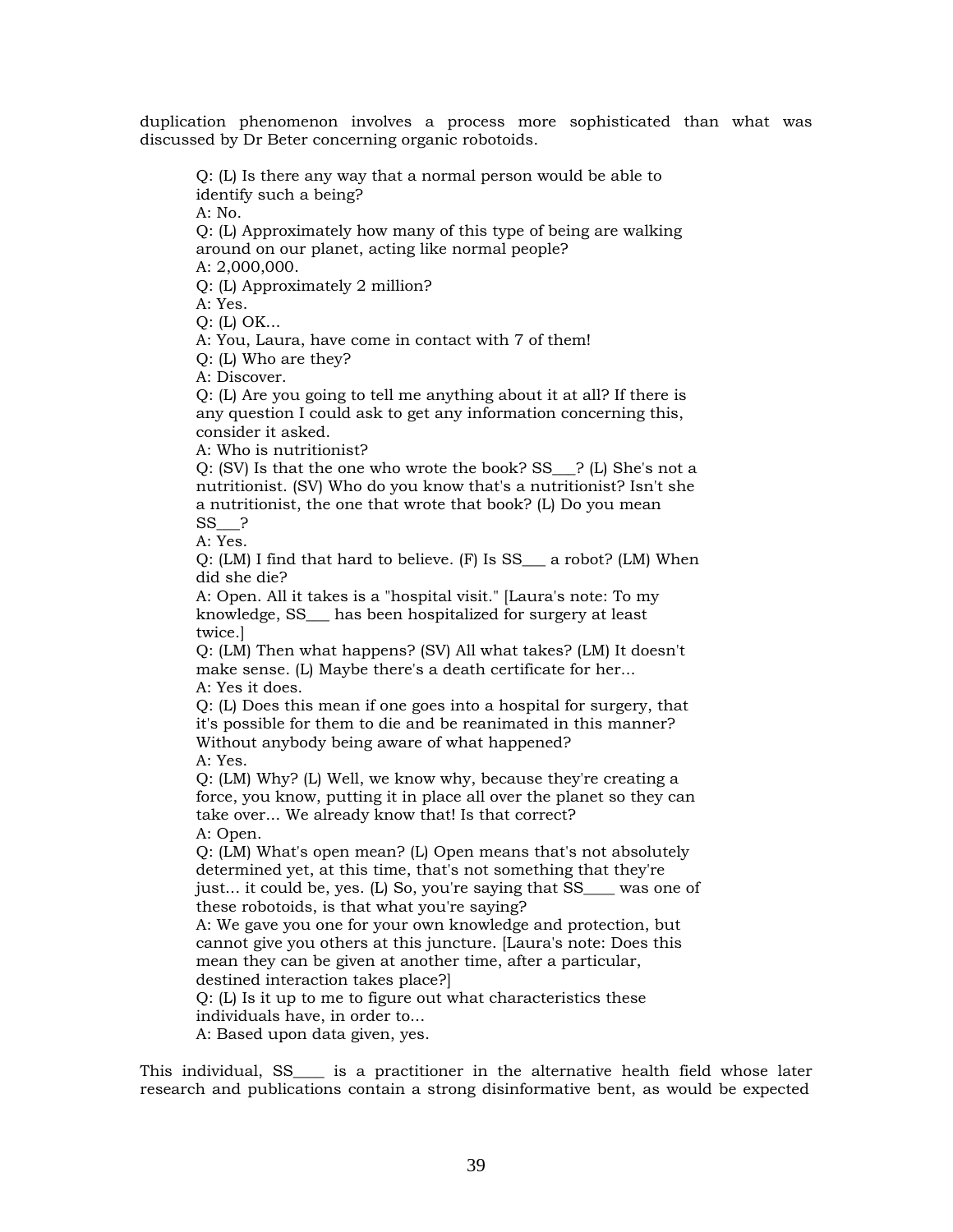of someone who has been duplicated or "reanimated." What can be said of her research and the products she endorses is that these serve to weaken will, disrupt health, peddle fear and encourage preoccupation with physicality, and encourage a specific alternative health service that requires the use of specialized "hospital visits." The point here is that disinformation is most prevalent in areas where truth and knowledge must be diverted, where those interested in advancing beyond the control system are likely to turn. Therefore, SS\_\_\_\_ is just one manifestation of a greater phenomenon of individuals in the alternative research community (conspiracy, esotericism, channeling, alternative science, exopolitics, etc…) peddling disinformation in ways that many either gullibly fall for or else find extremely frustrating for its irrationality and deafness to all reason and criticism. Irrationalism is typical of anyone who is highly programmed, be it one simply indoctrinated, one who has been reprogrammed through soul extraction and insertion in a duplicate, or one who is not even sentient but technologically animated.

Q: (L) OK, is one of the, I mean, I'm clicking right now, one of the characteristics I think, that these kind of individuals might have, since they have this projected emotional frequency, would be a repeating emotional pattern, that they just simply, in spite of seeming intelligence, do not seem to learn from anything; that it just repeats over and over again, is that a clue? A: Yes.

Q: (SV) Wait a minute, was that her idea, that we should eat like the monkeys do? (L) Yes. (SV) And then you've read about... saw the Jane Goodall film that talked about the fact that monkeys like to eat... (L) Other monkeys, yes. (SV) And what did she say when you told her about that? (L) She said, "Well, I'll just say:" and she changed the entire paragraph to read "That in the wild, primates eat primarily vegetation with some amounts of protein," and no specification as to where the protein came from. (L) That's really stretching it. (SV) She

should have just left it out... (LM) That doesn't make any sense... (L) Now, she does... there are some strange things about her, I'll have to admit that. OK, then, this same inability to get a clue about what's going on... OK, that's a clue, right there. Is there any kind of instinctual sensation that one would get about these types of individuals? A: Bland. Q: (L) That they're bland in some way? Is that it, that these individuals are bland individuals?

A: Spend inordinate amounts of "time" in solitude.

When the Cassiopeans put words in quotes, they imply a deeper meaning to the term than at first appears, perhaps a double meaning. If transdimensional beings are involved in the human simulacra phenomenon, then this introduces the factor of hyperdimensional technology not constrained by the limits of our three-dimensional space or linear time. There is very likely a nonlinear time factor involved in the retrieval of humans from 3D and the re-insertion of altered versions back into the timeline.

Q: (L) Well, that means Frank's one! Well, Frank's kind of bland! And he spends a lot of time in solitude. (SV) A lot of people do! (L) So, is Frank one? A: No.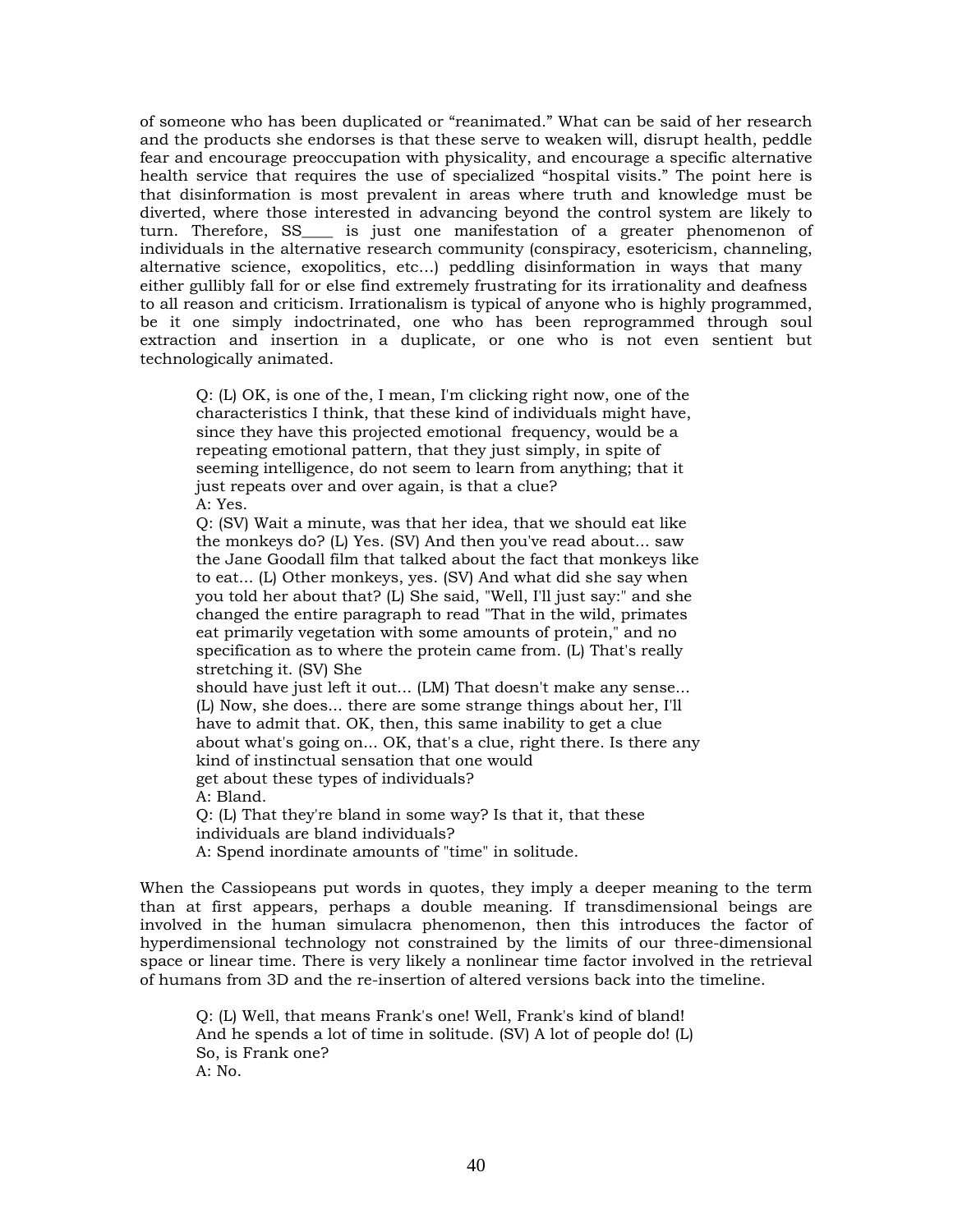Q: (LM) So, if you put a lead shield up around him, he'd collapse! (L) We're teasing you, Frank! I didn't mean it! (SV) He's not bland, though! Frank's anything but bland! (L) Is my husband one? A: No.

Q: (SV) Am I one? (L) Of course not! Don't be silly! Now, let's stop a second. Now, we had several questions, and one of the questions was...

A: Bland is not universal in this situation, just a clue for you to identify individual.

Q: (L) OK, one is a nutritionist, one is very bland. Is that what we're getting at?

A: No.

Q: (L) OK, bland is just part of it.

A: Not key component, more likely to be spreading of disinformation.

Q: OK, is John W one?

A: Open.

Q: (L) Well, John W has got some stuff, because, I tell you what, you tell him something logically, it's almost like he's got a pre-set program that runs, and the minute you get to the point where you almost might possibly think... then it just shuts down and he repeats the program. And it just amazes me that people can be that way. OK, have we... I guess you're not going to tell us any more about this. Do these beings know what they are? A: Not conscious beings!

Q: (L) They're not conscious beings, so, they just react to you as though they are being remote controlled. (SV) So, if you told one of them what they were...

A: Are being remote controlled.

Q: (L) OK, do we have any more questions on this subject? (SV) So, if you told one of them what they were, they'd agree with you? (L) No, they'd probably disagree with you. (SV) Yes, being remote controlled... (L) Whoever is in charge

would not want you to know it, so they'd naturally deny it vehemently. (SV) Then they'd probably come and get you... (L) Yes, no doubt about that. Now, what is the purpose of putting 2 million of these kind of critters on the planet? Can you give us a clue?

A: Wait and see.

#### *December 2, 1995*

Q: (L) When we did the session on October 21st, we were talking about robotoid type people, or reanimated humans, and that this is what is done rather than cloning and replacing. Then you said I had been in contact with 7 of these, and we identified one of them. Then, we talked about profiles, and it was indicated that a "bland" personality might have something to do with identification. You also said that you could not identify the others

right at that moment. Can you now do so?

A: Search your "files." Learning is sometimes best accomplished by study and exploration.

Q: (L) Can I have a couple more clues as to what I am looking for? You mentioned being in a hospital...

A: Non-emotive. There are other clues which you can discover by your own study. It would not be advantageous for us to give you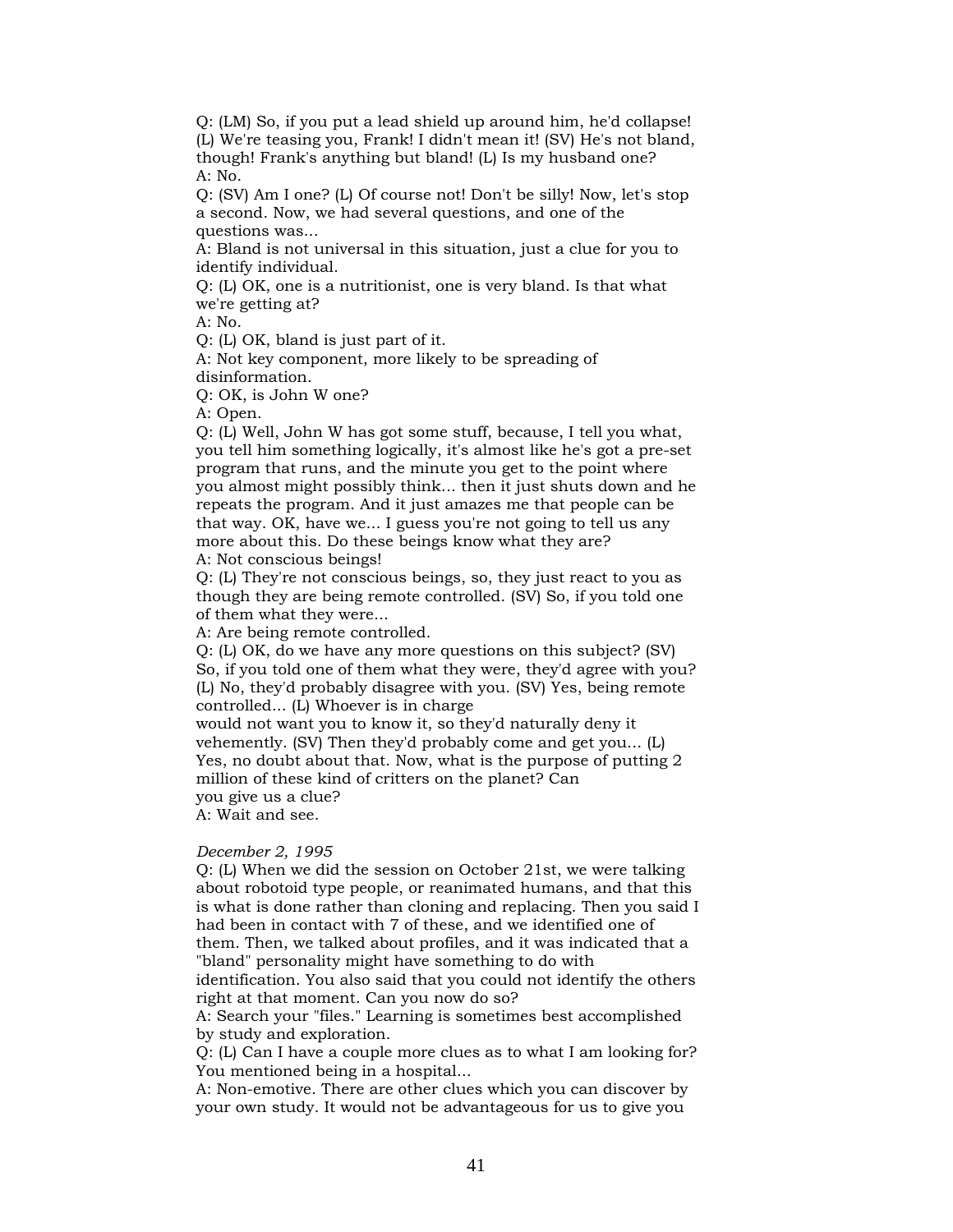further information on this subject. Speculation about this particular subject will throw you off track. Q: (L) Is the subject as important as I think it might be? A: Ultimately, but not yet!!

*April 28, 1996* 

Q: (L) Okay, if a person were, say, a robot person, when a person becomes a robot person, what happens to the soul of the robot person? A: Same process. Q: (L) As what? A: Death. Q: (L) So, a person can die and leave their body, their body can be taken over and reanimated and controlled to function and do a lot of things for a long time. Meanwhile, the original soul has completely departed to 5th density ready to recycle? A: Yes, but body is replaced, not reanimated.

This is what the Cosmic Awareness channeling stated, that the primary component of the soul goes on through the death after a holographic fragment is first amputated to seed the new body, and that a duplicate body was needed because the old one holds memories and tendencies that might run counter to the reprogrammed tendencies, memories, and opinions of the transferred soul fragment.

Q: (L) Is this what happened to Lewis when he had that surgery back in 1981?

A: We caution that, even though you have met 7 "robots," in your entire lifetime, not to "see" them under every bush or around every corner. You have met so many people in your life. We gave you one, and only one!!

 $[\ldots]$ 

Q: (L) Well, that is why I said that was enough of that because I don't want to talk about my personal stuff anymore. I did think that the thing about the robot people was pretty significant, but obviously it is not that significant or important. There are two million of them on the planet, and I have been told that I have encountered seven. I did think that this was a pretty high ratio of robot people for one person to encounter...

A: Yes, but your life path has been unusual. And you have met 4588 people personally!

*February 22, 1997* 

A: Bio and cyber/genetic humanoid types now increasing exponentially in general population. You may have already encountered one or two during the past 10 days.

If in 1995 there were two million robotic beings on the planet and by 1997 these were increasing exponentially among the general population, then where does that place us in 2005? That individuals cannot be "un-replaced" indicates a saturation point that makes the presence of human simulacra among the human population no insignificant matter.

Q: (L) You, who? You, as in me, you as in Frank, who? A: Reflect upon activities, and power and influence centers for answer.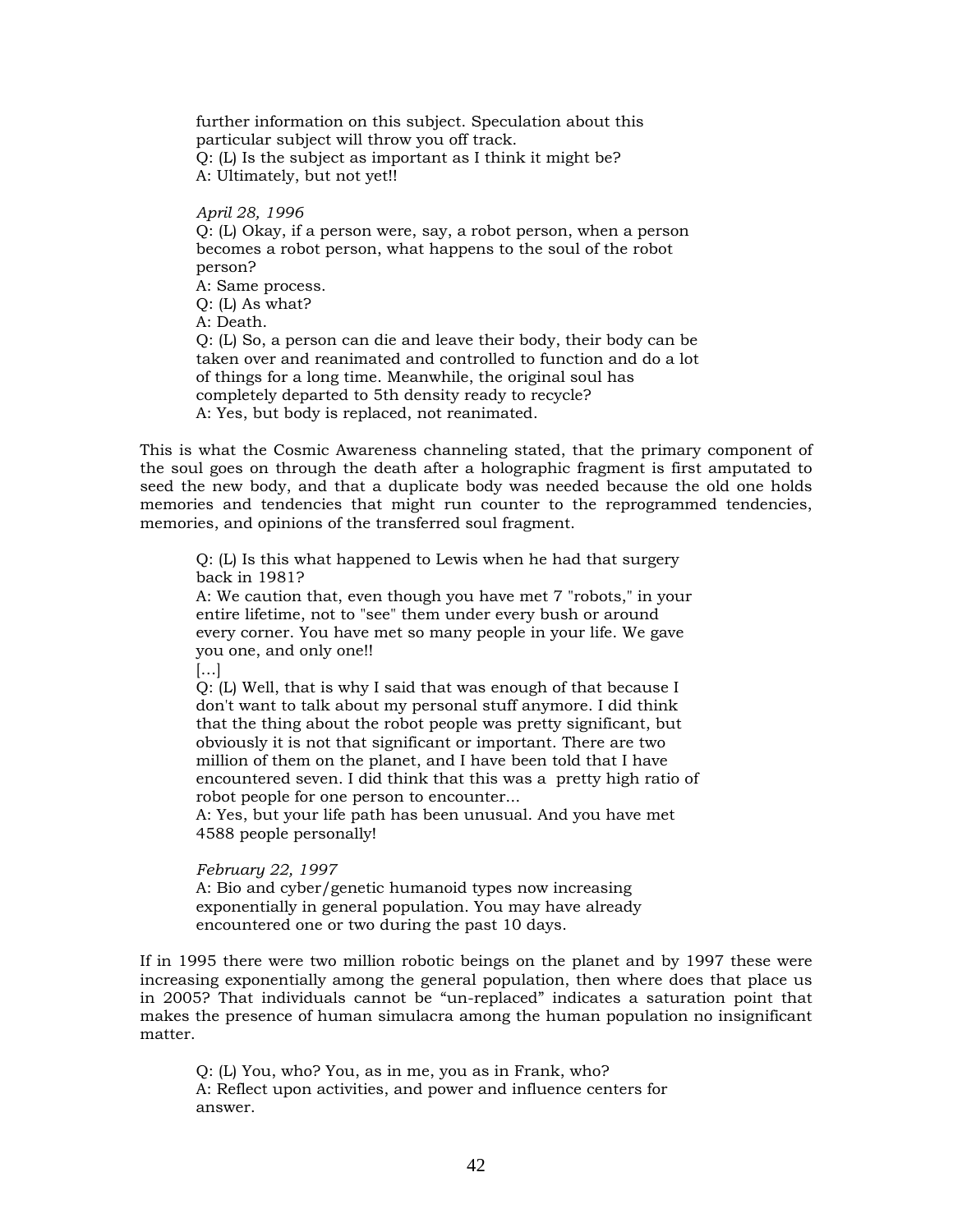Q: (L) Well, we will reflect on that over the next week, but we're going to have to say goodnight for now. A: If you wish. Goodbye. Laura's Note: During the specified 10 day period, there had been a LOT of activity relating to finances, insurance, driver's license bureau, the purchase of an automobile; Ark attended a conference at UFL, interacted with numerous University officials... so, there is such a lot of ground covered that it is hard to think which it might be. However, one of my guesses would be the attorney who handled the paperwork for the loan for the car. His name is "Chip." Other than that funny connection, nothing else comes to mind.

That funny connection also carries a serious side, namely that the nonlinear time technology employed by these transdimensional aliens allows them to change superficial details in the timeline, meaning that many times (though not always) reanimated or artificial humans carry odd synchronistic details about them slightly hinting at their true nature. This is not to encourage name anagramming or analysis as a reliable means of detecting impostors, rather that one shouldn't be surprised if in retrospect such individuals wear odd clues about them.

*November 29, 2001*  (L) My next question is, of course, what is wrong with  $V$  ? What is driving him? A: He is a robotoid.

Q: (L) Who did his programming?

A: 4th density STS.

Q: (L) Doesn't that contradict him having his free will?

A: No. Even robots have minimal consciousness.

Q: (L) So, all his whining and all his "poor pitiful me" stuff is just a program?

A: Yes.

Q: (L) That explains, I guess, why he doesn't seem to learn from anything. Even a dog would have figured it out by now. A: Yes.

*February 23, 2002* 

Q: (L) Anybody have any wrap up questions? (R) Yeah. I have one completely unrelated. (L) Go ahead. (R) It relates to this girl I was communicating

on the net. I was just wondering if she was just doing all of that [crazy manipulating] on her own or if she was just being helped. A: FRV robot. You will encounter many more in times to come. Q: (L) FRV Frequency resonance vibration. (R) The question still is: if she was doing it on her own or if she was being controlled. (L) Well, FRV robots are being controlled. They can download an agent into anybody at any

time.

I was given the opportunity to analyze the communications between the individual "R" and this supposed "FRV robot" to see if anything stood out. I was shocked to find that her behavior, style of approach, and vibrational signature (as determined by my intuition) precisely matched those of several other bizarre individuals I once dealt with, as though all these individuals were cut from the same die. After some extensive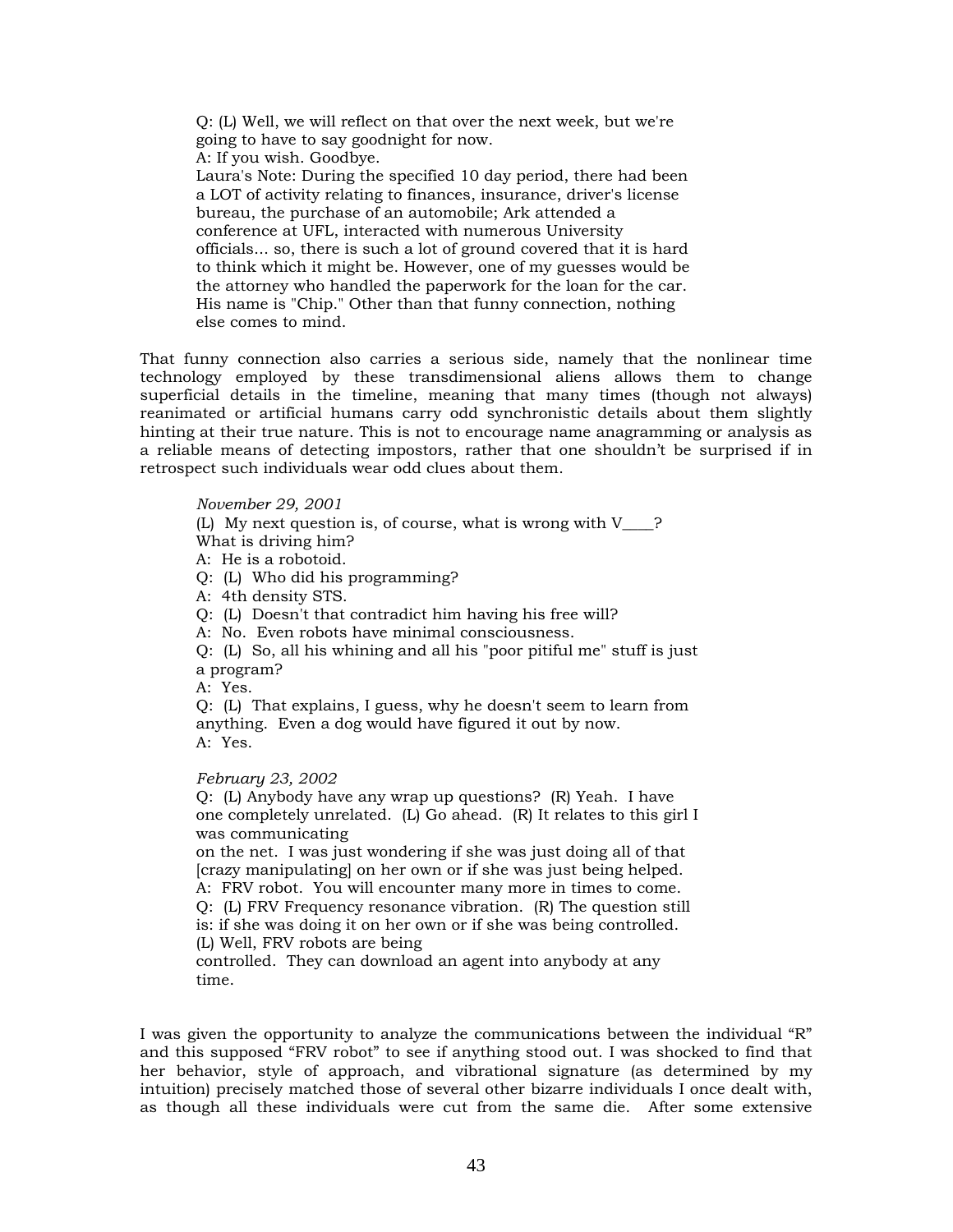observation, what I can generalize about these particular individuals is that their personal history, interests, and personality seemed to have been superficially tailored to their targets; they were decoys. Some of these similarities were so uncanny that only a transdimensional manufacture technique could account for it.

All of these individuals demanded inordinate amounts of time and energy from their targets and were themselves of a very fragmented and unstable emotional nature. The term "FRV" means "frequency resonance vibration" which as explained earlier has to do with the emotional composition, emotional learning path, and auric profile of a person. It is their quantum vibratory signature that determines where their most natural pathway progresses through the web of probable timelines.

An FRV robot is therefore most likely a synthetic being whose frequency resonance vibration is artificially generated, or perhaps inserted via a rudimentary soul imprint that puts them on the energetic level of animals (as discussed in the Cosmic Awareness material). If done for strategic purposes, the inclusion of low FRV characteristics in such entities might serve to dampen the vibration of their target, thus the demand for energy and time commitment to allow maximum osmosis of the lower frequency from decoy to target, which in turn makes the target more vulnerable to scanning and interference by the alien forces whose vibrational signature may otherwise be too far removed from the target to interfere as much as they wish. Another possible reason for the low FRV characteristics of these robots is that it may simply be the highest alien technology can achieve, which despite their advanced transdimensional status still possesses metaphysical limitations.

The purpose of my recounting the above experience with possible FRV robots is that these appear slightly different from the reanimated/duplicated types whom the Cassiopaeans said are generally non-emotive. And indeed, there does appear to be a different class of programmed disinformation agents who are verbally slick and mentally sharp, but only within the boundaries of their programming. They appear calm and rational but quickly become "hot poppers" if pushed beyond such boundaries, which for ordinary individuals would evoke more rational reactions like puzzlement or intrigue. This is not to say all irrationalism can be attributed to artificial humans, but rather that some cases are so bizarre that no other explanation suffices.

The Cassiopaean Transcripts were once available at [http://www.cassiopaea.org](http://www.cassiopaea.org/) but have since 2003 been removed from public access. This, after the website and research group underwent drastic—and some would say irrational—restructuring of personnel, philosophy, location, and research focus.

The transcripts may be found elsewhere: <http://www.geocities.com/trixy3992>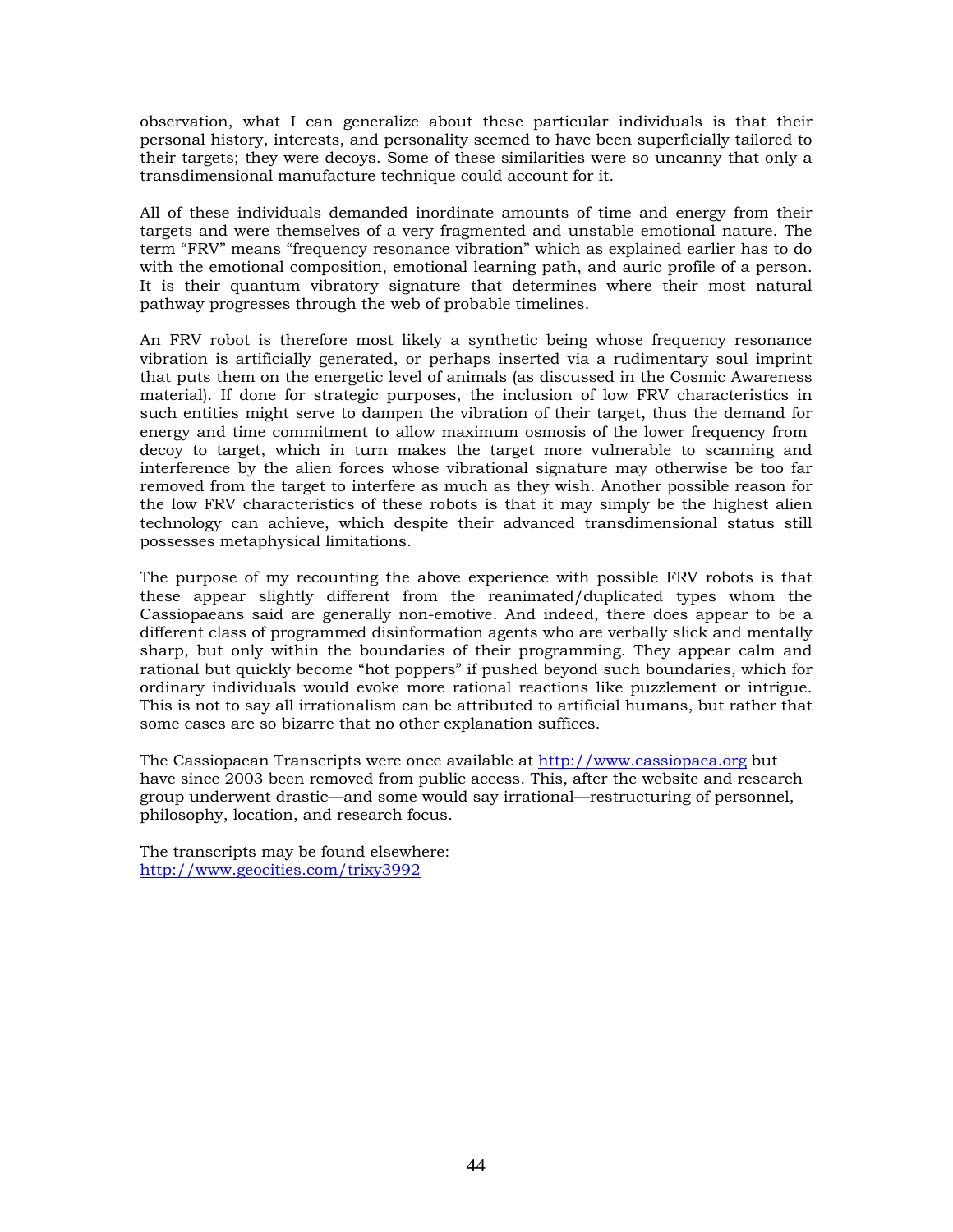Besides my own experiences with what could fit under the category of human simulacra (as recounted in the last chapter), other clues have come my way from those who have odd stories of their own to share. I shall include two examples here:

#### *6 Sep 2002, written by KW*

This year during Spring for the first time I began seeing auras of trees and plant life. I've seen the auras of people and animals for about 5 years now.

In all your studying of auras have you come across anyone else who can describe this:

I am perhaps on my lunch hour in the heart of downtown not just once but several times, walking amongst many other pedestrians. I notice in one instant many or most of them go what I call "blank", that is no aura in a flicker of an eye. ?? That is, they previously had an aura and in an instant they don't?

I've also walked in areas where there are many blanks, malls are good for this.

*26 Jan 2005 written by C:* 

Someone I knew in 1989/90 who had spent a lot of time around Glastonbury in the UK told me that she had spent some time doing healing work with a colleague there. Over a period of time she and her colleague noticed that some of the people who came in for healing had absolutely no auras that they could perceive. This to her seemed very odd but she had no explanation for it at the time.

It was one of those pieces of information that I have stored, waiting for an answer.

When reading these, a couple excerpts come to my mind:

#### *Revelations of Awareness, Issue 87-11*

This Awareness indicates that this as a reference to the aura; that these entities who have no aura of magnitude. That the aura as that which is limited in size to a very small close thin aura, or only that which surrounds the heart. This Awareness indicates that with certain machines using processes similar to Kirlian photography, or with psionic machines, entities can distinguish the synthetic from the real entity or from the robotoid. That without such, the entities cannot, except through sensitivity or ability to see auras, make such distinctions.

*Cassiopaean Transcripts, October 21, 1995*  Q: (L) If they're doing this, does it make the physical body...